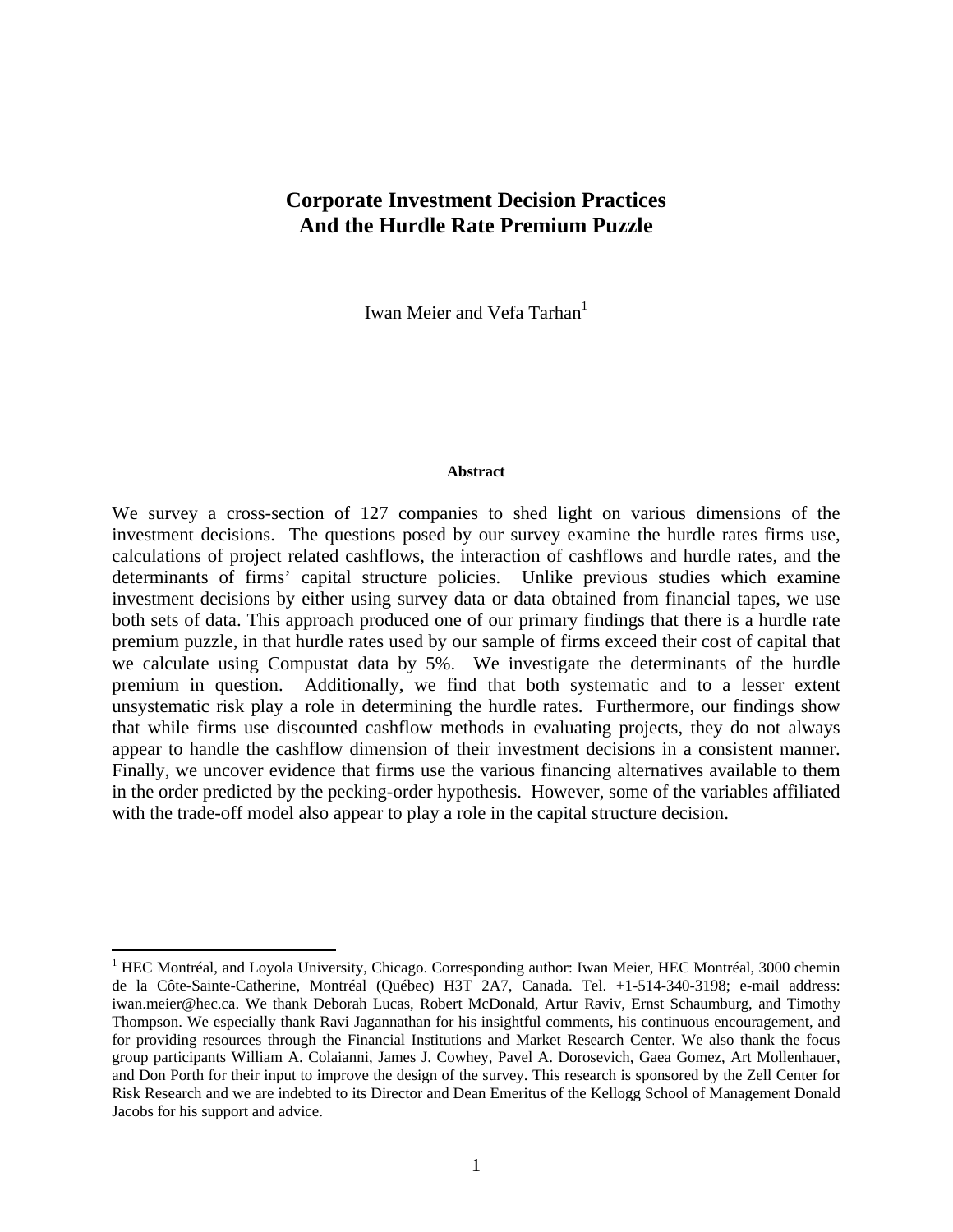#### **1. Introduction**

This paper discusses the findings we obtained from a survey that covered a comprehensive list of investment and financing related issues firms face in making their investment decisions. The survey was completed by the CFOs of 127 companies in October 2003. A subset of the topics we address have been examined by earlier studies either in the context of empirical tests that use data from financial databases or by using data obtained from surveys. Using data obtained from one of these two alternative sources, studies investigate to what extent the predictions of models of corporate investment and financing behavior is supported by the data that they choose to use. Since both of these testing methodologies have strengths and weaknesses, in this study, we conduct tests using both survey data and data obtained from financial tapes. Additionally, using both types of data enables us to compare how they behave with how they should behave based on theory.

Tests that rely on empirical models typically are conducted using data available in financial data bases such as CRSP and Compustat. The advantage of such data is that they contain substantial number of observations which increases the level of confidence regarding the accuracy of results. Additionally, the data in question is determined objectively. However, this objectivity could come at a cost. Financial models of investment decisions posit how managers/investors *should*  behave based on model specifications. Thus, ideally, the predictions contained in these models need to be tested with data that captures the *actual behavior* of the managers. However, the data obtained from financial tapes do not fully reflect how managers behave since the data in question represents the realizations of financial variables. These realizations are determined not only by the behavior of managers, but by the intersection of the behavior of decision makers and the exogenous environment. For example, the realized sales of a firm does not just reflect how managers behaved in making their investment decisions (in the past), but it also reflects factors such as the current state of the economy, investments of competitors, etc. Thus, while the models specify how managers *should* make their investment decisions, the predictions of the models is tested with data that is produced only *partially* by managers' behavior, since the data also reflects the behavior of consumers, competitors, as well as the general economic environment. Additionally, while the data may tell us *ex-post*, whether a particular investment decision was a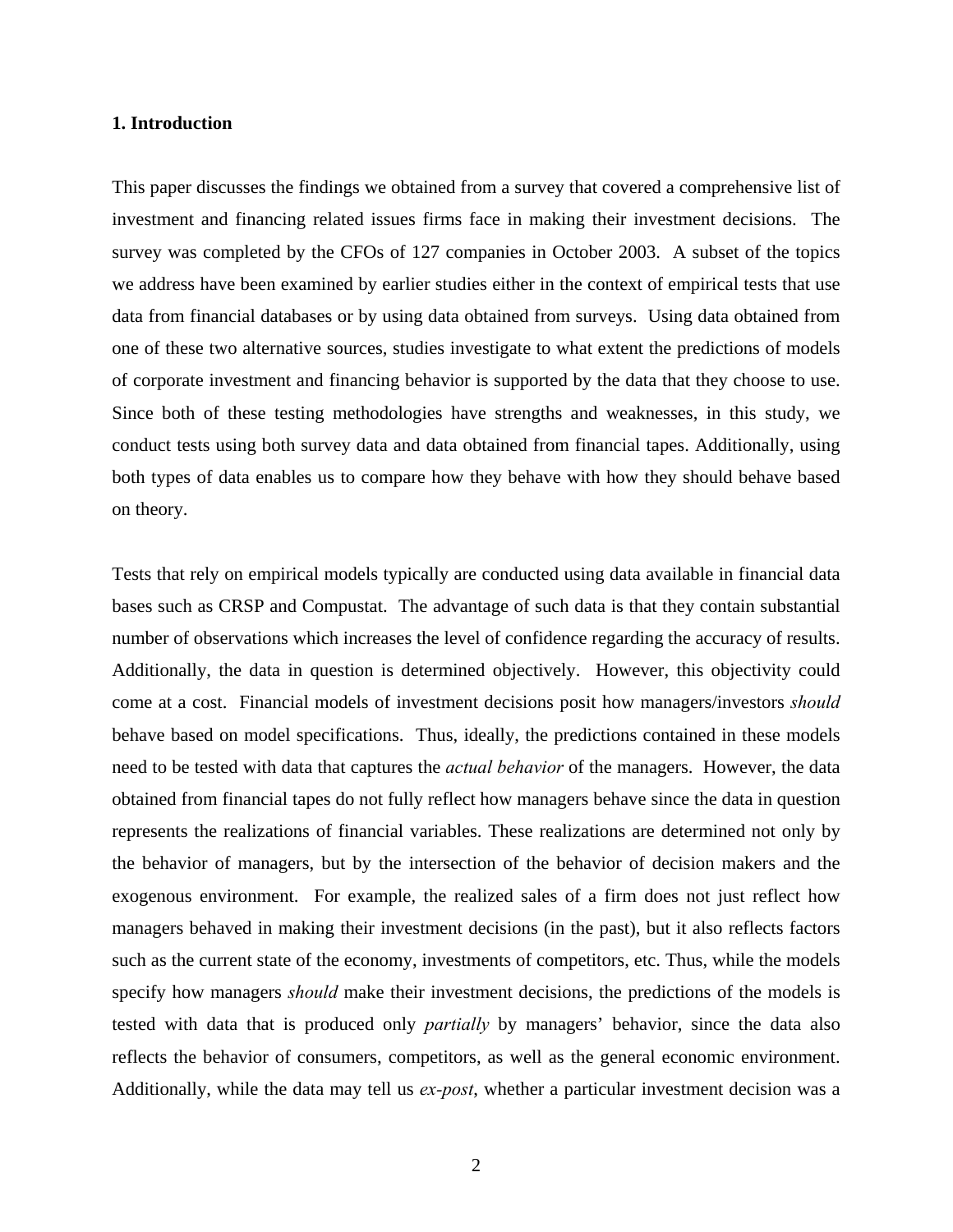success or a failure, the data in question does not provide information about whether managers *ex-ante* followed the correct procedures in making their decisions. In other words, it is not possible to ascertain with certainty whether a particular project succeeded/failed due to the managers' correct/incorrect approach, or, because of factors that are not in their control, such as the changes in the external environment, the types of investments their competitors made, etc.

The strength of the survey data based testing methodology is that, if the survey questions are designed carefully, the *behavior* of agents predicted by the theory can be captured directly. On the other hand, this test methodology also has some weaknesses. First, typically surveys do not produce anywhere as much data points as the data available in financial data bases. Second, if survey questions are not phrased correctly, the results based on the answers would not be meaningful. Finally, survey data, by its nature is subjective. However, the subjectivity of the data is not always problematic, provided the survey is well designed, since financial models predict how agents *should* behave and the tests of these predictions need to be conducted with data that shows how they actually *do* behave. Answers obtained from well-designed survey questions constitute data that shows how managers indeed do behave.

From the methodological standpoint, one of the important contributions of this study is that we use both survey based data and data obtained from financial tapes to test how managers make their investment and financing decisions. We are able to do this since we know the identities of our survey participants, and thus are able to supplement our survey data with CRSP and Compustat data. The combined approach we follow has several advantages. First, we can test the robustness of the results by using both types of data. Second, the comparison of results obtained from both sources of data could be very revealing. In fact, it is actually on the basis of such a comparison that we are able to document one of the important findings of this study: there appears to be a hurdle rate premium puzzle. We find that hurdle rates on average exceed computed WACC by 5%. Furthermore, the tests we conducted showed this figure to be very robust. Since the hurdle rate premium is the difference between what the hurdle rate used by managers in reality *is* (obtained from survey data) and what it *should be* (obtained from computing cost of capital by using publicly available data), the presence of the puzzle in question can best be documented by using both sources of data. We conduct empirical tests on hurdle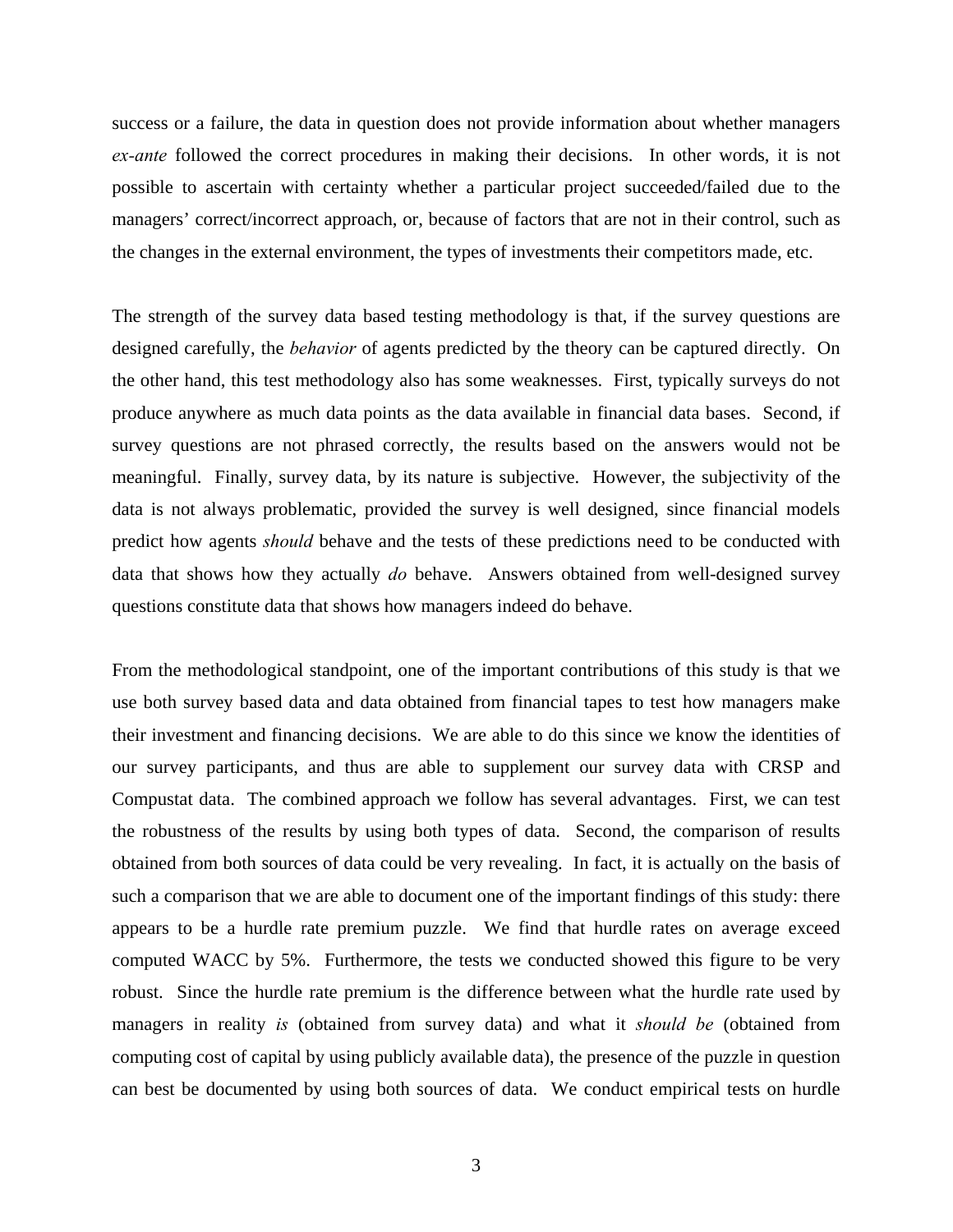rates, computed WACC, and hurdle premiums in order to uncover the determinants of these variables and also to explain the hurdle rate premium puzzle.

Previous surveys on how firms make their investment decisions, such as Poterba and Summers (1995), Graham and Harvey (2001), Bierman (1993), Trahan and Gitman (1995), and Bruner et al. (1998), primarily focus on documenting the popularity of the different capital budgeting techniques used by firms, and the size of the hurdle rates firms use in evaluating their investment projects. After documenting the stylized facts surrounding the investment decisions of firms, authors analyze their survey results to determine how various firm and market variables play significant roles in shaping the firms' investment decisions. The primary findings of the earlier surveys are as follows: first, over time, firms have shown an increasing tendency to rely on discounted cash flow (DCF) methods to evaluate projects (e.g., 88.1% of the firms in our survey report using DCF techniques). Second, most firms apparently use their weighted average cost of capital (WACC) as the discount rate in evaluating their projects. Third, it also seems to be the case that in computing their discount rates, firms typically infer the cost of equity from the capital asset pricing model (CAPM). Figure 3 displays the increased usage of these models and techniques.

While our survey respondents, by-and-large confirm these findings, we supplement the traditional investment decision issues addressed by past surveys by examining additional topics that are important to the investment and financing decisions of firms. For example, we examine whether or not firms are consistent in matching project cashflows with appropriate discount rates (i.e., we examine what discount rates are used when cashflows are levered versus when they are unlevered). Our survey also contains questions to determine whether or not firms are consistent in accounting for inflation in the cashflows and the hurdle rate components of their projects. Additionally, we probe survey participants about some cashflow specific topics such as how they account for sunk costs, and, cannibalization of the sales of their existing products when making decisions about the introduction of new products. Another issue we examine is whether firms correctly analyze their cross-border projects by using consistent foreign currency/domestic currency denominated cashflow/hurdle rate combinations. Finally, we conduct various empirical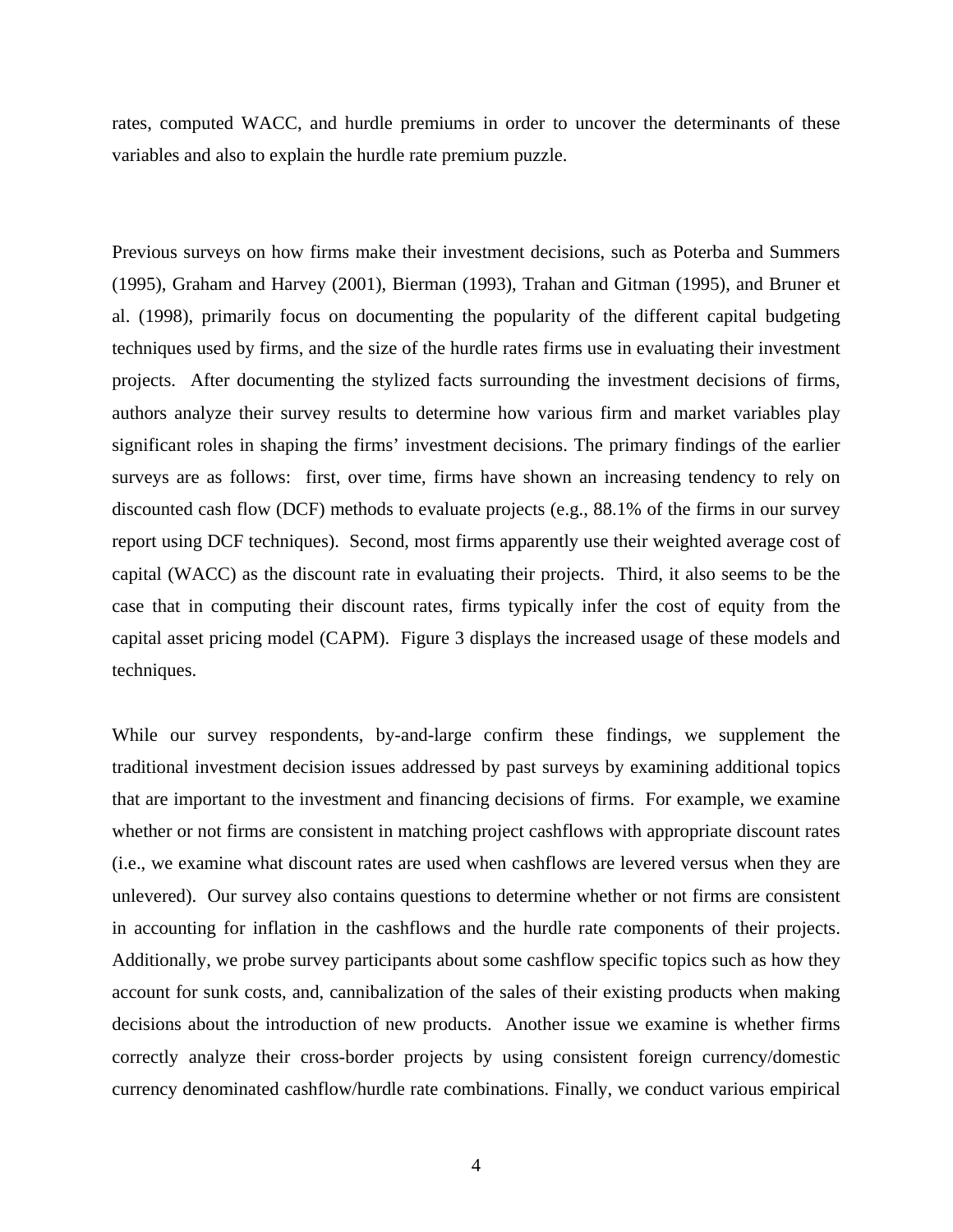tests to examine the determinants of self-reported hurdle rates, computed WACC, and the hurdle premium.

In addition to the investment decision, we also address how firms formulate their capital structure policy. In particular, we attempt to uncover whether their capital structures can be explained by the trade-off model related variables. We also consider to what extent their behavior can be explained by the pecking-order hypothesis. Towards this end, we ask them to rank the order in which they use the financing alternatives available to them. Various studies attempt to test the pecking-order hypothesis by estimating regression models (e.g., Frank and Goyal (2003), Shyam-Sunder and Myers (1999), and Myers (2001)). However, the peckingorder hypothesis has some strong predictions regarding the order in which firms use various internal and external financing alternatives that they have at their disposal. It can be argued that it would be difficult to determine the order in which firms use financing alternatives available to them by conducting regressions based empirical tests of this model. However, this issue can be easily addressed by survey questions. For this reason, we believe that survey based methodology, rather than regression based empirical tests, is most suited for a direct test of the predictions of this hypothesis.

Our important findings are as follows: Our survey results show that in general firms are using the correct (DCF) capital budgeting methods in evaluating projects. However, they display somewhat of a mixed record on the cashflow component of their investment decisions. While in general they calculate both levered and unlevered cashflows correctly, they do not always use the correct cashflow-hurdle rate combinations. Moreover, not al firms appear to correctly account for some cashflow related issues, such as sunk costs and erosion in sales of existing products. However, the survey responses also indicate that they correctly incorporate inflation into their analysis. Additionally, on the complicated topic of cross-border investments, they appear to use correct combinations of foreign currency/domestic currency denominated cashflows and discount rates.

The survey responses also show that, by a wide margin, hurdle rates they use reflect what they believe their WACC to be. Furthermore, our findings which show that their hurdle rate is related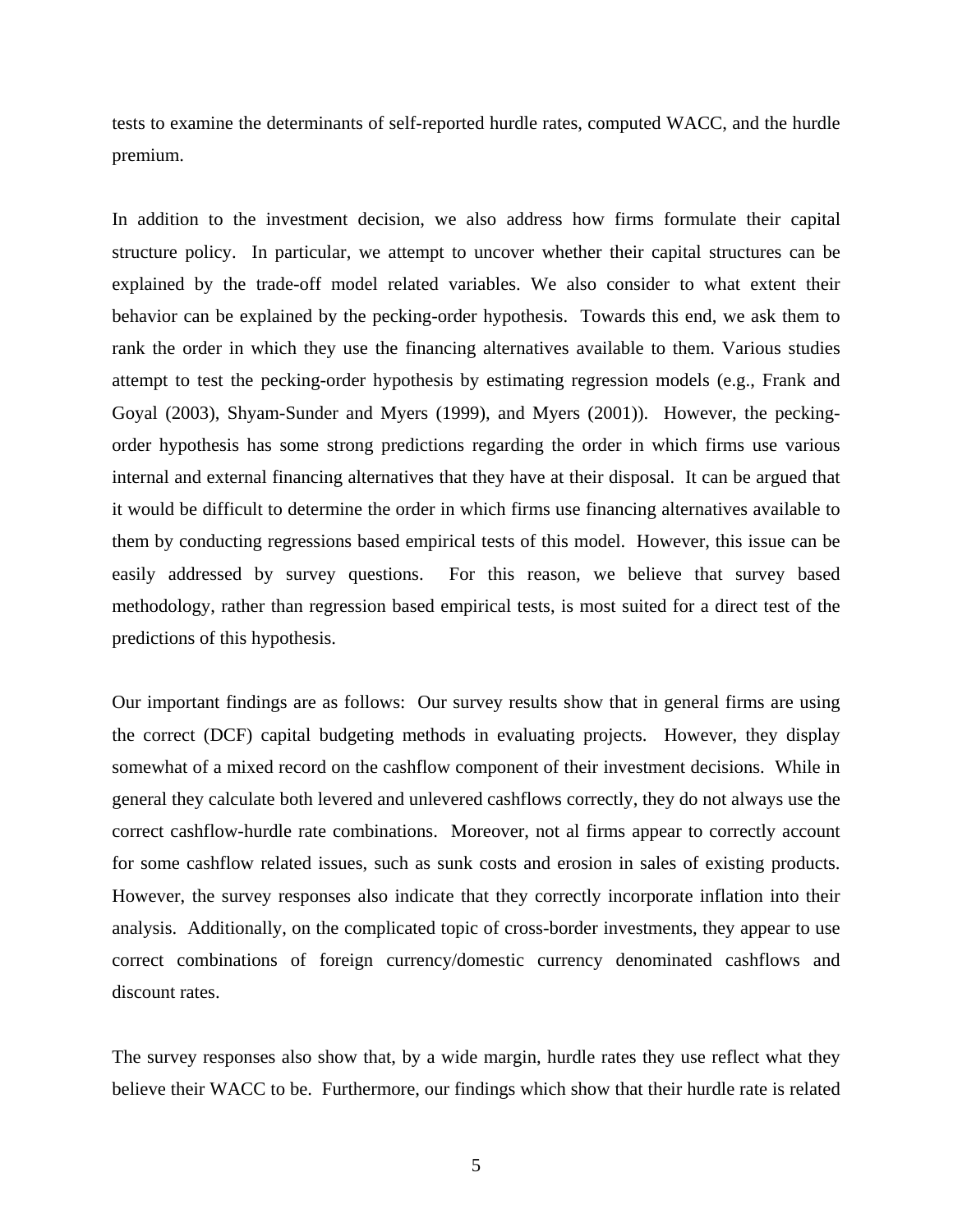to their systematic risk and also to their actual WACC (that we compute), implies that they use CAPM and the theory of cost of capital. While we conduct various tests that confirm their use of CAPM, unsystematic risk also appears to play some (lesser) role in the determination of their discount rates. However, the results also show that some firms appear not to adjust their hurdle rates with sufficient frequency, and that some firms use firm-wide hurdle rates even when they have multiple divisions. Needless to say, both of these hurdle rate missteps have the potential to create underinvestment/overinvestment problems.

We believe that the paper also makes important contributions on the topic of the capital structure decision. In particular, we find very strong support for the predictions of the pecking-order theory regarding the order in which firms use various internal and external financing sources. While our results support the major prediction of the pecking-order model, at the same time, firms' behavior regarding the capital structure decision closely matches some of the important predictions of the trade-off theory. The evidence we uncover in favor of both capital structure theories is not contradictory since these two major theories of capital structure are not mutually excusive. Our findings that elements of *both* of the two competing capital structure theories are supported confirm the findings of Fama and French (2005). They reach the same conclusion by examining the attributes of 12 portfolios that they form on the basis of risk, profitability, and growth characteristics of firms.

The plan for the remainder of the paper is as follows: First, we discuss survey design and sample characteristics in section 2. A brief discussion of capital budgeting methods used by our survey participants is presented in section 3. In section 4, we present and discuss our findings on issues about the cashflow component of investment decisions. We follow the discussion of cashflow related issues with our findings regarding the hurdle rates firms use in section 5. On this topic, we examine the summary statistics on hurdle rates, what represents the hurdle rates that firms use, whether or not firms adjust their hurdle rates over time as market conditions change, and to what extent multi-segment firms use company-wide versus divisional hurdle rates. In section 6, we discuss issues relating to the interaction of cashflows and hurdle rates, and whether or not firms are consistent in matching project cashflows with the appropriate hurdle rates. Section 7 presents our calculations of WACC for our survey firms, and also discusses the summary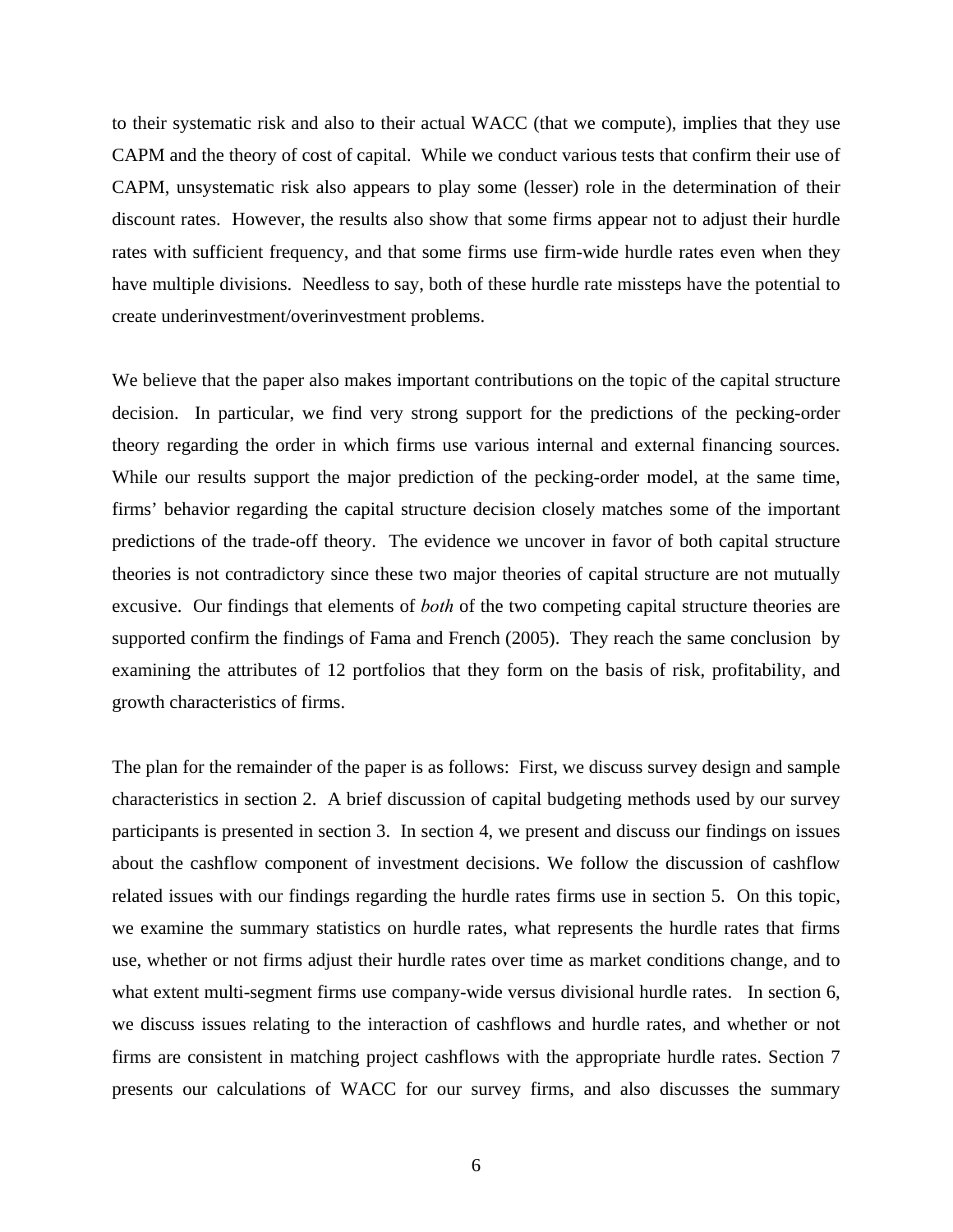statistics on our computed WACC. Section 8 documents the hurdle rate premium puzzle. To gain insight about this puzzle we run two sets of bivariate regressions on the hurdle rate, and also on the computed WACC using the same explanatory variables. In the same section, we also conduct empirical tests directly on the hurdle premium. We address how firms make their capital structure decisions in section 9. Finally, we present our conclusions in section 10.

#### **2. Survey Design and Sample Characteristics**

#### **2.1 Questionnaire**

When designing the survey we carefully followed the advice from experts in the fields of psychology and marketing. We designed the questions in such a way that we avoided buzz words and names of models that are taught in a typical MBA course. For example, as we conjecture that there might be a wedge between cost of capital and the discount rate, we avoid the term cost of capital in our questionnaire. Instead, we ask for the rate that the firm uses to discount cash flows. Similarly, we did not use terminology such as levered and unlevered cashflows, but rather provided them with the definitions of the two types of cashflows for them to choose from. It is a well documented observation in psychology, known as the social desirability hypothesis (see e.g. Singer and Presser (1989)), that respondents to surveys tend to try to please the sender of the survey by providing the answers they think the sender expects. Therefore, we did not want to prompt them by asking what models they use, but simply what number they use to discount a the cash flows of a typical project.

The input from numerous academics in the field helped to further improve the content of the questions. To test the survey with practitioners we invited six CFOs from the Chicago area to a focus group meeting on May 26, 2003. After filling out the survey we discussed each question to assure that the wording is not ambiguous. The survey was sent out together with a cover letter from the Dean Emeritus of the Kellogg School of Management, Donald Jacobs, on September 12, 2005, to a total of 4,600 CFOs of U.S. companies listed in the Compustat name file We asked the participants to return the questionnaire within ten days. At the beginning of October we sent a follow-up mailing.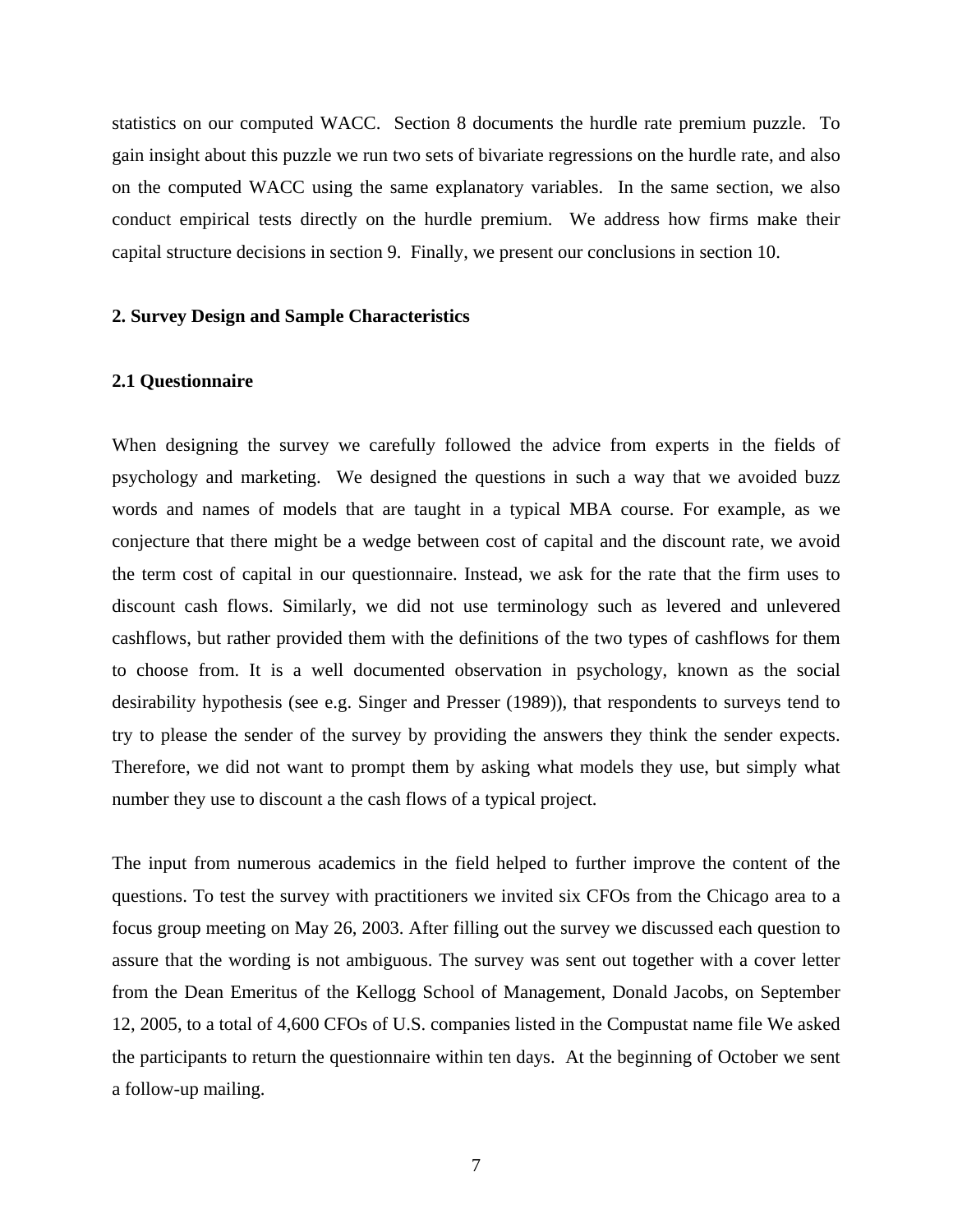Most respondents revealed their identity. Almost all surveys were filled out completely. We have some evidence that the surveys were actually filled out by CFOs as we received a number of e-mails requesting an advance copy of the survey results and these mails came directly from the CFOs. In addition, many respondents provided elaborate comments for open questions.

## **2.1 Sample Description**

Figure 1 describes the characteristics of the  $127$  firms in our sample.<sup>2</sup> Panel A shows the breakdown by industry. Similar to previous surveys (e.g. in Graham and Harvey's (2001) survey the manufacturing sector represents 40%, in Poterba and Summers (1995) the ratio is 60.6%) manufacturers dominate (41.7%), followed by technology sector firms (13.4%), and transportation and energy  $(10.2\%)$ <sup>3</sup>. In a number of surveys the fraction of manufacturing firms is even more pronounced than our survey [e.g. 93.8% of the respondents in Gitman and Mercurio (1982) with 74% in Gitman and Forrester (1977)]. Banks and insurance companies were excluded from the mailing list.

Firm size measured by sales (based on the self-reported numbers of the survey) is below \$100 million for 35.2% of the companies (see Panel B). 31.2% of the responding firms report sales in excess of \$1 billion. The majority of the firms (72.0%) have multiple product lines. Fourteen respondents (11.3%) are privately owned firms. Appendix A reports details on other firm characteristics and the profiles of the responding CFOs.

## **3. Capital Budgeting Methods**

 $\overline{a}$ 

We asked the survey participants to select their first and second choices for the capital budgeting methods they use. Figure 2 summarizes their responses.The options represent some Discounted

<sup>&</sup>lt;sup>2</sup> We exclude financial firms that account for 15% of the respondents in Graham and Harvey (2001). Specifically, we exclude all finance and insurance companies with the major SIC code in the ranges 6000-6499, 6700-6799, and health, educational, social services, and museums (7200+). We also drop radio and TV broadcasting, cable and other pay TV services as these firms might be driven by non-commercial interests, e.g. religious radio stations (4840- 4949).

 $3$  The category "Transportation, Energy" replaces the category "Utility" that was included in the survey. These respondents indicated under "Other" that they are in the transportation (5 respondents) or energy business (7).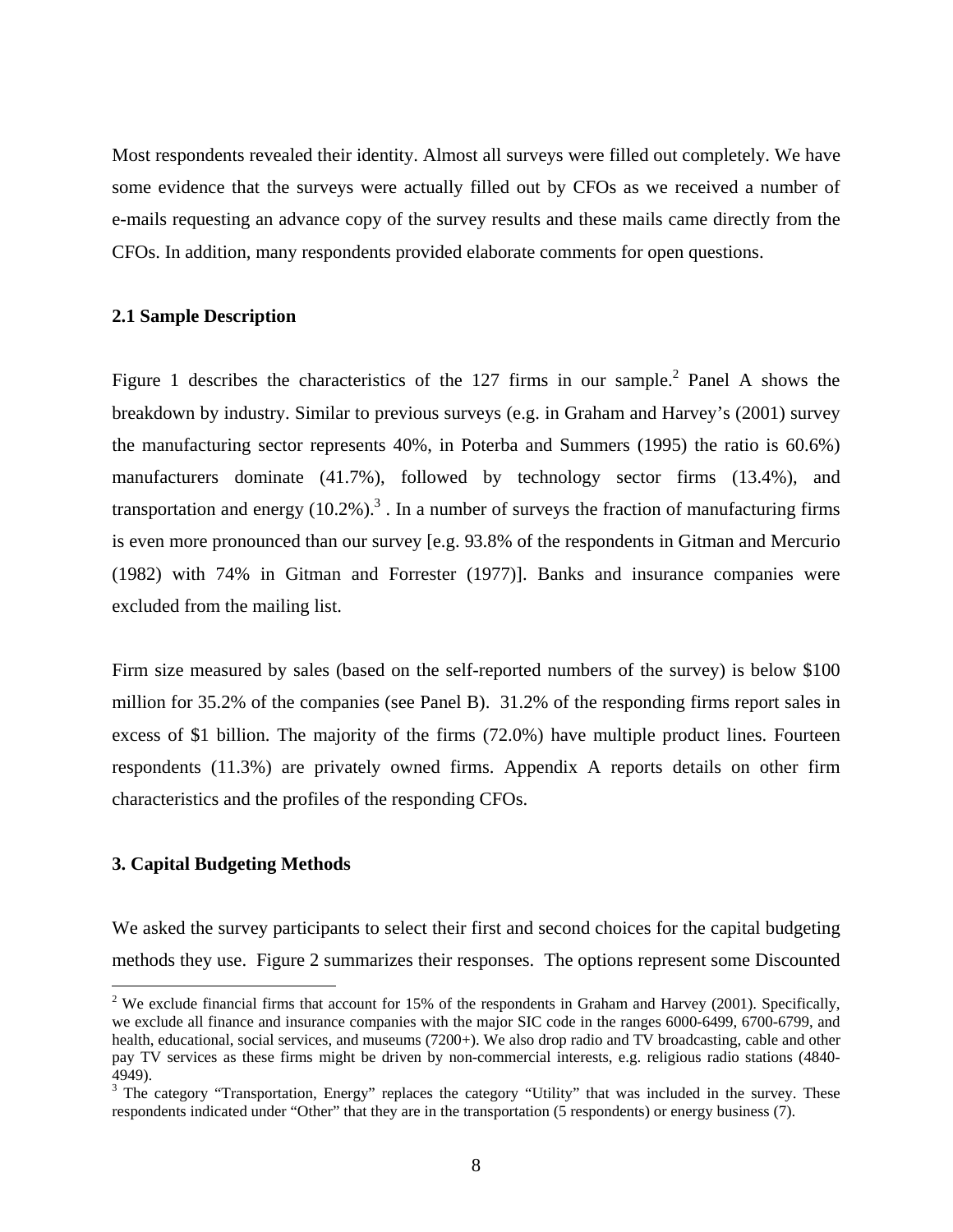Cashflow (DCF) methods (NPV, IRR, Profitability index, and APV), as well as methods that violate basic premises of Finance (such as payback, and Average Rate of Return). The survey results indicate that 88% of the respondents rank the DCF methods of NPV or IRR as either their first or second choice. IRR (53 firms) was slightly ahead of NPV (46 firms) as the first choice of the participants. The use of the correct capital budgeting methods by our survey firms is not surprising since surveys conducted earlier show that DCF methods have become increasingly popular with the passage of time. In fact, Figure 3 plots this trend. The figure shows that different surveys conducted over time indicate that DCF capital budgeting methods increased from less than 20% around 1960 to almost 100% for large firms in 2000 (the same figure also shows similar increases in the use of CAPM and WACC by firms over time).

Next, we examine whether the degree of sophistication of the capital budgeting method is linked to the size of the firm. We pool the methods NPV, IRR, and adjusted Present value or APV (3 firms) into a single category (DCF techniques), and the other methods into a second group. Table 1 tabulates the fraction of firms that use NPV techniques as their primary capital budgeting method by different firm size groups. About two thirds (27 out 43, or 62.8%) of the smallest firms (defined as firms with maximum sales of \$100 million) in our sample, use DCF techniques. For firms with sales below \$500 million, the DCF usage percentage increases to 70% (49 out of 70 firms). In the case of companies that report sales above the \$1 billion threshold, the fraction jumps to 91.9% (34 out of 37 firms). Finally all of the 13 respondents with sales in excess of \$5 billion use DCF methods. These results show that while even smaller firms by a substantial margin rely more on DCF methods than non-DCF methods, use of DCF methods increases as firm size increases.<sup>4</sup>

When we divide the survey sample into manufacturing versus non-manufacturing firms, we find that the manufacturing firms in our sample employ DCF methods as their primary capital budgeting to a lesser extent than non-manufacturing firms (67% vs. 84%) **(is this size related? i.e., are manufacturing firms smaller than non-manufacturing firms?)**. We do not find any difference in DCF usage on the basis of firm leverage being high or low. Apparently, it is also

 $\overline{a}$ 

<sup>&</sup>lt;sup>4</sup> We get similar results when using the market value of assets computed from Compustat data instead of the selfreported sales numbers.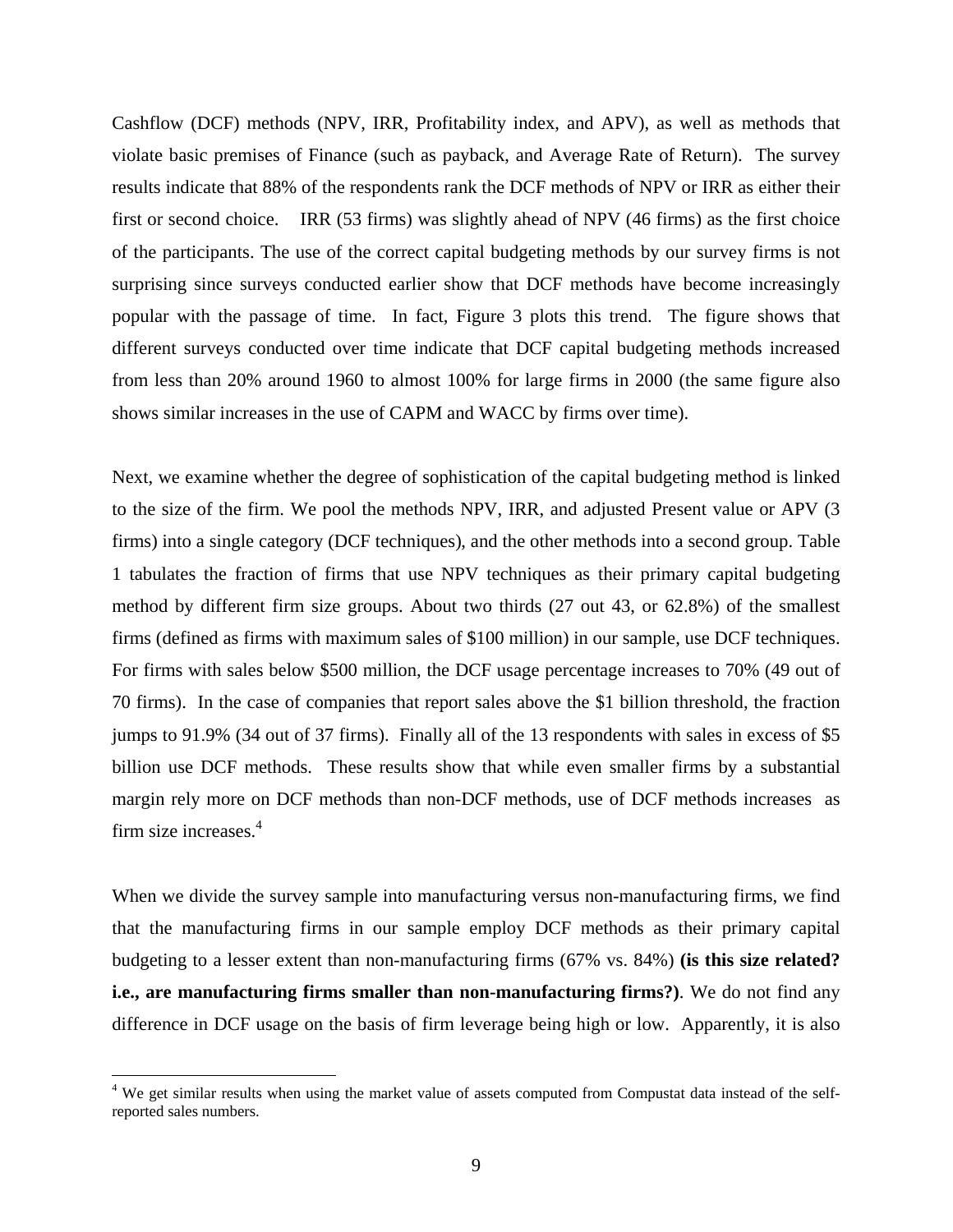the case that neither the age nor the tenure of CFOs is related to their firms' use of DCF methods. However, firms with volatile earnings (defined as firms with standard deviation of (EBITDA/Book value of assets during the previous 10 years that exceeds 10%) are less likely to use DCF techniques (61.9% vs. 86.9%).

In sum, our results about different capital budgeting methods confirm the prevailing trend that use of DCF based models continue to increase with survey dates. While our survey provides some evidence that larger firms rely on DCF methods more than smaller firms, and that nonmanufacturing firms appear to rely on DCF methods more than manufacturing firms, the overall conclusion is that in today's world a substantial proportion of firms rely on DCF methods in making their investment decisions.

#### **4. Cashflow Related Issues in investment Decisions**

In section 3 we addressed the issue of capital budgeting methods used by survey firms. All DCF techniques use two inputs: cashflows and discount rates. It is possible that even a firm is using correct capital budgeting methods in evaluating its projects it could still make the incorrect decision of accepting bad projects or rejecting good projects if it is not matching the two components correctly. Thus, in our survey we asked questions about project cashflows, hurdle rates, and their interactions. We first discuss our survey results on cashflows. Later on we then turn our attention to the examination of hurdle rates, and issues relating to what cashflows are matched with what type of hurdle rates.

## **4.1 Calculation of Cashflows, Sunk Costs, and Cannibalization of Existing Product Sales**

Table 2 shows that 44.4% of the firms compute cashflows as: Earnings before interest and after taxes (EBIAT) + depreciation – capital expenditures – net change in working capital (i.e., unlevered cashflows) when evaluating projects. Levered cashflows (Net income + depreciationcapital expenditures- change in net working capital) appear to be the next popular cashflow computation (24% of the firms use it). About 16% of the firms use the "unlevered cashflow" definition where expenditures on fixed and current assets are not subtracted. Thus, in sum, about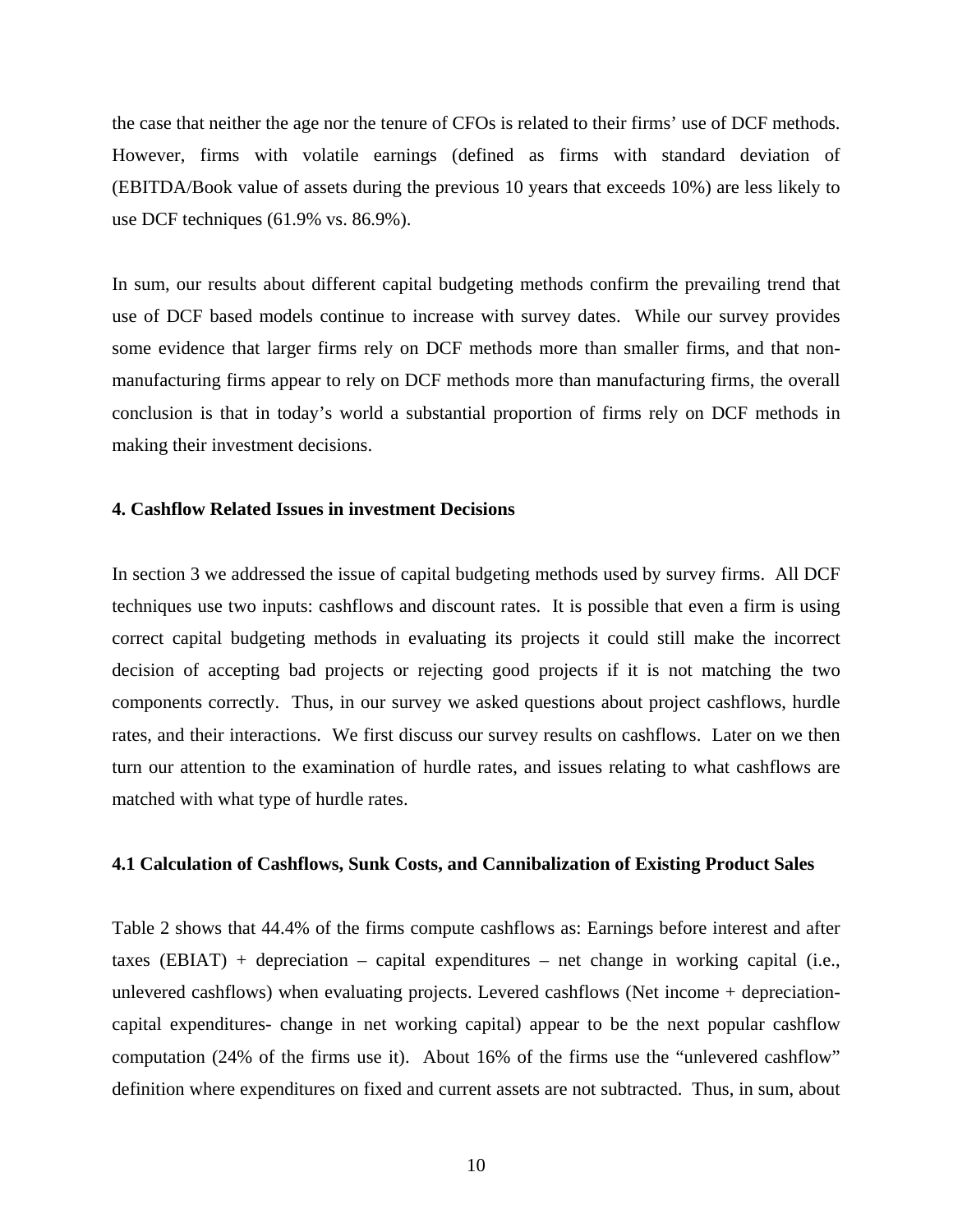68% of the firms employ correct definitions of either levered or unlevered cashflows while the remaining 32% of the survey firms use cashflows that are defined incorrectly. Obviously, firms could use either levered or unlevered cashflows, provided that the cashflows used are matched with the correct discount rate. We will examine below to what extent firms successfully form cashflow/discount rate combinations.

Table 3 displays how the survey firms deal with sunk costs and the loss of sales in existing products when new products are introduced. We addressed the sunk costs issue with the following question: "In valuing projects, do you incorporate into the cashflows the money you spent before the period you make your accept/reject/decision?" Surprisingly, 65 out of the 124 survey respondents (52.4%), answered this question affirmatively (47.6% of the respondents gave a "no" answer).

To the question of whether or not they subtract expected loses in the sales of existing products when they are evaluating introducing new products, 81.3% of the respondents unequivocally said "yes", while only 2 firms (1.8%) qualified their answer by checking the option that they would do so only if their competitors are unlikely to introduce products similar to the new product they are considering. 16 firms (14.3%) indicated that they would not adjust projected sales of new products for the erosion they will cause in existing products. Given the highly competitive nature of U.S. industries, it is surprising that 84% of the firms indicated that they would forecasts sales for new products as if there are economic barriers to entry.

#### **5. Self-reported Hurdle Rates**

In this section, we first discuss the summary statistics on self-reported hurdle rates (section 5.1). In section 5.2, we examine what the survey participants claimed the hurdle rate figures they provide in the survey represent (i.e., is it their WACC, cost of levered equity, etc.). As discussed below, a substantial number of firms use their WACC as their hurdle rate. However, some firms use their levered or unlevered cost of equity as their hurdle rates. In section 5.3, we convert cost of equity based hurdle rates to their WACC equivalents in order to create a uniform (WACC based) data of hurdle rates. We then, combine this data with the self-reported WACC based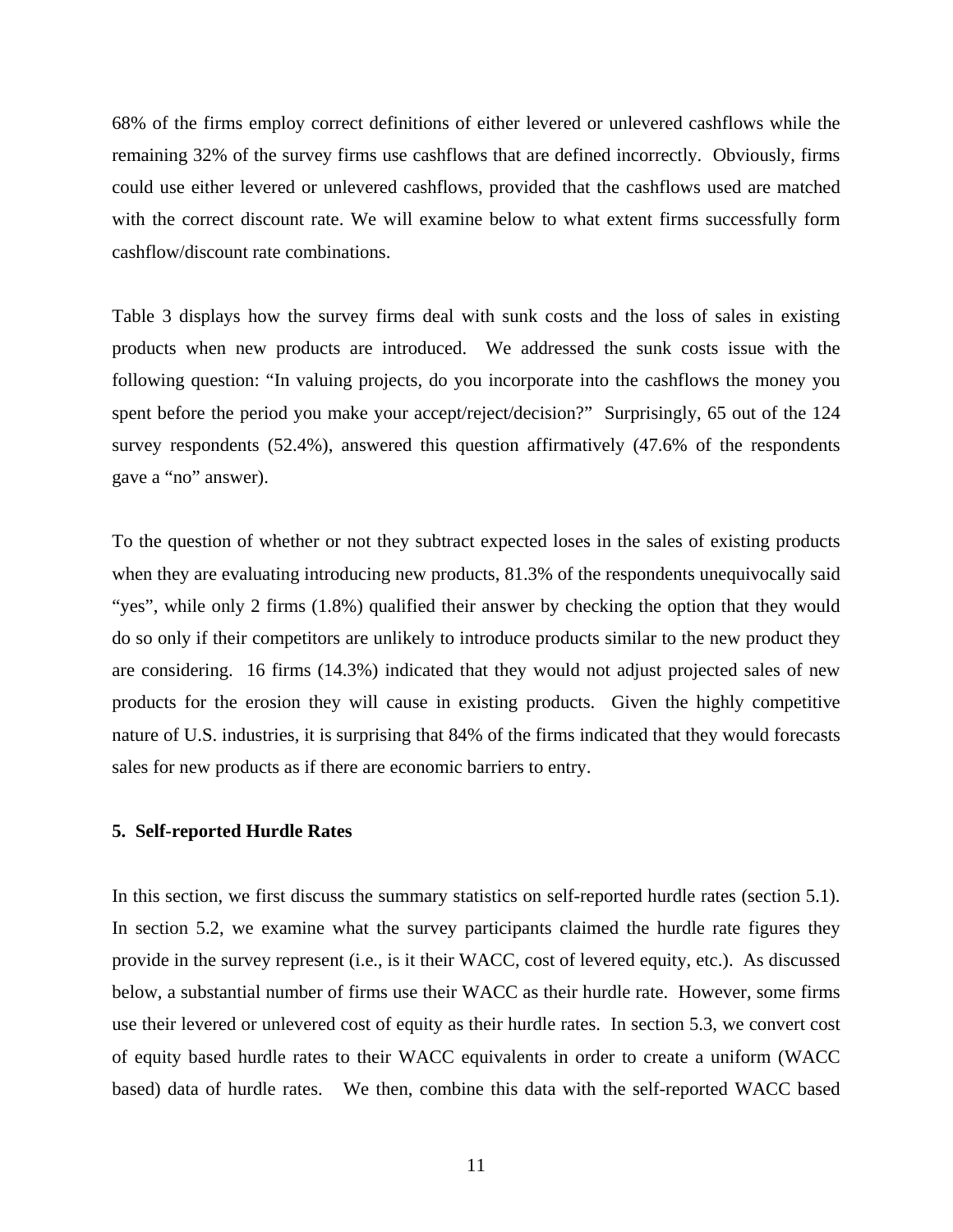hurdle rate data. Thus, after the conversion procedure all hurdle rates reflect survey participants' perception of their WACC. In section 5.4 we explore to what extent they change their hurdle rates over time, and also whether multi-divisional firms use firm-wide or divisional hurdle rates.

#### **5.1 Summary Statistics on Hurdle Rates**

 $\overline{a}$ 

In the survey, we ask the participants for the nominal hurdle rate that they have used for a typical project during the two years preceding the survey date. We also asked them if they use multiple hurdle rates what their lowest and highest rates were. For firms that reported their minimum and maximum hurdle rates, we took the mid-point of the two. Table 4 displays the summary statistics of the answers of 101 firms to the hurdle rate question. Figure 5 shows the distributions of the hurdle rates. The results in Table 4 show that the mean hurdle rate in our sample is 14.1% in nominal terms (median  $14\%$ ).<sup>5</sup> None of the numbers is less than 5% and the maximum is 40%. Furthermore, the skewness coefficient of 1.7 confirms that the distribution is fairly symmetric, and the kurtosis coefficient of 9.4 confirms that the distribution is centered around the mean and the median. Adjusting for the average inflation during the past two years of 2.2% (January 2000 to December 2003),<sup>6</sup> produces an average real hurdle rate of 12.3% which is almost identical to the 12.2% real hurdle rate reported in the survey conducted by Poterba and Summers (1994).

The hurdle rates obtained from both Poterba and Summers and our survey appear to be high. While earlier surveys such as such as Gitman and Forrester (1997), and Gitman Mercurio (1982) also report high rates (14.1%, and 14.3%, respectively), the nominal rates that they report are not necessarily high in real terms, considering that during the time of the latter two surveys the yield on long-term government bonds were in the 12 to 14 percent range. Poterba and Summers surmise that these rates appear to be higher than even cost of equity. In this study, because we know the identity of firms in our survey, we are actually able to document numerically how high the hurdle rates are compared to WACC and also their levered cost of equity. The comparison of the WACC based self-reported hurdle rates of survey participants with their computed WACC

 $<sup>5</sup>$  If a range is provided instead of a single number then we take the average (6 respondents). For 5 firms we infer the</sup> typical hurdle rate as the average of the lowest and highest rate. One observation is reported in real terms and we add the average inflation from 2000-2003 of 2.5%.

<sup>&</sup>lt;sup>6</sup> Inflation rates are based on the Consumer Price Index (CPI-U) compiled by the Bureau of Labor Statistics.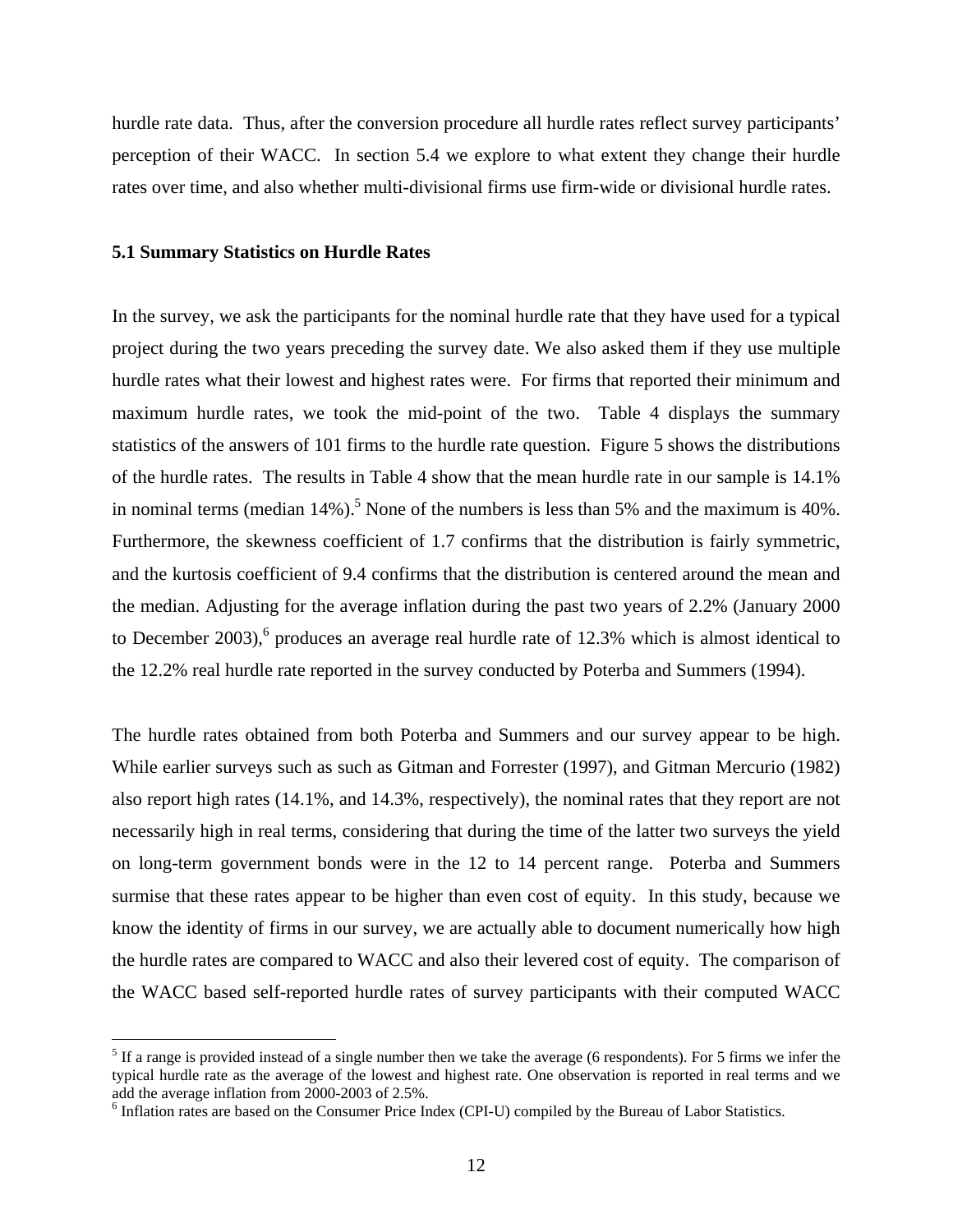(that we describe below) reveals that the hurdle rates used by the survey firms exceed their computed WACC, by a significant 5%. In section 8, we conduct empirical tests to examine the determinants of this hurdle rate premium puzzle.

#### **5.2 What Do Hurdle Rates Represent?**

Of the 117 firms that responded to the question on what their hurdle rate represents, the vast majority of CFOs (71.8%) claimed that the hurdle rate they use was their weighted average cost of capital (WACC). Apparently, in the case of 7 firms (6.0%), the hurdle rate was the cost of their levered equity, while for 9 firms (7.7%) it represented their unlevered cost of equity. For 17 firms (14.5%), the hurdle rate fell into the "other" category. The bar chart in Figure 4 illustrates these fractions. The widespread use of WACC is consistent with the findings of Bruner, Eades, Harris, and Higgins (1998), and Bierman (1993) who documents an even larger fraction of firms using WACC. Thus, it seems to be the case that similar to the increased use of DCF based capital budgeting techniques and CAPM, the use of WACC has also increased over time. This positive trend in the use of CAPM and WACC over time is shown in Figure 3**.** For example in a survey conducted 30 years ago, Petty, Scott, and Bird (1975) document that only 30% of the firms in Fortune 500 that responded to their survey, used WACC. Similarly, a survey by Schall, Sundem and Geijsbeek (1978) finds that 46% of the firms use WACC.

# **5.3 Conversion of Non-WACC Self-reported Hurdle Rates to WACC Based Self-reported Hurdle Rates**

In the cases where survey participants indicated that they use either levered or unlevered cost of equity as their hurdle rate, we transformed this data in a manner such that their hurdle rate was expressed in WACC terms. If they indicated that they use cost of levered equity as their hurdle rate we simply plugged in this rate for the cost of equity component of WACC and averaged it with their after-tax cost of debt using market value based weights to express their hurdle rate in WACC equivalent terms. If they indicated that their hurdle rate represents their cost of unlevered equity, we checked if they had any long-term debt. For firms that did not have any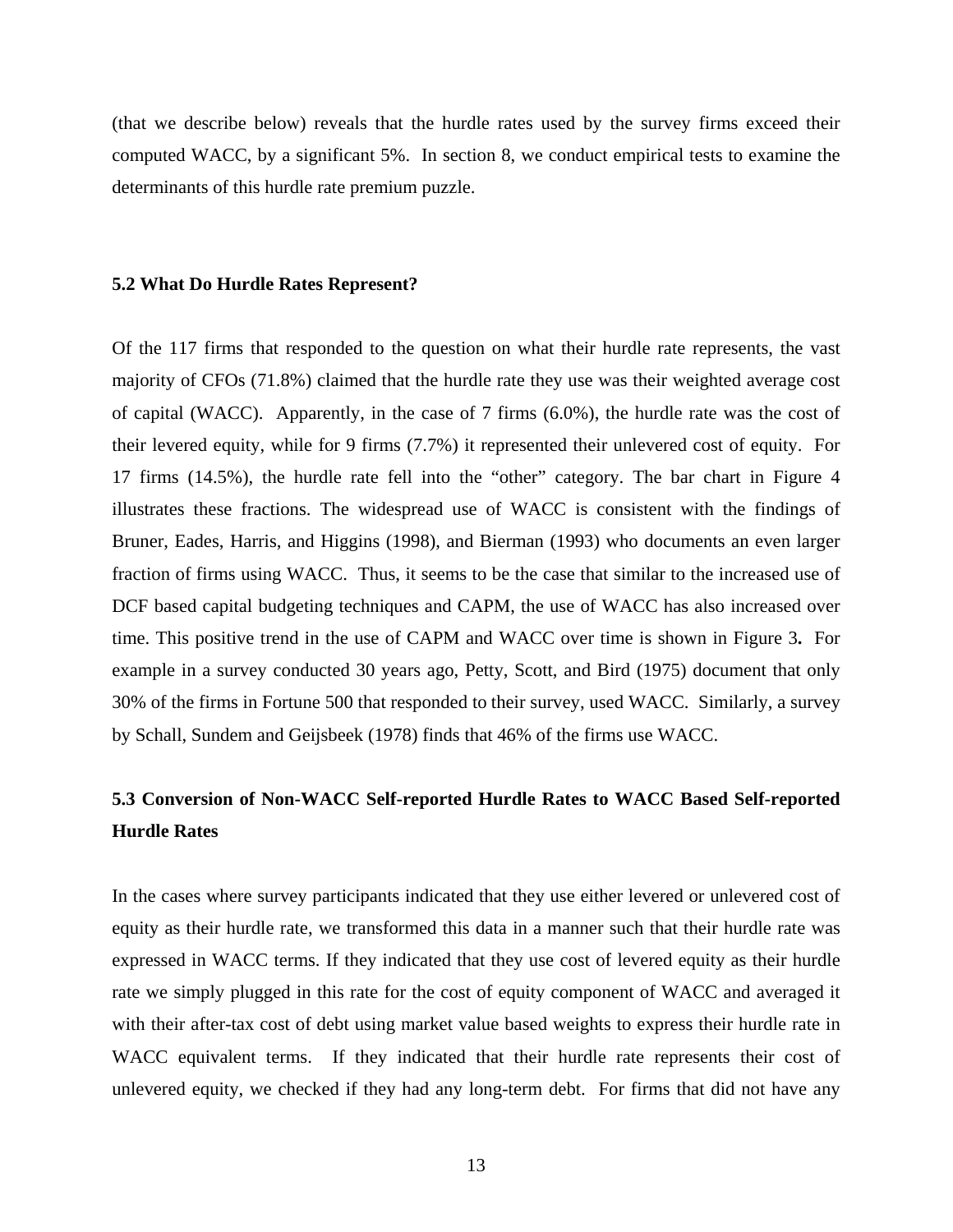debt, their unlevered cost of equity was obviously the same as their WACC. In cases where firms had debt in their balance sheet, we levered up their cost of unlevered equity to obtain their cost of levered equity, and then imputed their WACC-based hurdle rate by averaging their cost of levered equity and their after-tax cost of debt by using the appropriate weights. These procedures enabled us to obtain WACC based hurdle rates for 101 firms.

## **5.4 Hurdle Rate Adjustments and Potential Under/Over Investment Problems**

Firms could under or over invest if they do not adjust their hurdle rates as market conditions change. In an environment where cost of debt and equity are declining, if firms do not lower their hurdle rates accordingly, they would run the risk of underinvesting. Similarly, when facing market conditions where cost of capital is increasing, firms that do not adjust their hurdle rates upwards, would suffer from overinvesting. Investment decision biases in the form of under- or overinvestment can also be created if firms with multiple segments use company-wide cost of capital for all their projects rather than discounting projects from different divisions at the divisional cost of capital. It is a well known fact that both underinvestment and overinvestment problems would result in destruction of shareholder value and also cause capital allocation distortions in the economy.

When firms have an overinvestment bias, the problem would be more visible since the acceptance of negative NPV projects would cause stocks of these firms to under perform. When the bias is in the direction of underinvestment, on the other hand, while there will still be destruction of shareholder value, the destruction in question would not be as transparent since rejection of positive NPV projects, on paper, would not cause a decline in a firm's stock price. However, this type of error will be equally damaging to the shareholders since the presence of underinvestment problem would prevent the stock price of the guilty firm from appreciating. Thus, whether the loss is in the form of actual decline of stock prices, or blockage of potential stock price increases, shareholders will suffer as a result of both errors. To determine the extent of these problems we asked our survey participants how often they changed their hurdle rates in the recent past (during the three years preceding the survey). We also asked multi-divisional firms whether they used firm-wide or divisional hurdle rates in evaluating their projects.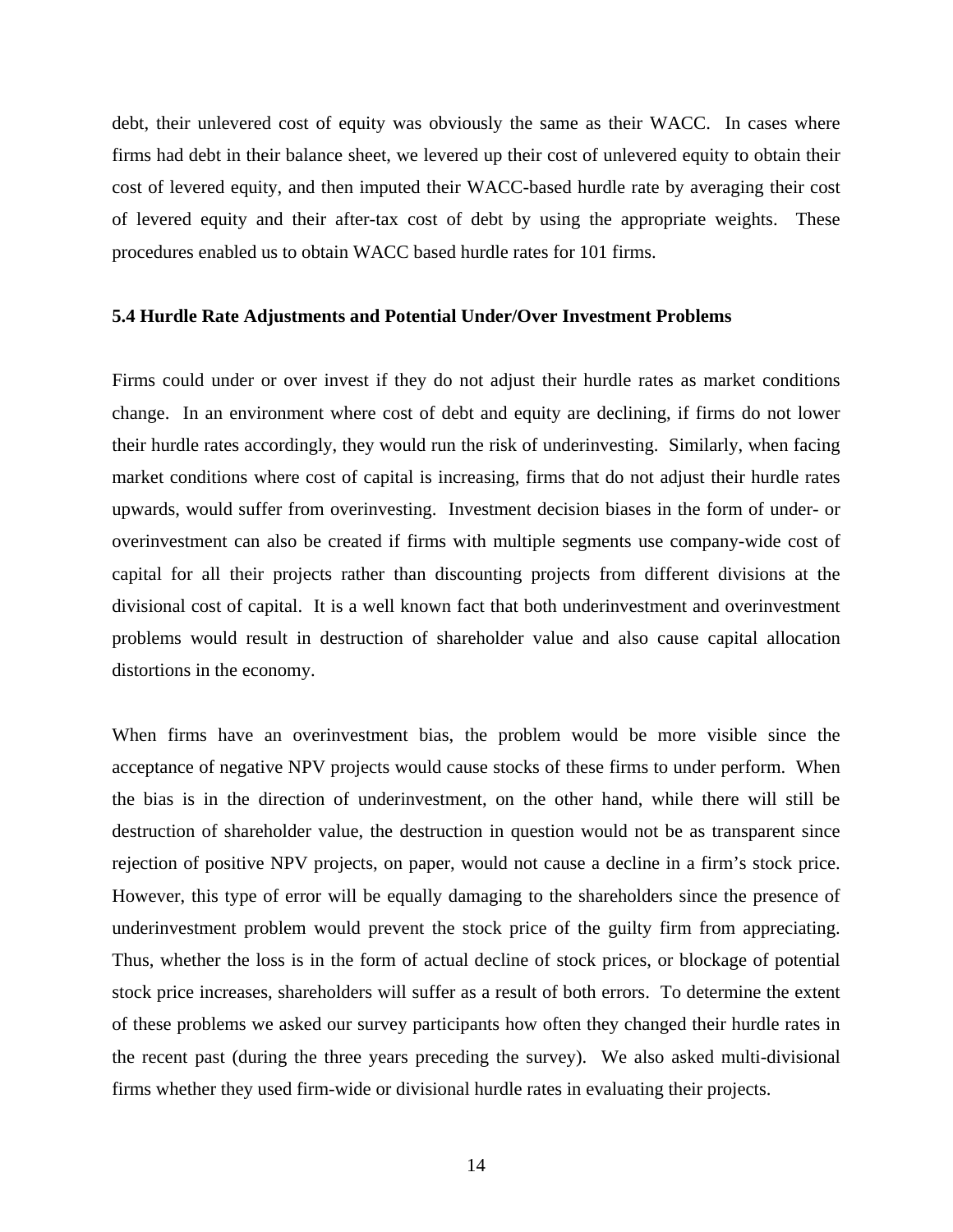In addition, survey participants were asked how they would handle strategic projects. The answers indicated that that 70.7% of the respondents consider strategic projects to be more valuable than non-strategic projects. 29.3% of the participants indicated that they would use a lower hurdle rate to account for the incremental value generated by strategic projects, while 41.4% of the firms answered that they would capture the additional benefits in question by valuing the future projects made possible by the project in question separately and add this amount to the value of the stand-alone value of strategic projects. 29.3% of the respondents, on the other hand, argued that they do not treat strategic projects any differently than projects that do not have strategic value.

#### **5.4.1 Frequency of Hurdle Rate Changes**

52.5% of the firms in our sample have indicated that they did not change their hurdle rates in the past three years. Approximately one fourth of the corporations have adjusted their numbers once (24.6%), and slightly more firms (31.1%), more than once. The evidence from the existing survey literature shows that U.S. firms schedule reviews of their hurdle rates with some regularity. In addition, they apparently re-estimate their cost of capital in case of significant events, such as mergers and acquisitions. Brigham (1975) finds that 13 of 33 companies (39%) change hurdle rates more frequently than once a year. For 32% of the companies the frequency of hurdle rate revisions "depends on conditions". Gitman and Mercurio (1982) reports that 24.3% of the 127 respondents in their survey change their cost of capital annually, 24.3% less frequently than annually, and 21.5% change their hurdle rates "whenever environmental conditions warrant reevaluation". Bruner, Eades, Harris, and Higgins (1998) report that 37% of their survey firms re-estimate cost of capital on an annual basis. While our survey results on firm practices regarding the frequency of hurdle rate changes are somewhat in line with the earlier surveys, the finding that approximately one half of our survey firms have not changed their hurdle rates 3 years prior to the time of the survey is not comforting, especially since there were significant developments in the capital markets during 2000-2003 time period. At the beginning of this period stock prices increased significantly, but later on declined dramatically as a result of the bursting of the "internet bubble". Thus, firms that did not adjust their hurdle rates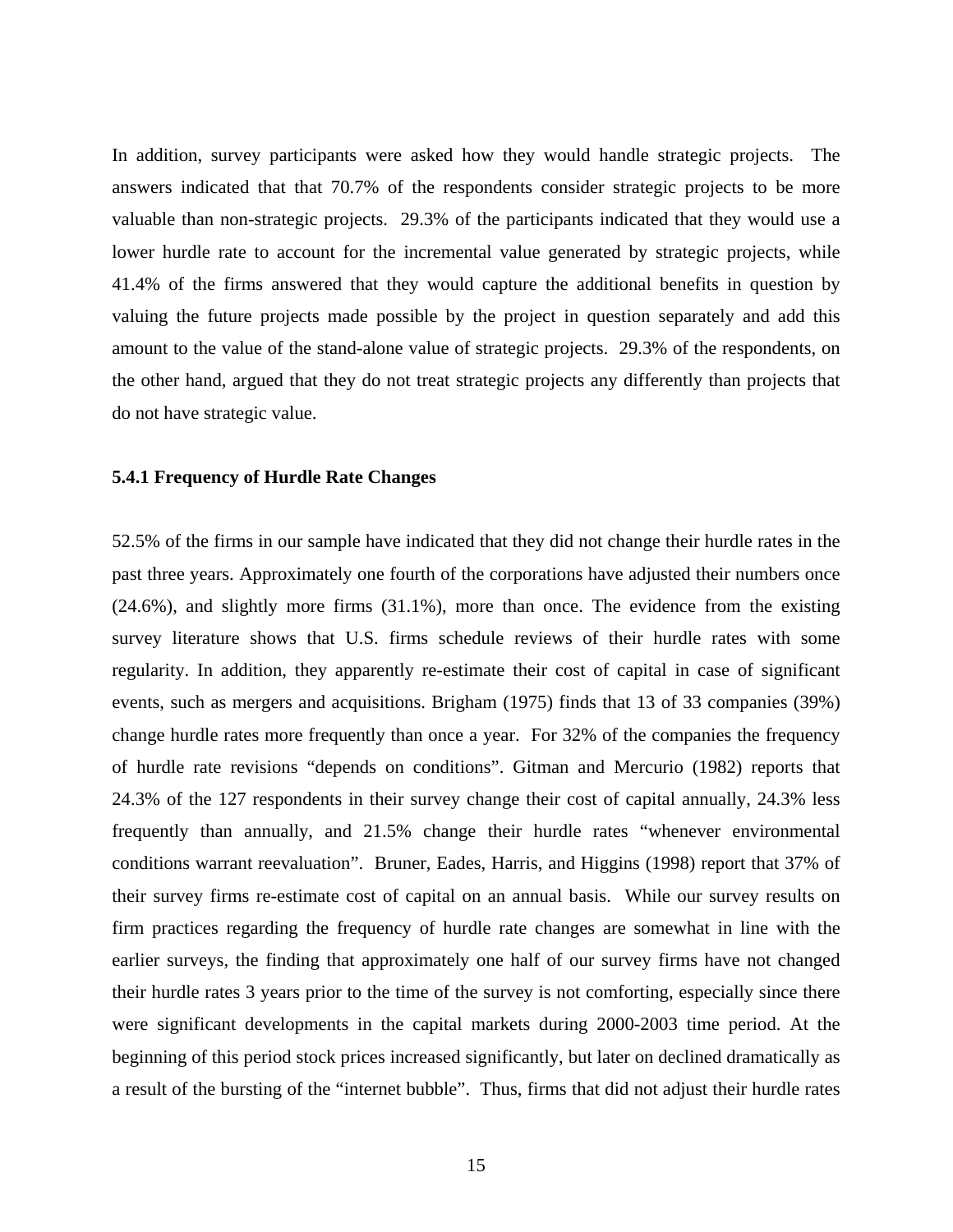accordingly possibly suffered from both an underinvestment and overinvestment problem during this time period.

According to an article in the *Economist*, corporate practices on this issue are worse in Europe. The article argues that "while U.S. firms often review their hurdle rates, in continental Europe they do so sometimes, and in Britain, rarely".<sup>7</sup> While U.S. firms may fare better in adjusting their hurdle rates relative to European firms, given the serious consequences of under/over investment problems generated by the non-revision of hurdle rates in line with changes in market conditions, the potential damage inflicted by over half of the firms in our survey is probably significant.

In our survey we asked what significant factors would lead firms to change their hurdle rates. Table 5 summarizes how respondents answered this question. On a scale of -2 (not important at all), to 2 (very important), cost of capital factors in the form of interest rate changes (considered to be very important by 39% of the survey respondents), and changes in the expected risk premium (very important for 33% of the respondents) were ranked highest. On the other hand, variables reflecting the state of the economy, such as cyclical changes in the economy and political uncertainty (9% and 6%, respectively) are not considered to be very important. These findings appear to be reasonable. In general, the responses imply that since sensitivity of a firm's fortunes to the cyclical phases of the economy, and its sensitivity to changes in the political environment would already be factored in its beta. Thus, only changes in financial variables such as in interest rates changes (affecting both cost of debt and cost of equity), and changes in risk premia (affecting cost of equity), should cause firms to adjust their cost of capital.

Additionally, survey participants find the strategic versus non strategic nature of the projects, and the size of the project to be somewhat important factors (mean values of 0.70 and 0.68, respectively) in the determination of hurdle rates. They also find market risk to be more important than project specific risk (0.86 versus 0.68).

 $\overline{a}$ 

<sup>&</sup>lt;sup>7</sup> See "How high a hurdle?", Economist, May 8, 1999.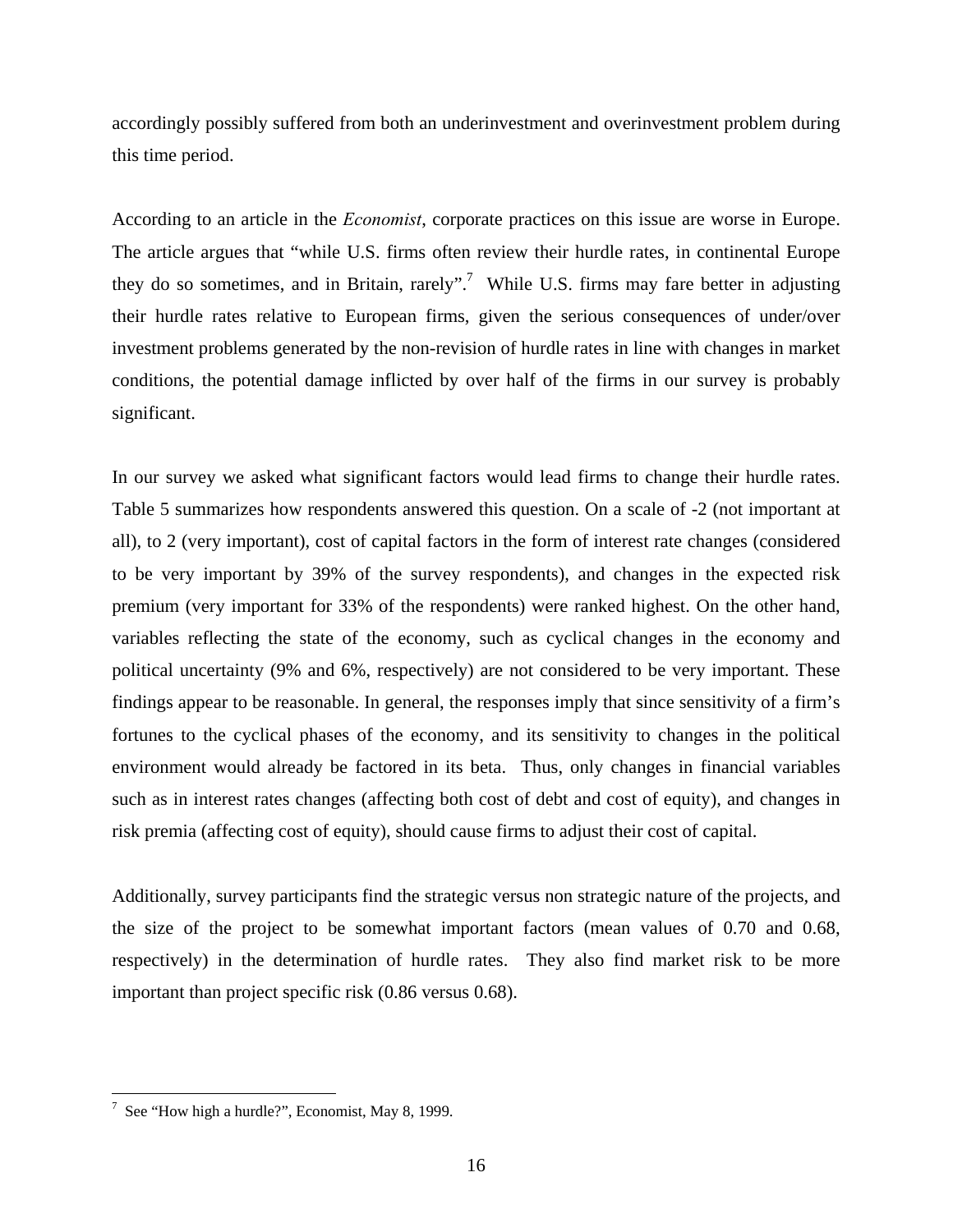#### **5.4.2 Multi-segment Firms and Use of Firm-wide versus Divisional Hurdle Rates**

We asked firms with multiple divisions or business segments to indicate how often they use a company-wide hurdle rate on a scale from -2 (never) to 2 (always). As is displayed in Table 6**,** more than half of the 76 respondents (53.9%) gave an answer of "always" to this question, with a mean value of 1.24. It appears that multi-divisional firms by-and-large do not use proxy firms to determine their divisional hurdle rates. Only 13.8% of the respondents indicated that they always used the hurdle rate of other firms in the particular industry that their division operates (the mean value is -0.45). We then refined our question further by asking them if they adjusted proxy firm data to their divisions by taking into account differences in leverage, tax rates, and costs of debt. Only 8.3% of the respondents always followed such a procedure (mean value is - 0.82)

Earlier studies report similar findings. In Bierman's (1993) sample, 61.8% of the firms report that they use their firm-wide hurdle rate for all divisions. Apparently, only 26.5% of the firms report that they use project-risk adjusted hurdle rates. He also finds that only 35% of the firms would ever consider using divisional rates, and just 6% of the CFOs rank divisional cost of capital to be an important issue.

In Brigham (1975), 45% of the 33 respondents answer that they use one hurdle rate to screen all projects throughout the company. Rosenblatt (1980) finds that 14 of the 21 firms use the same cut-off rate for all divisions. Gitman and Mercurio (1982) summarize previous findings and conclude that one third to half of the companies do not adjust hurdle rates for different projects. Their own results confirm this in that 33.3% of their survey firms do not adjust hurdle rates for divisional risk. Thus, the findings from our survey and earlier surveys show that corporate practices in this respect has not changed that much during last 20 years or so. In fact, there is other (anecdotal) evidence which shows that similar practices on this issue are not uncommon even in the case of well-known multi-national firms. $8<sup>8</sup>$ 

 $\overline{a}$ 

<sup>8</sup> The *Economist* article cited in the previous footnote states that "…Siemens, a German industrial giant, last year started assigning a different hurdle rate to each of its 16 businesses, ranging from household appliances to medical equipment and semiconductors. The hurdle rates - from 8% to 11% - are based on the volatility of shares in rival companies in the relevant industry…"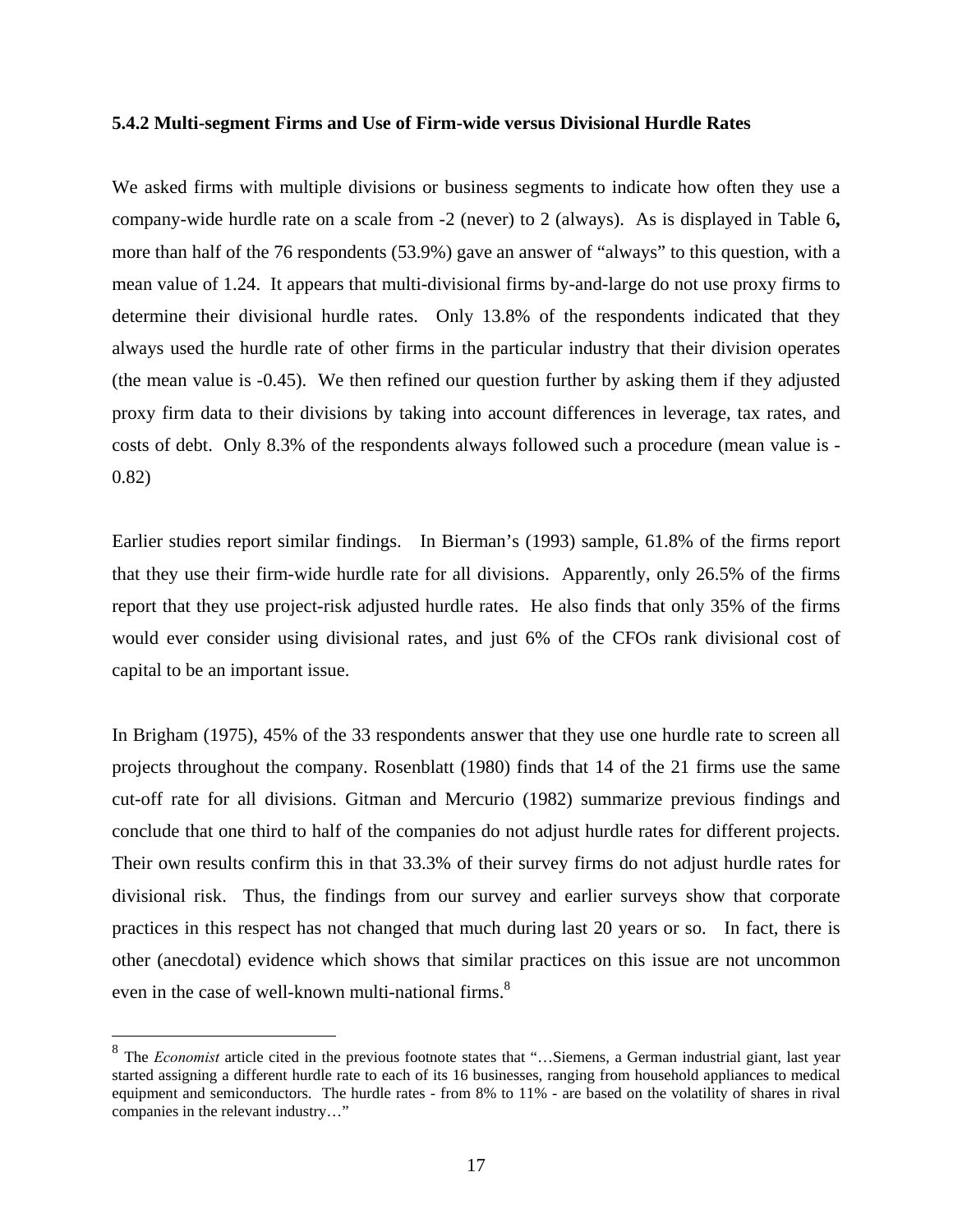The distortions caused by use of firm-wide hurdle rates for divisional projects are well known. Such behavior results in overinvestment in risky divisions and underinvestment in low risk divisions, since firms are likely to accept some negative NPV projects in high risk divisions and reject some positive NPV projects in low risk divisions. In addition to shareholder wealth destroying implications, not using divisional hurdle rates would also increase the risk profile of firms unintentionally due to use of firm-wide cost of capital, since capital would be allocated disproportionately, away from low risk divisions to riskier divisions.

#### **6. Interactions between Cashflows and Hurdle Rates**

 $\overline{a}$ 

The results displayed in Table 2 shows that 68% of the firms calculate either levered or unlevered cashflows correctly. In this section, we first examine whether or not they match the cashflows they use with the appropriate discount rate. The intersection of two survey questions on cashflows and discount rates is displayed in Table 7. While 71.3% of the firms that responded to both questions use WACC as their hurdle rate, and 44.4% of the firms use unlevered cashflows, only 34.8% of the firms choose the correct combination by matching unlevered cashflows and WACC in evaluating investment projects. 18.3% of the respondents apparently make the mistake of discounting levered cashflows at their WACC. While 24.4% of the firms use levered cashflows, apparently only 1 of those firms makes the correct decision of discounting levered cashflows at the levered cost of equity.

We next investigate whether firms incorporate expected inflation consistently in project cashflows and hurdle rates in Table 8. The table shows that 66 (out of 127) of the respondents use nominal cashflows and 50 of them use nominal hurdle rates. The Table also shows that 29.8% of the respondents use both nominal hurdle rates and nominal cashflows. Similarly, while 50.4% of the respondents rely on real cashflows and 58.7% employ real hurdle rates, the real hurdle rate / real cashflow combinations represent 38.4% of the firms. Overall, our survey firms display a good record on how they deal with the inflation issue since 68.2% of the sample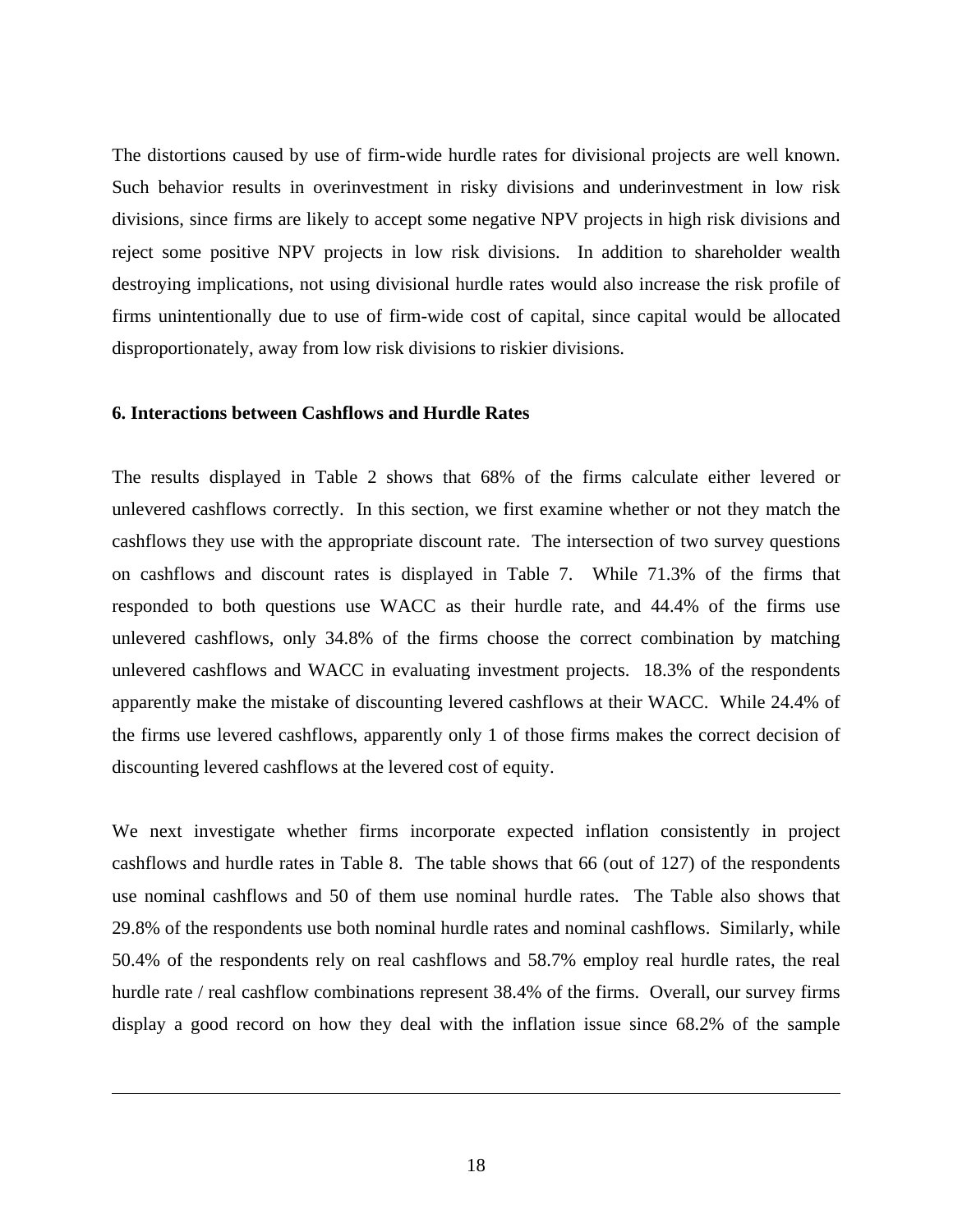incorporates inflation into their analysis correctly by either using nominal cashflows/hurdle rates or real cashflows/hurdle rates combinations.

When survey participants were asked whether they incorporated risk by adjusting the hurdle rate upwards or by adjusting project cashflows downwards the results not displayed here shows that 63.2% of the firms indicated that they make the adjustment in the hurdle rate (important or very important) while 67.5% make cashflow adjustments (important or very important).

Next, we discuss the findings regarding foreign investments of U.S. firms. Results not displayed here indicate that 50.9% of the participants think foreign projects are riskier than similar domestic projects. For foreign projects, 35.1% of the respondents would use higher hurdle rates than they would use in similar domestic projects. The response of 15.8% is that they would incorporate the implied higher risk of foreign projects by using more conservative cashflow projections. 40.4% of the firms, on the other hand, indicated that they would neither use higher hurdle rates nor more conservative cashflows in their evaluation of foreign projects, implying that close to half of the survey firms do not consider foreign projects to be riskier than similar domestic projects.

The survey results also show that 90.3% of the firms handle cashflow/hurdle rate combinations in evaluating foreign investments correctly: 50% of the firms indicated that they would evaluate both foreign project cashflows and hurdle rates in dollar terms, while 40.3% would consider both the cashflow and hurdle rate components of foreign investments in foreign currency denominated terms.

### **7. WACC computations for the Survey Firms**

In this section we compare the self-reported hurdle rates (which are cast in WACC terms) with the WACC we compute for the survey firms using CRSP and Compustat data. Additionally, for firms where before-tax cost of debt data is missing we make assumptions to fill the missing data. We also explain how we develop tax rate data for the survey firms. We start our WACC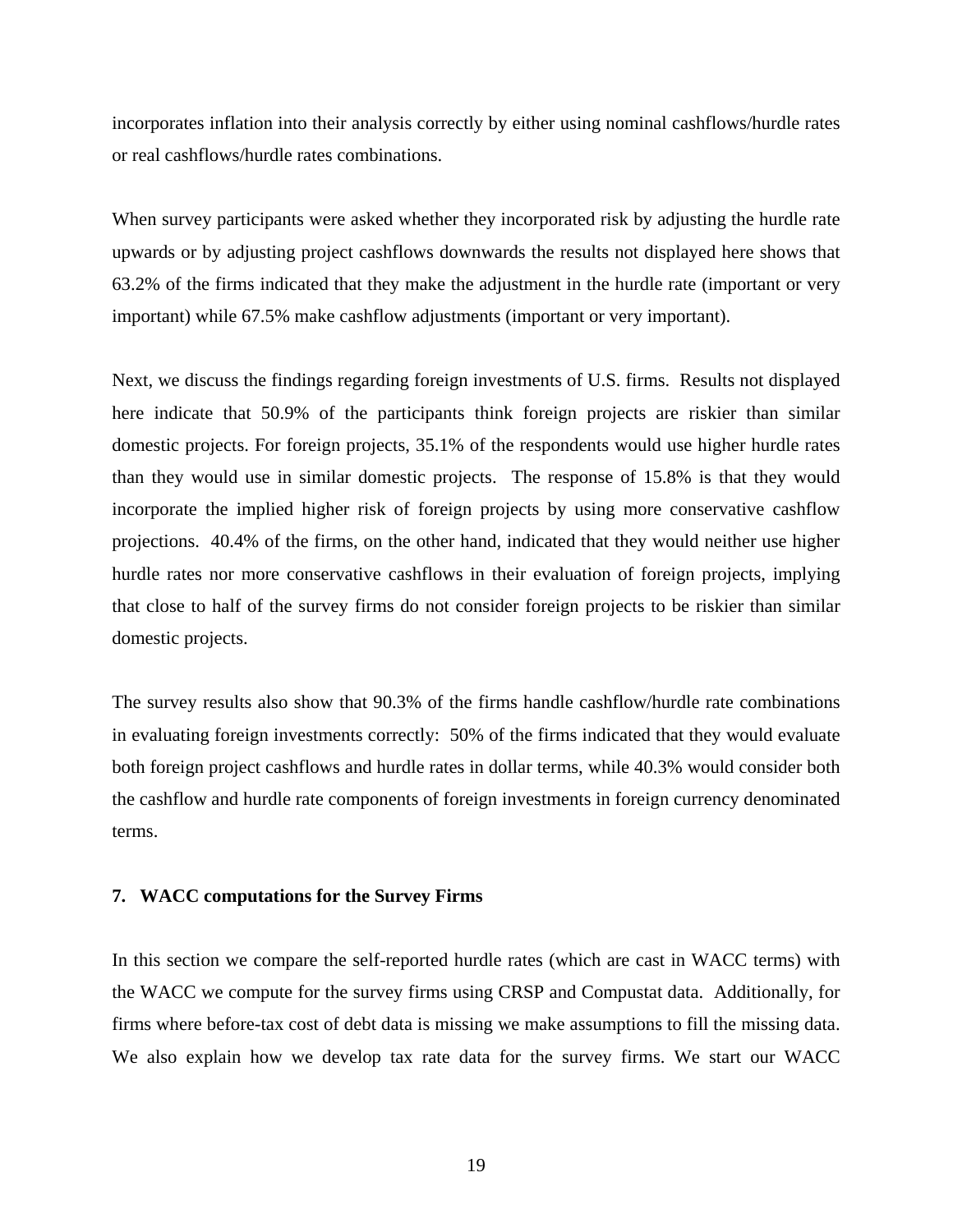computations for the survey firms by first calculating their cost of levered equity. Later on we discuss how we compute before-tax cost of debt, tax rates, and the weights for debt and equity.

#### **7.1 Computing Cost of levered equity Using CRSP and Compustat Data**

Needless to say, an important component of WACC is the levered cost of equity. In recent years, as documented by Bruner, Eades, Harris, and Higgins (1998), and Graham and Harvey (2001) the dominant model that firms use in calculating their cost of capital has been the CAPM.<sup>9</sup> Graham and Harvey (2001) report that 73.5% of the 392 respondents to their survey use CAPM "always" or "almost always". Their findings also show that only a small number of firms implement more complex, multi-factor models. In contrast, earlier surveys show that CAPM was not widely used (e.g., Gitman and Forrester (1977) and Gitman and Mercurio report that only approximately 30% of the firms in their surveys rely on CAPM in computing their cost of equity). The increased use of CAPM over time can be seen in Figure 3. In order to avoid the potential contamination of the data that can be caused by the social desirability hypothesis, we did not directly ask the participants if they used CAPM. Instead, in the hurdle rate related questions, we gave them various choices, some of which involved CAPM related considerations<sup>10</sup>. The responses show that the use of CAPM is widespread in our sample of firms. For example, 68.6% of our survey participants check the following statement as being important or very important: "market risk of a project, defined as the sensitivity of project returns to economic conditions"(i.e., the beta coefficient). Similarly, very high proportion of the respondents argued that "interest rate changes" and "changes in stock market returns" would play important roles in their decision to change their hurdle rates.

We chose proxies for the risk free rate and the equity premium that are on the high side. The choice of high values for the two CAPM inputs was made in order to be sure that the hurdle premium we find is not an artifact of our assumptions that would produce low values for the cost

 $\overline{a}$ 

<sup>&</sup>lt;sup>9</sup> This has been different before as Figure 1 documents. In Gitman and Mercurio (1982) only 21.5% of the firms indicate that they use CAPM in capital budgeting to assess cost of capital. At that time sensitivity analysis  $(37.9\%)$  and simulation (20.9%) were among the most widely used methods. <sup>10</sup> For example, rather than using the word beta, we asked them whether their hurdle rates were related to

<sup>&</sup>quot;...sensitivity of project returns to economic conditions", and whether they would change hurdle rates if "interest rate changed" and if "tax-rates changed", etc.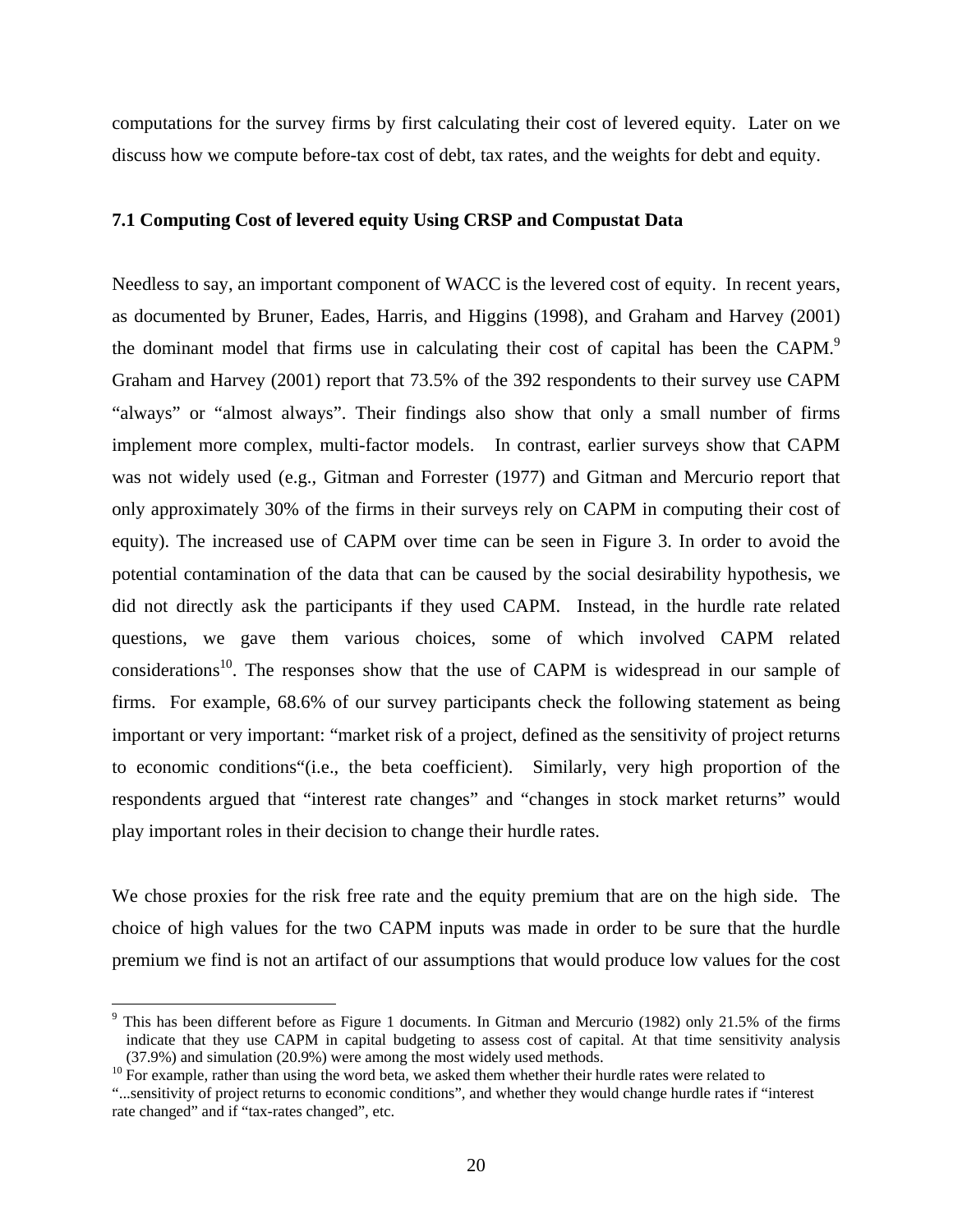of levered equity. The mean life of a typical project for firms in our survey sample is 6.7 years. Partially for this reason, we used the 10-year Treasury bond rate, which was 4.3% at the time of our survey, as a proxy for the risk free rate.<sup>11</sup>

For the equity premium we used 6.6% which represents the difference in the arithmetic average of the return on the S&P 500 index and the long-term Treasury bond rate covering the period 1926-2003 (obtained from Ibbotson  $(2004)$ ).<sup>12</sup> This value is similar to the textbook suggestion of Brealey and Myers (2000, p.160) that using a premium in the range of 6 to 8.5% seems reasonable. The equity premium we use is also in line with the 7% figure used by 226 financial economists in the Welch (2000) survey. However, the equity premium we use is significantly higher than the approximately 4% figure that is suggested by the forward-looking approaches of Blanchard (1993), Wadhwani (1999), Fama and French (2001), and Jagannathan, McGratten, and Scherbina (2001). The equity premium we use is also higher than the survey findings of Bruner, Eades, Harris, and Higgins  $(1998)$ .<sup>13</sup> The lower risk-premium figures used in recent studies are based on data that shows historical equity premia declined during post 1990 period. In sum, the equity premium we use may be biased upwards and thus, may produce data for computed-WACC that is "too high".

Beta coefficients for individual firms are often difficult to estimate. We obtain beta from the slope coefficient of the market model that we estimate. Since beta coefficients tend to be not very robust, we corroborate our results by obtaining betas using various alternative estimations. The various estimates we obtain involve different combinations of data frequencies (daily, weekly, and monthly), and length of time period for estimating the model. To increase the accuracy of the market model estimation, a sufficiently large number of observations is needed. One obvious way to increase the number of observations is to estimate the model using a longer time period. However, the disadvantage of this approach is that it runs the risk of including historical data that may no longer be representative of the firm's current and future sensitivity to

 $\overline{a}$ 

 $11$  This choice seems to be justified for other reasons as well. In their survey of 27 highly regarded corporations, Bruner, Eades, Harris, and Higgins (1998) find that more than 70% use a 10-year or longer-term Treasury rate.

They report that only 4% of the firms in their survey used the 90-day T-bill rate<br><sup>12</sup> Using the arithmetic mean instead of the geometric mean also results in a higher estimate of the equity premium.<br><sup>13</sup> They report that

market premium which is below 5%.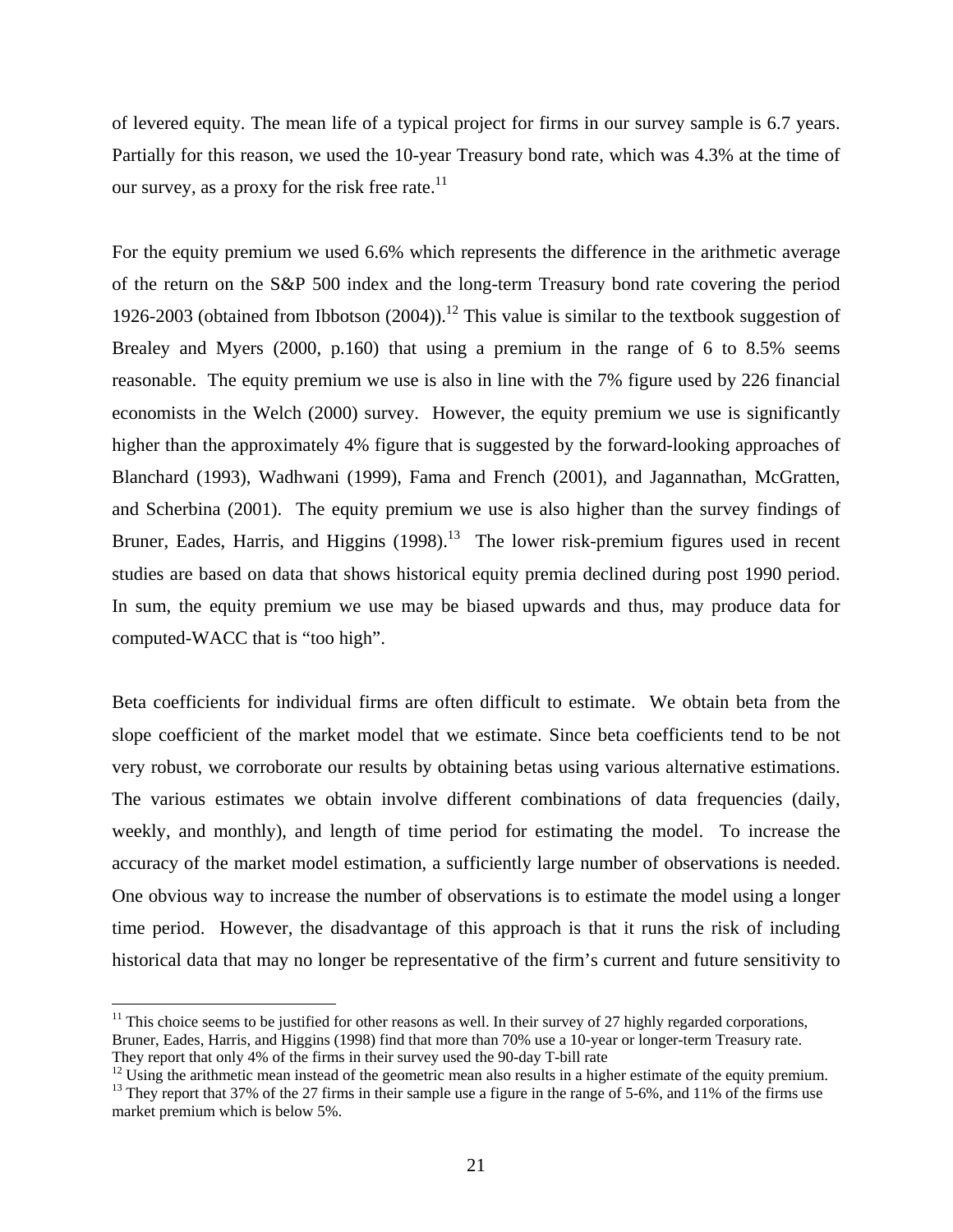macro-economic fluctuations. Thus, this procedure may produce beta coefficients that represent stale measures of a firm's systematic risk. To avoid the staleness problem, the estimation time period may be shortened. In this case, to obtain a sufficient number of observations, the returns data needs to be measured at a higher frequency. However, increasing the frequency of data may have its own problems since such data tends to be noisy, especially for infrequently traded stocks. For this reason, we have estimated the market model using various time period and frequency combinations. We also used some additional alternative estimation procedures.

The market model in practice is typically estimated by running a regression of stock returns against market index returns. Even though the underlying theory of CAPM dictates the use of excess return of all risky assets as the explanatory variable, the standard practice is to use returns on a market index like the S&P 500 (Bloomberg, Ibbotson, Merrill Lynch, Reuters, or Standard & Poor's) or the NYSE composite index (Value Line). We obtained estimates for beta coefficient by using the following alternative procedures:

(1) Regressing five years of monthly returns on returns of the S&P 500. This is the baseline calculation for most service beta providers (Ibbotson, Merrill Lynch, Standard & Poor's).<sup>14</sup>

$$
r_{i,t} = \alpha_i + \beta_{i,0} r_{m,t} + \varepsilon_t
$$
 (1)

(2) Estimating the Bloomberg adjusted beta. Bloomberg uses five years of monthly data for the "raw beta", using price appreciation and ignoring dividends. Bloomberg then calculates an "adjusted beta" as

adjusted beta = raw beta 
$$
\times
$$
 0.67 + 1.00  $\times$  0.33

Instead of raw returns based on price changes we use returns that are corrected for dividends.

(3) Estimating the beta coefficient where two years of daily returns are used. For daily returns we include four lagged daily market returns in our specification. We require a minimum of 60 observations from January 2002 to December 2003, which excludes just one firm.

1

<sup>&</sup>lt;sup>14</sup> Using the value-weighted or equally-weighted market index of the three major U.S. stock exchanges NYSE, AMEX, and Nasdaq (available at the Center for Research in Security Prices, CRSP) in place of the S&P 500 does not yield substantially different results.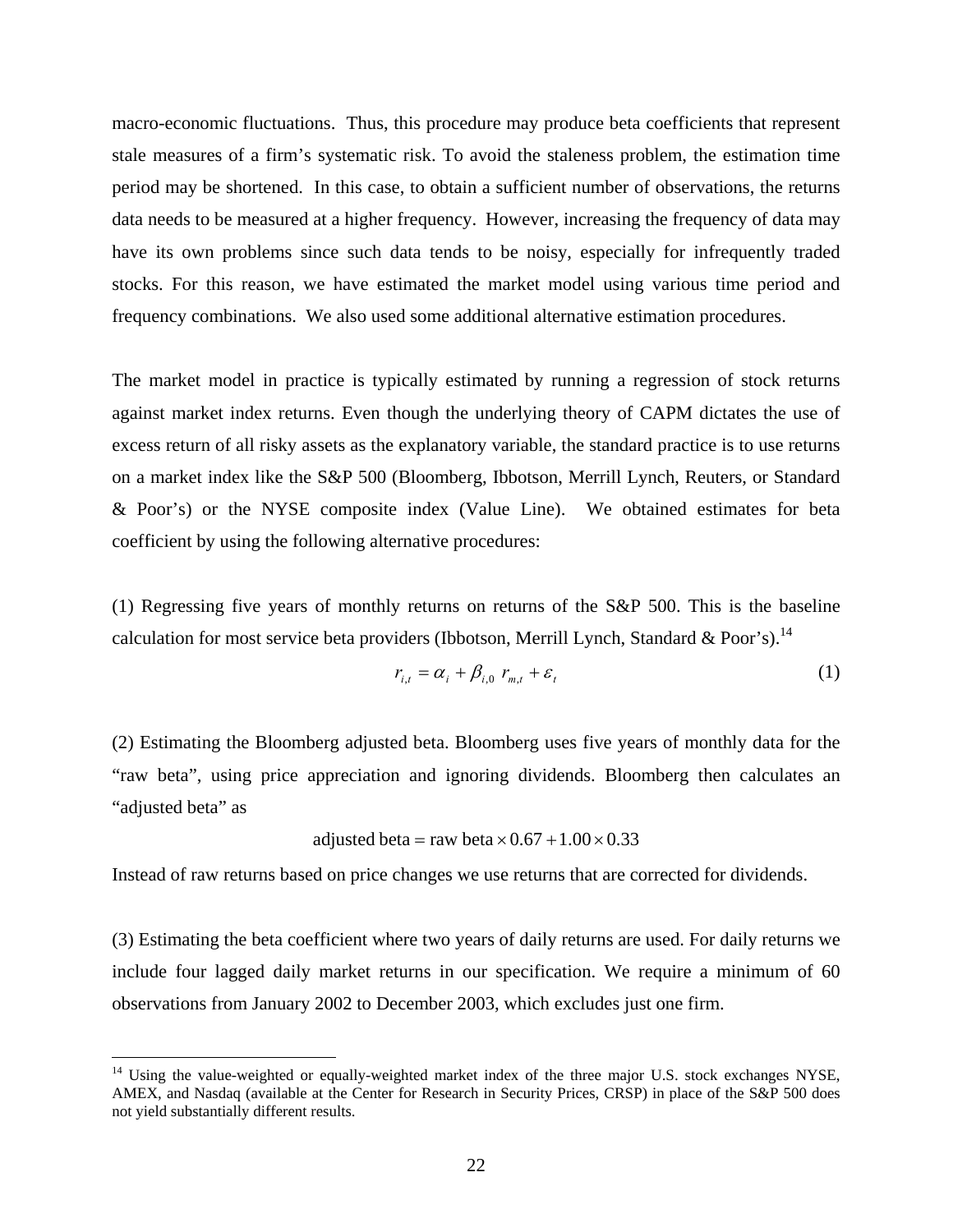(4) To reduce the nontrading bias when using daily data we also estimated the characteristic line regression with lagged coefficients as suggested by Scholes and Williams (1977) and Dimson (1979). We use the concurrent value of the S&P 500 index and four lags, corresponding to one trading week. The beta coefficient we obtain from this procedure is sum of the five estimated beta coefficients in the following equation:

$$
r_{i,t} = \alpha_i + \sum_{j=0}^{4} \beta_{i,j} \ r_{m,t-j} + \varepsilon_t
$$
 (2)

(5). Beta estimation obtained from two years of weekly data.

(6) In order to mitigate the potential problem that for some firms the R-squares obtained from the market model may be low, we calculate the industry beta at the two-digit SIC code level. We then use the equally weighted average industry beta to represent the beta coefficient of the individual firm that has the same two-digit SIC code.

(7). Representing beta as the weighted average of the two estimation methods above where monthly data is used (i.e., models (1) and (6)). We computed the weights based on the R-squares of the two models. This procedure can be written as:

weighted beta = 
$$
\frac{R_{jirm}^2}{R_{jirm}^2 + R_{industry}^2} \beta_{jirm} + \frac{R_{industry}^2}{R_{jirm}^2 + R_{industry}^2} \beta_{industry}
$$
(3)

 Table 9 displays the summary statistics for beta coefficients obtained using the methods described above. The range of betas we compute gives us some idea about how different the estimates are. The mean range of the estimated beta coefficients is 0.81 (median 0.75) with a standard deviation of 0.34. Pairwise simple correlations of estimated beta coefficients are reported in Table 10. As can be seen in this table the pairwise correlation coefficients are relatively high with the exception of industry beta coefficients. Nevertheless, given that there is some small dispersion in the estimated beta coefficients, calculating WACC and hurdle rate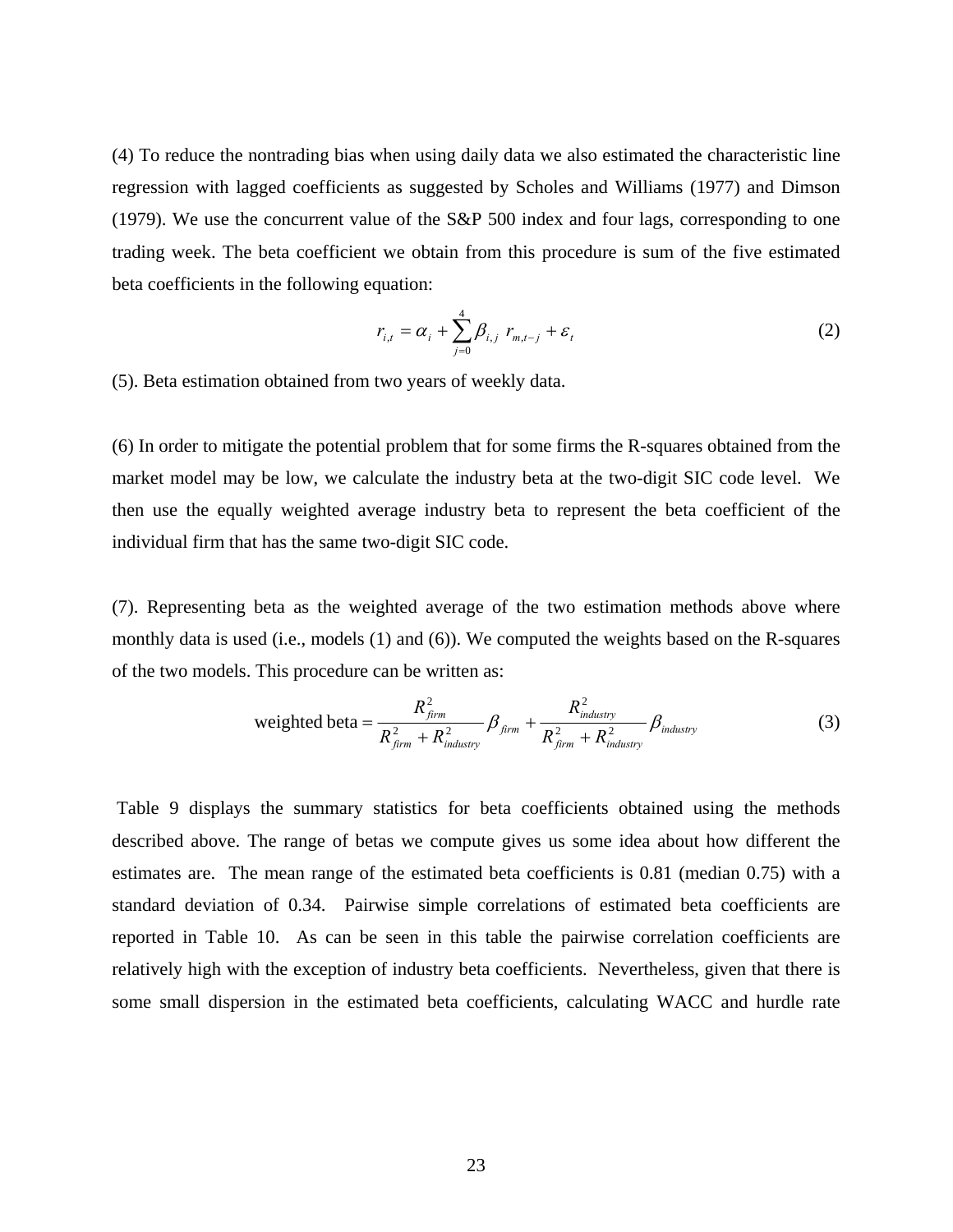premium on the basis of different beta estimates appears to be justified since it enables us to check the robustness of the hurdle rate premium we document.<sup>15</sup>

Excluding the beta estimates obtained from weekly and daily data due to potential noise problems at these frequencies, the range of betas obtained from models  $(1)$ ,  $(2)$ ,  $(5)$ ,  $(6)$ , and  $(7)$ is 0.93 to 1.01, with an arithmetic average of 0.95.<sup>16</sup> (Iwan, since we argue that it is not a good **idea to rely on betas obtained from models (3) and (4), why do we waste space in having them in the Tables? Why can't we have a footnote saying we calculated these betas and they resulted in betas of 0.69, and 0.73. But we don't "trust" these numbers due to the noise issue. And that the reason we keep Model (5), in spite of the fact that it uses daily data, is because we take care of the noisy estimates problem by using 4 lags. Thus, I think we should eliminate columns 3, and 4 in Tables 9, 12, and 13. Also, as we talked on the phone, I don't think we need column 8 of the same Tables)** Based on this data, it appears that our survey firms are fairly representative of the market. In the empirical tests we conduct we report results where the beta is estimated from the market model that uses monthly returns over a five year period (i.e., Model (1)). This choice is based on the fact that this particular estimation method is most commonly used in empirical studies that use CAPM. The estimated cost of levered equity based on the five models mentioned above ranges from 10.42% to 10.93%, with an arithmetic mean of 10.57. The mean of the cost of levered equity based on the beta estimate we use is 10.42% (the median is 9.76%). Given, the narrow dispersion of beta estimates obtained from the above 5 models, it is not surprising that (unreported) tests where we employed the other four beta estimation procedures produce remarkably similar results.

## **7.2 After-tax Cost of Debt, Equity/Debt Weights and the WACC Computations**

 $\overline{a}$ 

As discussed earlier, a very high percentage of the 117 respondents (71.8%) indicate that the hurdle rate they report in the survey represents their WACC. We compute the WACC of these firms by using Compustat data. We discuss below the details of these calculations and the

 $15$  Since adjusted beta is just a scaled version of the beta from 5-year monthly data, correlations coefficients for the two measures are the same. The same conclusions result when Spearman rank order correlations are us

<sup>&</sup>lt;sup>16</sup> We included the  $5<sup>th</sup>$  model since under this procedure we include four lags in order to alleviate the problem of potentially noisy estimates.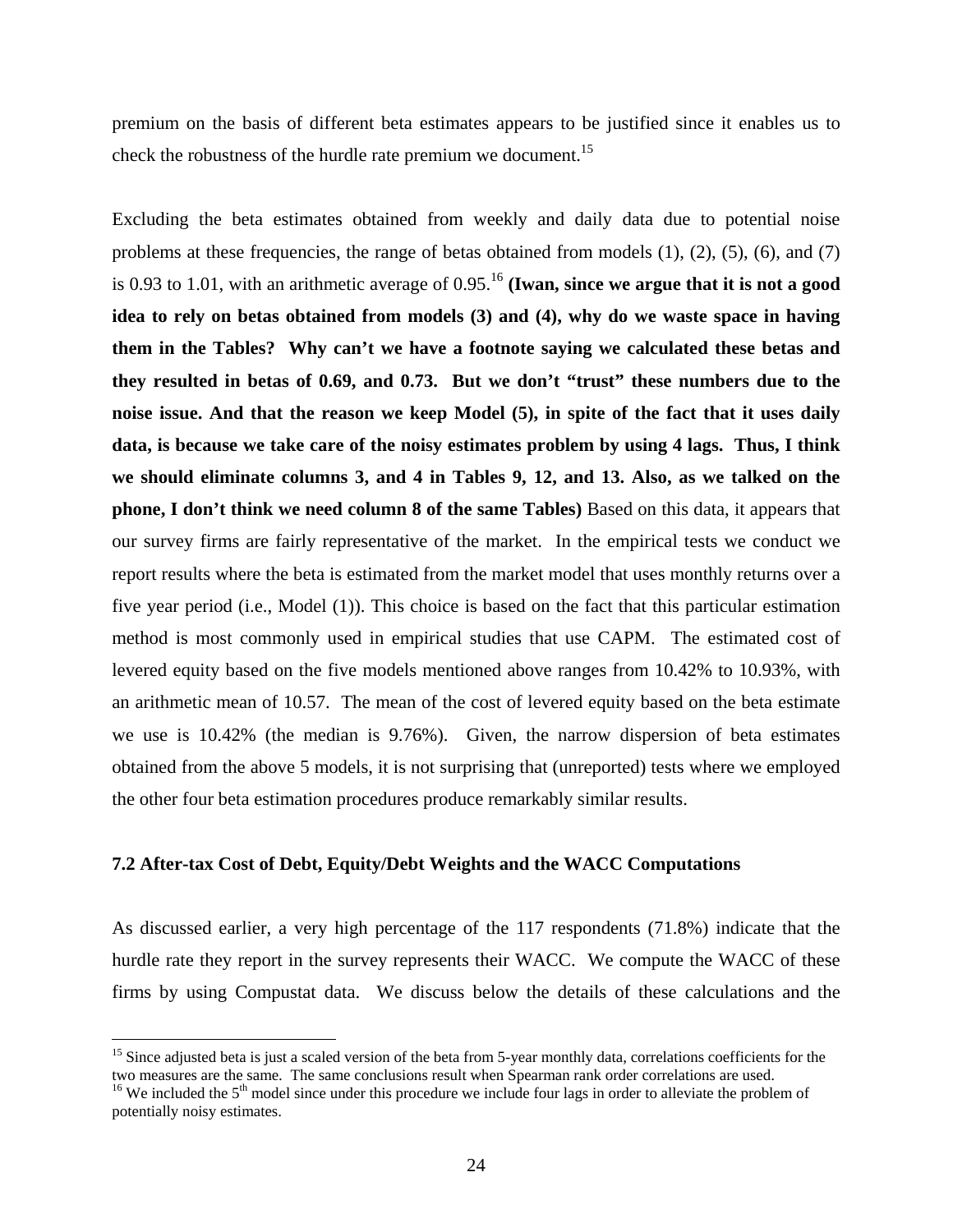assumptions we used. We were able to obtain computed or "true" WACC for 83 firms for which we had matching Compustat and CRSP data. In section 8 we compare the self-reported WACC based hurdle rates with computed WACC for 70 firms for which we have matching data for both of self-reported and computed WACC.

In our computations, we made some assumptions, in some cases, on the cost of debt and tax rate components of WACC. For before-tax cost of debt we used the survey participants answer to our question regarding what the interest rate on their senior debt is. We do not know whether their answer referred to the coupon rate or the yield to maturity of their senior bonds. Thus, for firms that have not recently issued debt, it is possible that their answers do not reflect the marginal cost of debt for participants that may have used their coupon rate in their response. However, given that the secular decline of interest rates started in the late 1990s and continued during the early 2000s, this should work against finding a hurdle rate premium. The cost of debt figure used in WACC calculations should of course represent the marginal cost associated with the portfolio of firms' borrowings, and not just senior debt. To rectify the potential problems in cost of debt figures, we attempted to use Compustat to obtain the bond ratings of survey firms and use the applicable rates at the time of the survey. However, we were unable to obtain sufficient bond rating information on long-term debt for differing maturities and seniorities. As a result, we ended up using the survey participants' responses as the before-tax cost of debt. 88 respondents supplied data on their before-tax cost of debt. Using Compustat data, we checked whether firms that left the interest rate question blank had any long-term debt. Out of the 39 nonresponding firms, 15 did not have long-term debt. Obviously, in the case of these firms, their cost of unlevered equity represents their WACC. However, our check also revealed that 13 firms had debt even though they left the interest rate question blank. For these firms we used their Zscores to assign interest rates. If a firm's Z-score is greater than 3, a score that indicates a very low probability of default (8 firms), we assigned the 10-year Treasury bond rate in effect at the time of the survey plus 1 percent (5.35%). For the 2 firms with Z scores of less than 1.81 (financially unhealthy firms), we assigned the 10-year Treasury rate plus 4 percent (8.35%). Finally, firms that have Z-scores in the interval between 1.81 and 3 (2 firms) were assigned a before-tax cost of debt of 6.35%. Finally, 16 firms reported a rate below the 10-year Treasury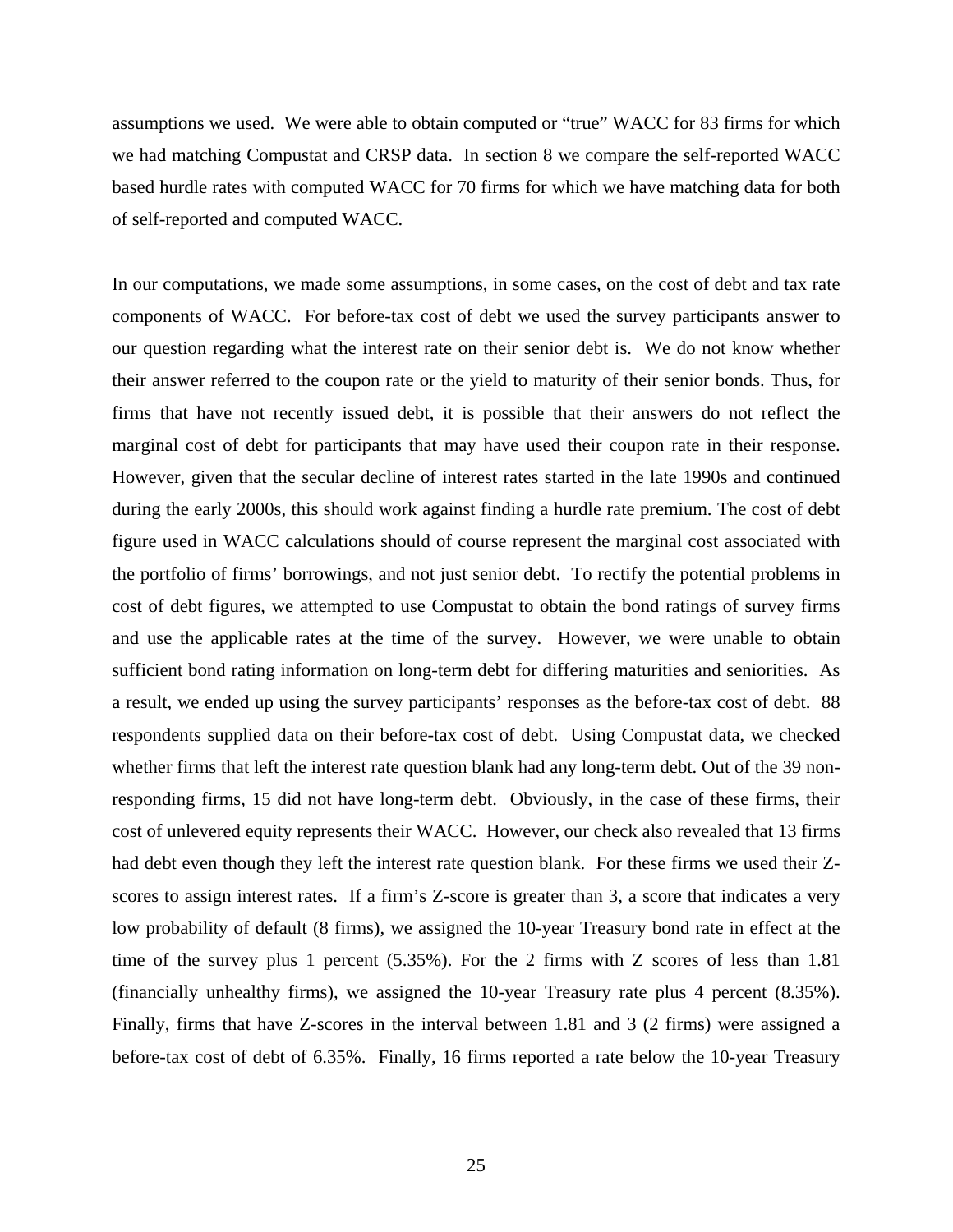rate (4.3% at the time of the survey). In the case of these firms, we added a spread of 0.5%. Therefore, all our WACC calculations assume a long-term debt rate of at least 4.8%.

We calculated a firm's tax rate by dividing total income taxes (Compustat item #16) by income before taxes (Compustat item #170). When item #16 or #170 was negative we set the tax rate to zero. The tax rate we obtain in this manner, of course, reflects a firm's average and not marginal tax rate. However, we were unable to obtain sufficient number of observations on marginal tax rates. We also classified an observation as "missing" when #170 is zero. Finally, we capped the tax rate at 34 percent. The summary statistics on the before-tax cost of debt and the tax rate data we used in our WACC computations are presented in Table 11.

To compute the weight of debt, we divided total debt (item #9 plus item #34), by total debt plus market value of equity (product of number of shares (item #199) and end of year stock price (item #25)). For weight of equity we used (1- weight of debt). The weights used in calculating WACC should be based on target rather than current capital structure. Due to lack of data on target capital structures we assumed that the current capital structure is also the target capital structure. 30.1% of the firms in our sample indicated that they do not plan to change their capital structure during the next three years, while 24.4% were planning on a higher levered capital structure, and 45.5% had the intention of using less debt in the future. While we do not know the exact planned debt-to-equity ratios, these figures indicate that using the current capital structure weights as proxies for target rates probably does not bias the WACC calculations significantly.

Table 12 displays the summary statistics on our computed WACC. Since we used different beta estimates in finding the cost of levered equity, different columns of this table report computed WACC data that uses beta estimates reported in the corresponding columns of Table 9. This table shows that computed WACC means range from 8.42% to 11.25% (the median is in the 8.16-10.04% range) depending on the beta coefficient used. These nominal mean rates correspond to real rates of 6.22 – 9.15%. The arithmetic average of the eight different costs of capital calculations has a mean of 10.51% in nominal terms and 8.31 in real terms. Skewness and kurtosis statistics reported for the various WACC calculations indicate that, by and large, the distributions of WACC are symmetric and that the observations are centered around means and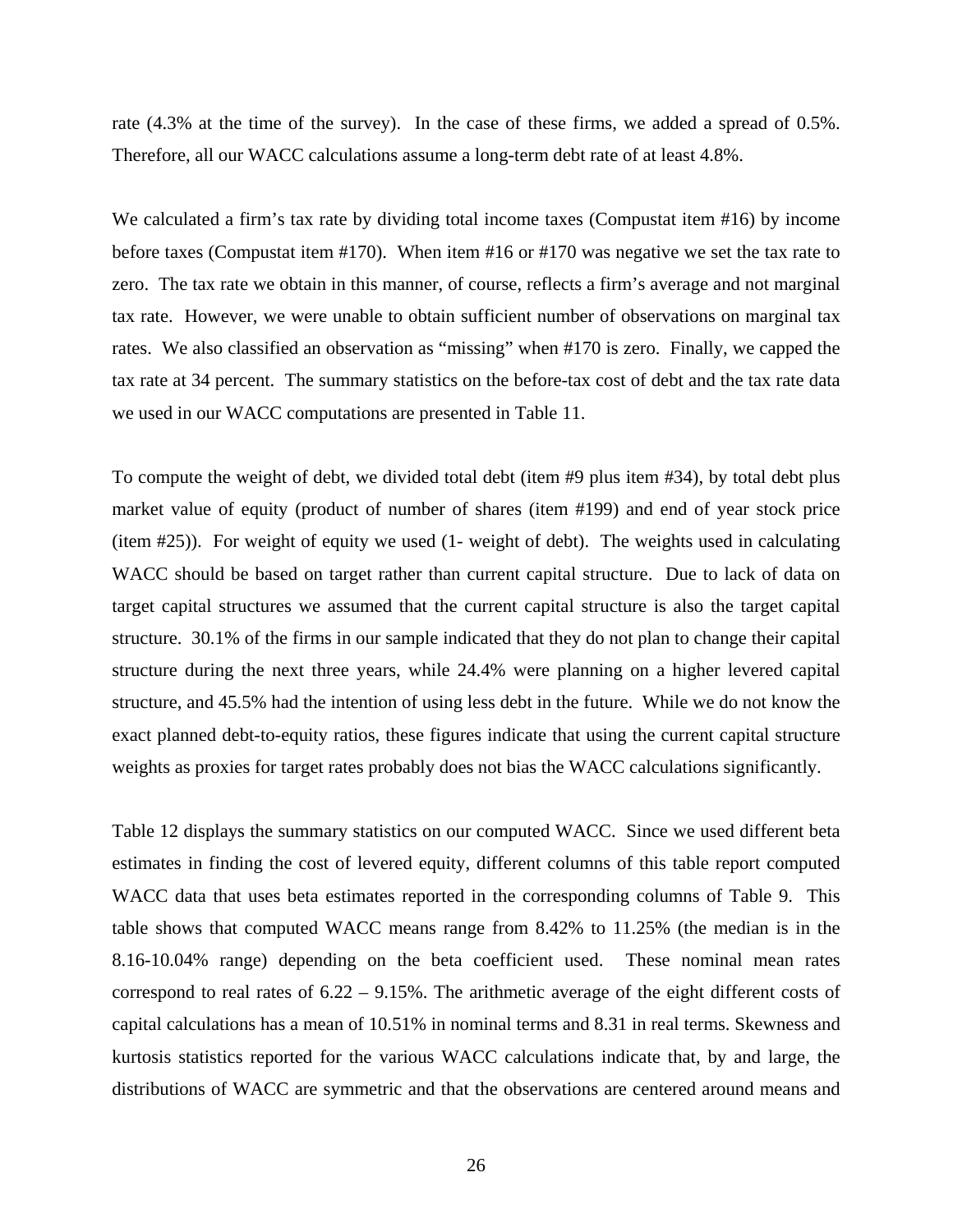medians. In the empirical tests we perform for computed WACC, we use the data shown in column (1). This figure is based on beta coefficient estimates that are obtained from estimating the market model using 5 years of monthly data.

# **8. Self Reported Hurdle Rates versus Computed WACC: The Existence of a Hurdle Rate Premium Puzzle**

Table 13 shows that self reported WACC based hurdle rates exceed their "true" (i.e., computed) WACC. We find that the mean difference is around 5 percent for the different beta measures employed. We refer to this difference as the "hurdle rate premium". The table also shows that even if the maximum computed WACC figure is used, the hurdle premium is still large at 3.30%. Furthermore, any doubt about the presence of the hurdle rate premium is dispelled after comparing the computed cost of levered equity means (and medians) with self-reported hurdle rates. The summary statistics (not displayed here) reveal that self-reported hurdle rates exceed the cost of levered equity we computed by anywhere between 4.59%, and, 6.08% **(Iwan, as we talked on the phone, these numbers need to be corrected. Since lowest WACC premium is 4.68, lowest levered equity premium cannot be 4.59. You thought that maybe we did not update the equity premium regressions when you updated the hurdle rate premium regressions when I was in Montreal)** Cost of levered equity represents an upper bound of what the hurdle rate should be. The fact that self reported cost of capital (expressed in WACC terms) exceeds even the more expensive component of computed WACC provides strong evidence that hurdle rates used in practice are a lot higher than what most people would assume.

Having established the existence of the hurdle rate premium, in the next two sections we empirically examine what factors could explain this hurdle rate premium puzzle. Later in the paper we discuss some scenarios that may be consistent with this puzzle.

### **8.1 Investigation of the Hurdle Rate Premium Puzzle**

On the basis of the data displayed in Table 13, it is clear that self-reported hurdle rates have two components: The "true" (computed) WACC, plus the hurdle rate premium. In sections 8.2 and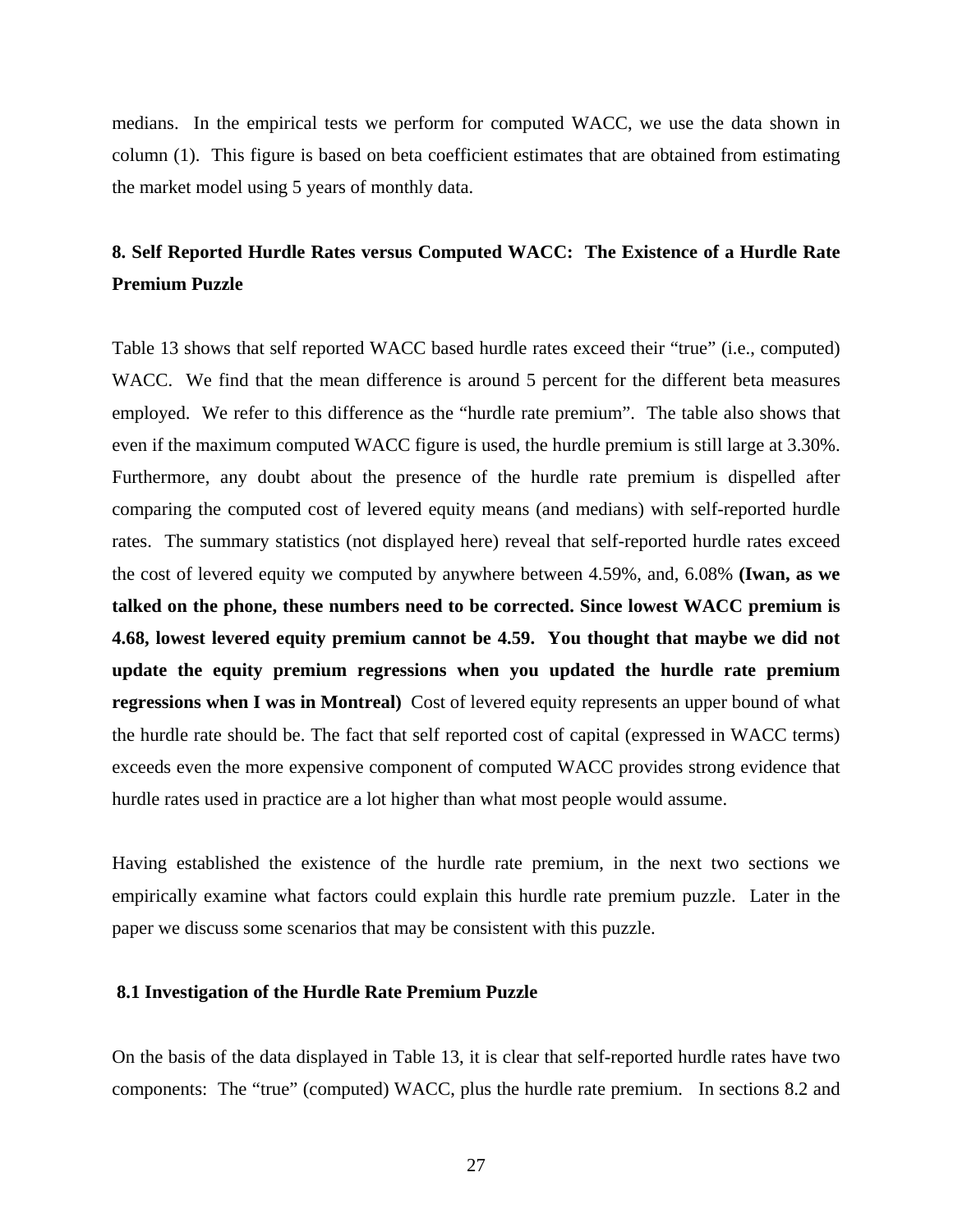8.3, we investigate the hurdle rate premium puzzle by running two sets of bivariate regressions on self-reported hurdle rates and computed WACC using the same explanatory variables. Our purpose in doing this is to examine if the same set of variables influence both hurdle rates and computed WACC, and also to find compare the extent of the influence of the explanatory variables on the two discount rates in question. In these regressions, we use variables that measure risk and variables that are related to risk. Additionally, we run the regressions against explanatory variables that reflect the financial health of firms as well as the survey participants' perception of the degree of managerial and capital market constraints their firms face. The outcome of the two sets of regressions has the potential to shed some light on what could explain the hurdle rate premium puzzle. In fact, the two sets of regressions essentially show that similar set of risk related variables explain the two components in question, but to a different degree. Finally, in section 8.4, we examine the hurdle rate premium puzzle directly, by running regressions on the hurdle premium itself. We already use the standard risk and leverage related variables in explaining the two components of the hurdle premium, and as mentioned above, these variables are important for both of the components of the hurdle premium (although not to the same extent). This implies that hurdle rates must also be capturing some subjective considerations not addressed by the theory of cost of capital.

### **8.2 Self-reported Hurdle Rate Regressions**

In this section we examine the determinants of the hurdle rate by estimating bivariate regressions of hurdle rates on various risk and other financial variables. These results are displayed in columns 2-5 of Table 14.Hurdle rates do not appear to be related to firm size (neither when measured as log of total assets nor log of sales). We included firm size in the regression based on the possibility that larger firms may be able to raise funds at a lower cost than smaller firms. However, the statistical insignificance of the size variables indirectly supports the view that larger firms do not necessarily have easier access to external funds (or that firm size is not a good proxy for capital market access constraints). Respondents' view of whether or not their firms have managerial or capital constraints, also are not correlated with hurdle rates. This could indicate that such constraints are not important enough to play a role in the determination of hurdle rates. However, the constraints in question could be important for some of the survey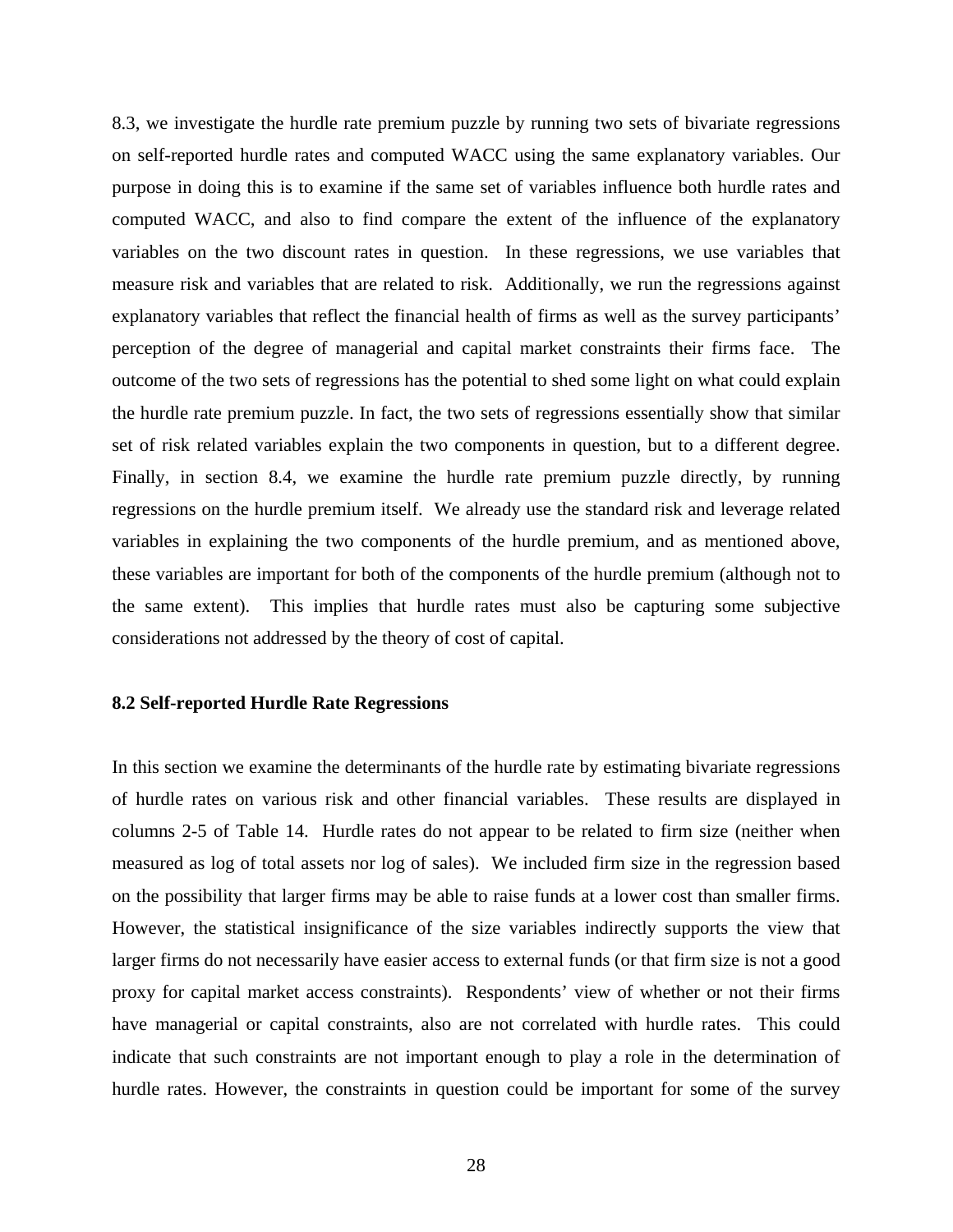sample firms. For example, when we asked the respondents to rate the importance of "whether the project in question requires significantly more funds than the typical project your firm takes" in their hurdle rates, on a scale of -2 (not important at all) to 2 (very important), the mean score was 0.68. However,  $(30+x)$  percent of the firms considered the statement to be important or very important.

Market-to-book ratio is also uncorrelated with hurdle rates. This is somewhat surprising, because as discussed below firms with high growth opportunities typically also have high risk. Thus, it would be reasonable for such firms to have high required rate of returns. In fact, below we show that market-to-book ratio is positively correlated with computed WACC due to the fact such firms have higher cost of levered equity **and debt (?)**. Thus, the mystery is why the managers of high growth firms do not consider their firms to be riskier than firms with low growth prospects. One possibility is that they do, but at the same time they also interpret their high stock prices to be indicative of low ("cheap") cost of equity either incorrectly or because they consider their stock to be overpriced. Under such a scenario, high hurdle rates implications of high risk may be offset by cheap equity "implication" of high stock valuations.

The results also show that hurdle rates are significantly related to some variables, especially variables that measure firms' risk. The coefficients displayed in Table 14 show that self-reported hurdle rates are positively correlated with both, the beta coefficient and the standard deviation of stock returns. These results indicate that self-reported hurdle rates are related to systematic and total risk. The positive correlation of systematic risk implies that firms use CAPM in setting their hurdle rates. The positive correlation of total risk and hurdle rates could be driven by systematic risk. Alternatively, unsystematic risk may be the reason behind the positive correlation between hurdle rates and total risk. Needless to say, it is also possible that both types risk are important determinants of hurdle rates. To see if unsystematic risk is a significant factor in the determination of hurdle rates, we need a separate measure for this risk. Additionally, In order to judge the relative importance of the two types of risk in question, we need to measure them in a comparable manner. Since beta is the *index* of systematic risk, while standard deviation of stock returns capture the *level* of total risk, the estimated coefficients for these two variables makes their comparison difficult. To make the comparison meaningful, we measure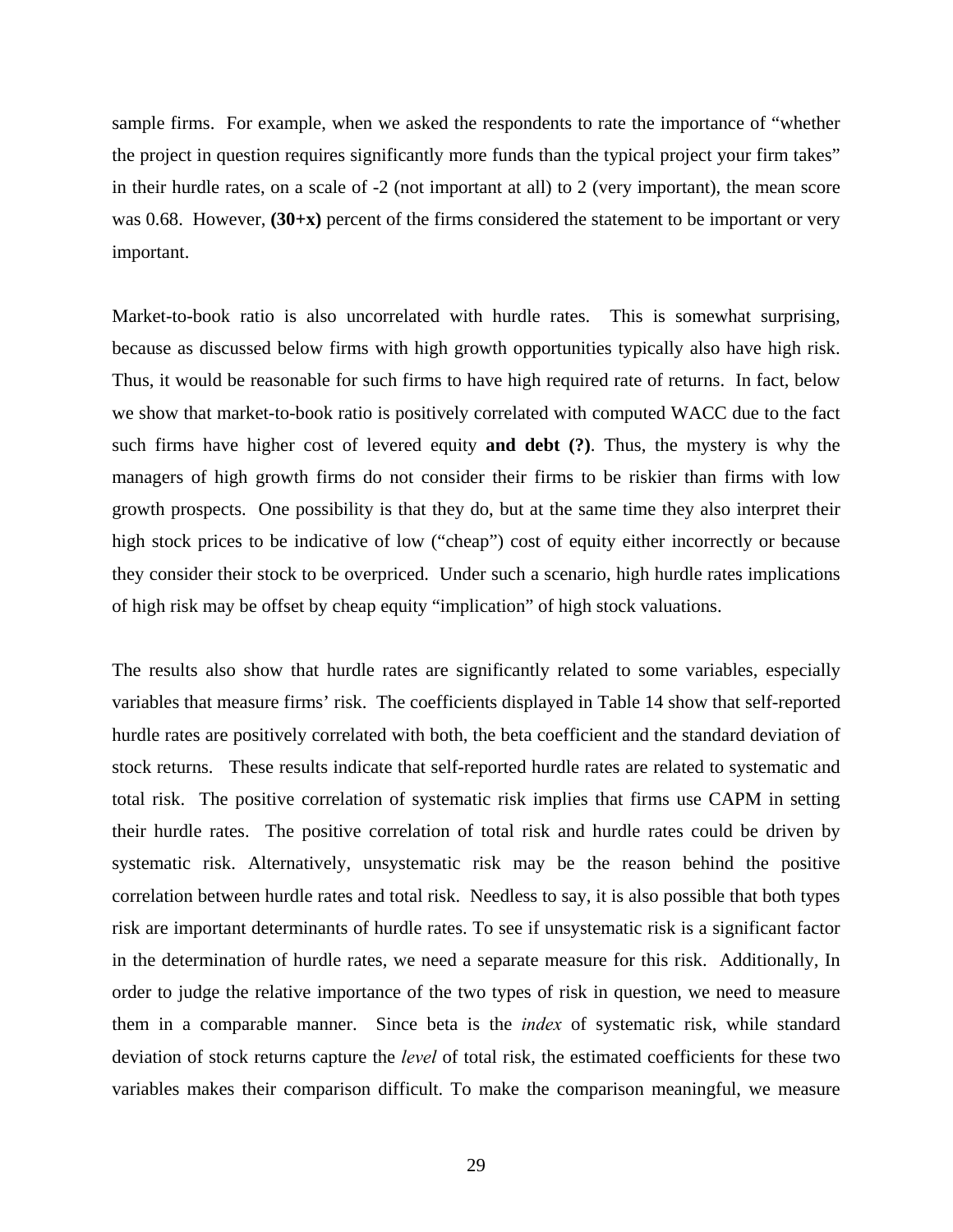systematic risk as  $\beta_i \times \sigma_m$ , and unsystematic risk as  $\sigma_i - \beta_i \times \sigma_m$ . The results show that independent of how it is measured systematic risk is an important determinant of hurdle rates. However, even though managers appear to use CAPM they apparently, also incorporate unsystematic risk in their hurdle rates.<sup>17</sup> However, judging by the relative size of the coefficients (the estimated systematic risk coefficient is twice as big as the unsystematic risk coefficient) managers appear to consider systematic risk to be much more important. To further examine the importance of systematic versus unsystematic risk we run a regression of hurdle rates on both systematic and unsystematic risk. The results displayed in Table 15 show that when systematic risk is controlled for, the *t*-statistic for the unsystematic risk coefficient drops from 2.59 (the bivariate regression) to 1.89 (*p-*values increase from 0.012 to 0.063). Given that R-squares increases from 0.09 (in both systematic and unsystematic risk bivariate regressions) to 0.13 indicates that unsystematic risk still has some incremental explanatory power when both types of risk are in the estimated regression. The relative importance of systematic risk over unsystematic risk in the determination of hurdle rates is also supported by survey results. As we mentioned in the discussion of Table 5 before, when the participants are asked to judge the importance of systematic and unsystematic risk in the determination of their hurdle rates, the mean value for the answers indicates that CFOs consider systematic risk to be more important relative to unsystematic risk (mean values of 0.86 versus 0.68).

The results in Table 14 show that our computed WACC variable is also statistically significant in the hurdle rate regression. This supports the survey participants' claim that their hurdle rate reflects their WACC. However, the fact that R-squares is only 0.18 in this regression, possibly indicates that factors other than firms' WACC shape their hurdle rates (or that they do not compute their WACC in the textbook manner).

The estimated coefficient for debt-to-assets ratio is also statistically significant. At first, the negative sign of the estimated coefficient for D/A may seem counter intuitive since higher D/A means higher level of financial risk, which should lead to higher hurdle rates. However, the negative sign implies that on average the tax advantage of debt dominates costs of financial

1

<sup>&</sup>lt;sup>17</sup> There is some evidence reported in the literature that unsystematic risk plays a role in the determination in the required rate of return of investors. See for example, Goyal and Santa-Clara (2003), Barberis and Huang (2001), Malkiel and Xu (2001), and Lehmann (1990)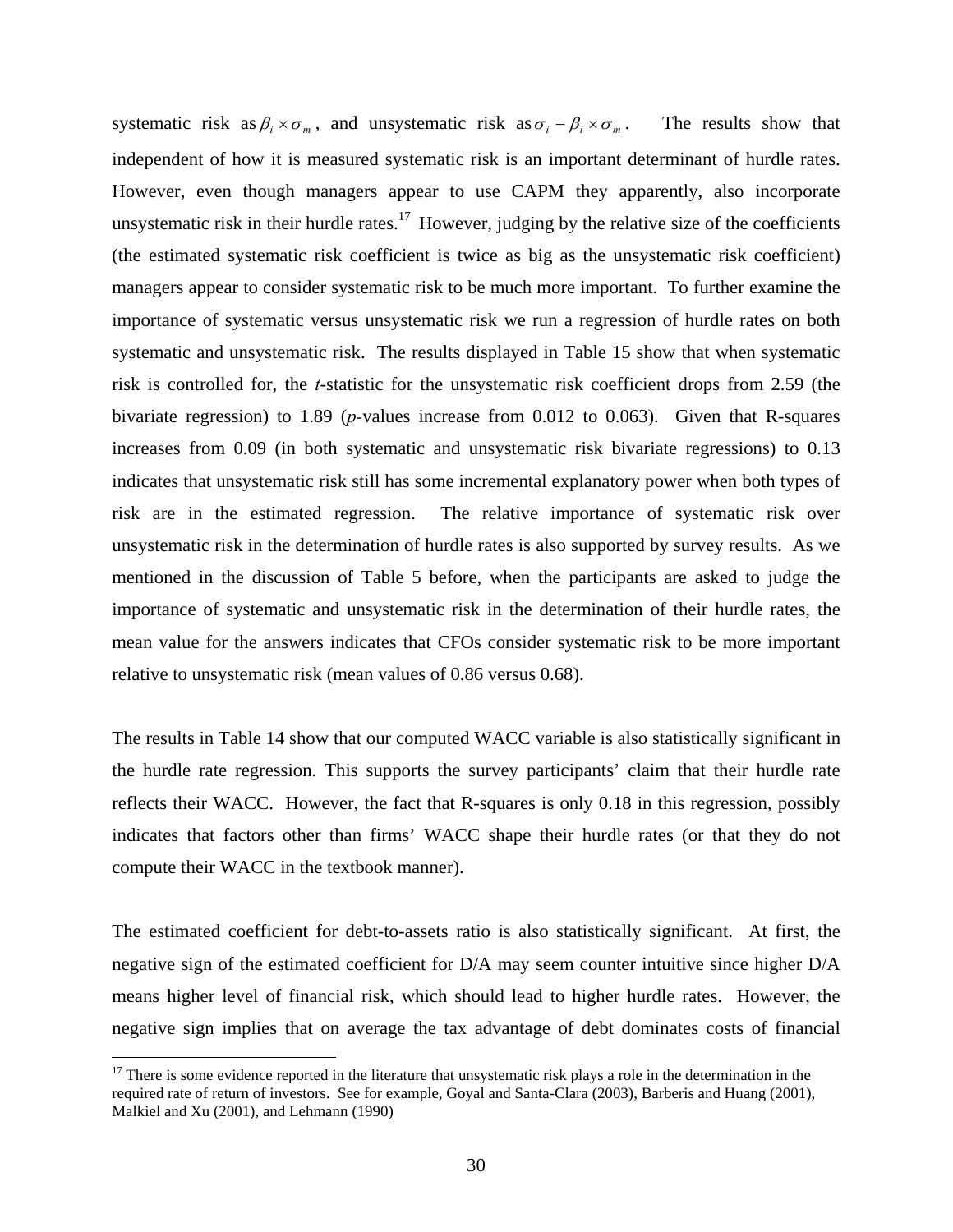distress for the amount of leverage employed by our survey firms. In other words, the sign is consistent with the argument that the amount of leverage they employ reduces their cost of capital due to the interest-tax shields, and this reduction is not offset by the costs of financial distress created by higher leverage. Under such conditions hurdle rates would decline as debt usage increases.

The positive relationship between current ratio and hurdle rates confirms Poterba and Summers (1995), who also find a positive connection between real hurdle rates and this liquidity ratio. It is not obvious why firms with high liquidity would have higher hurdle rates. However, it is possible that firms that are blessed with high and profitable growth opportunities maintain a high level of liquidity because high growth opportunities typically involve higher levels of risk. If this is the case, it would be reasonable for high-risk, high-growth opportunity firms to maintain high level of liquidity. As we will elaborate below, if firms that are blessed with many profitable opportunities may be unable to take all positive NPV projects due to either managerial and/or capital market constraints. In such an environment they may use high hurdle rates as a rationing device.

Another significant result displayed in Table 14 is that firms that have changed their hurdle rates at least once during the three years prior to the survey date have lower hurdle rates. This appears reasonable in light of the fact that during the time period prior to the survey date, both stock and bond prices were displaying a general rising trend. Thus, it would make sense that firms that adjusted their hurdle rates three years prior to the survey date would be using lower hurdle rates than firms who did not adjust their hurdle rates.

In sum, while Poterba and Summers (1995) find only the current ratio to be statistically significant in the determination of hurdle rates (e.g., they find that even the beta coefficient is not related to hurdle rates), we find that a significant number of variables, especially risk related variables, to be important in explaining hurdle rates. Furthermore, all the statistically significant coefficients appear to have the "correct" sign.

#### **8.3. Computed WACC Regressions**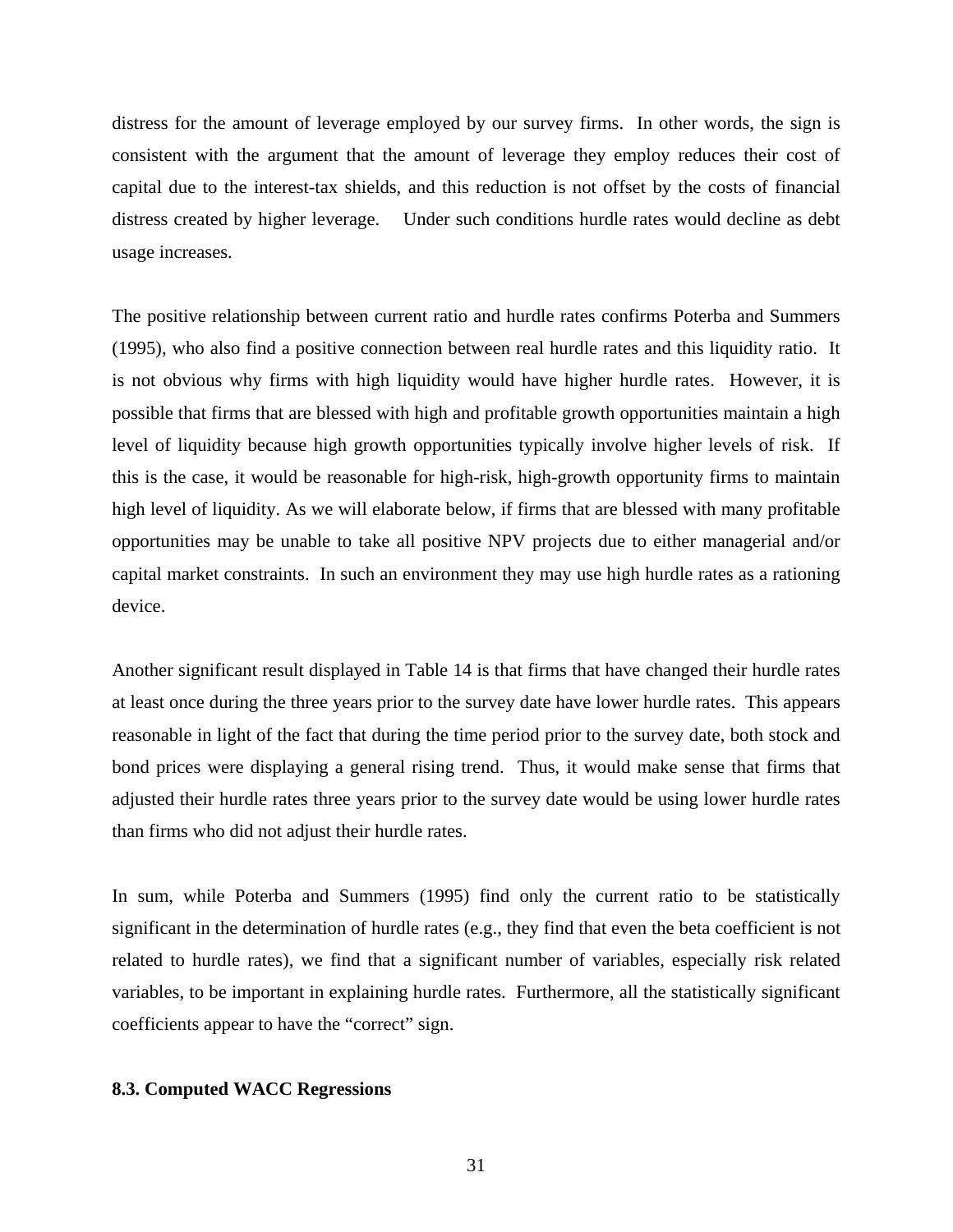We run bivariate regressions to find the determinants of the WACC. The results we obtain are displayed in columns 5 to 7 of Table 1.

Comparison of columns 2-4 and 5-7 reveals that in terms of significant explanatory variables, the self-reported hurdle rate and computed WACC regressions are remarkably similar. Just like it was the case in the self-reported hurdle rate regressions, beta, standard deviation, measures of systematic and unsystematic risk we use, and the current ratio are all positively correlated with computed WACC. In addition, while market-to-book ratio is statistically insignificant in the hurdle rate regression, it is positively correlated with the computed WACC. Furthermore, coefficient of variation of EBITDA is negatively correlated with computed WACC.<sup>18</sup> Debt-toasset ratio is negatively correlated in the hurdle rate equation. While this variable has the same sign in the computed WACC regression, it is not statistically significant. The variable indicating that firm adjusts its hurdle rate for risk does not appear to be correlated with computed WACC. In section 8.2, we provided an explanation for why this variable may be correlated with the selfreported hurdle rates. However, the insignificant coefficient for this variable in the computed WACC equation is as expected since there is no reason why there should be any connection between the current WACC of a firm, and whether or not it is in the habit of adjusting its hurdle rates for risk.

As was the case in the hurdle rate regression, firm size, and variables that are designed to capture the respondents' views on whether firms have managerial or capital constraints, are insignificant in the computed WACC regressions as well.

While both systematic and unsystematic risk is positively correlated with computed WACC, judging by the size of the coefficients systematic risk is much more important than unsystematic risk (systematic risk coefficient is more than 4 times bigger than the unsystematic risk coefficient). Furthermore, the difference in R-squares (0.79 when systematic risk is the explanatory variable, versus 0.19 when the left-hand-side variable is unsystematic risk)

1

<sup>&</sup>lt;sup>18</sup> Needless to say, our WACC calculations should not be related to the dummy variable used to capture their response regarding the frequency of their hurdle rate changes.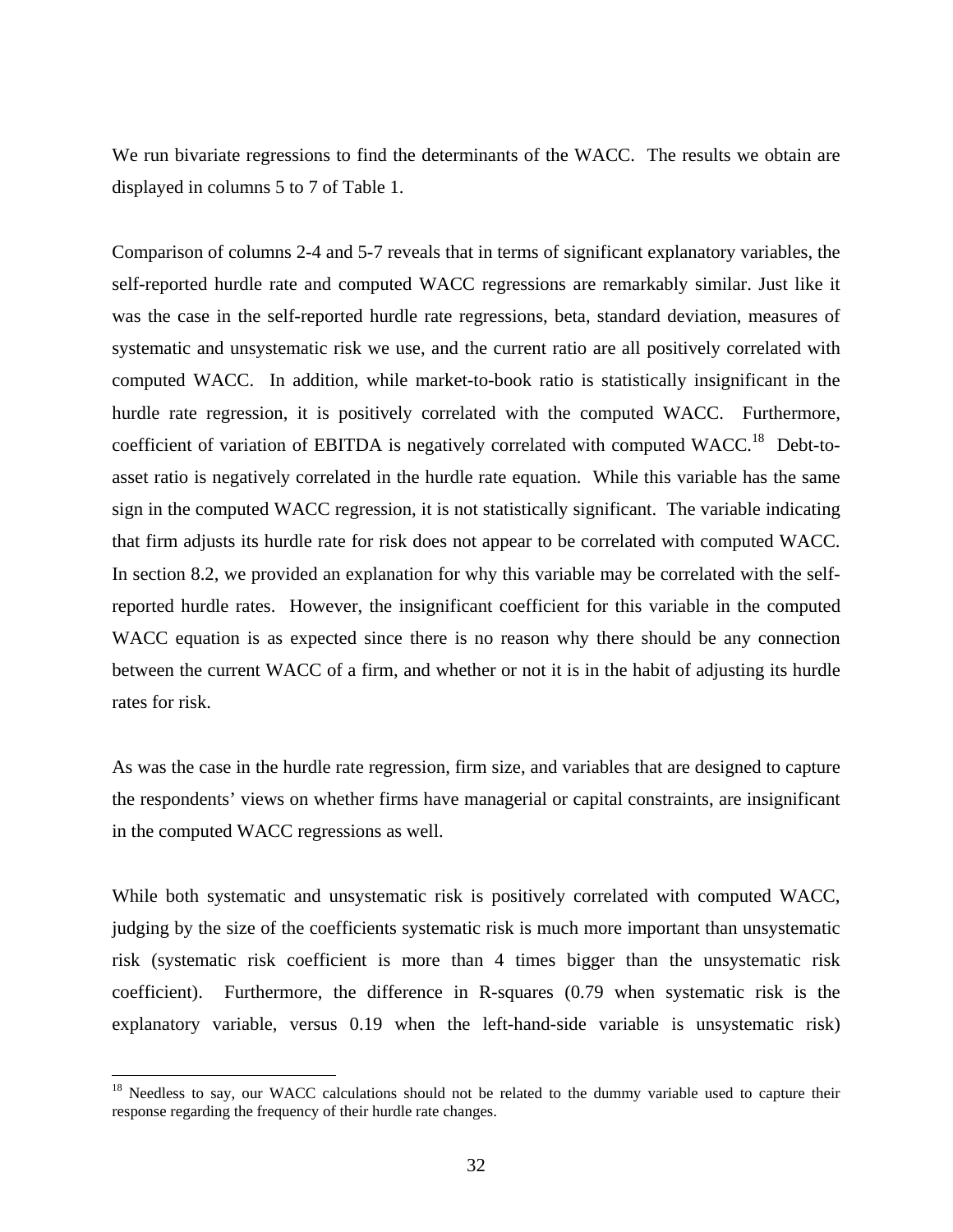reinforces the same conclusion that systematic risk is more important than unsystematic risk in explaining computed WACC. However, this is not a surprise at all since we explicitly use CAPM to compute WACC. Obviously, systematic risk should have a much higher explanatory power in Computed WACC than self-reported hurdle rates. The R-squares reported in Columns 4 and 7 of Table 14 confirm this to be the case (0.79 for computed WACC equation versus 0.09 for the self-reported WACC equation). While it is not completely surprising that unsystematic risk plays some role in the determination of self-reported hurdle rates, it is somewhat surprising that unsystematic risk is statistically significant in the computed WACC regression. The computations of WACC reflect what the hurdle rates *should* be, while survey responses show what the respondents actually *believe* them to be. Thus, it is possible that managers may lose sight of the fact that shareholders have diversified portfolios and consider unsystematic risk to be important. But, since WACC computations explicitly use CAPM to infer cost of levered equity, it is surprising that unsystematic risk has a statistically significant coefficient in the computed WACC regressions. In fact, even when both systematic and unsystematic risks are used as RHS variables, the estimated coefficient for unsystematic risk is still statistically significant. However, Table 15 shows that in this case while the coefficient for systematic risk in the bivariate regression and the multiple regression essentially remains unchanged (0.29 versus 0.28), the coefficient for unsystematic risk declines (from 0.07 to 0.02). Additionally, the Rsquares which is 0.79 in the bivariate regression for systematic risk increases to only 0.81, indicating that unsystematic risk does not have much of an incremental explanatory power.

The apparent role played by unsystematic risk in computed WACC raises an interesting question: what component(s) of WACC is (are) influenced by unsystematic risk? In other words, does the effect of unsystematic risk on computed-WACC flow through the before-tax cost of debt, cost of levered equity, or the weights (or some combination)? **Here I should discuss results from the following regressions: LHS vars= B-T cost of debt, D/A. RHS vars.=Syst. Risk, unsyst. Risk, and both.** While the results indicate that unsystematic risk may play a significant role in hurdle rates, and a minor role in computed WACC (mostly via the cost of debt component of WACC), it should not be the case that it plays any significant role in the computed cost of levered equity. However, the evidence on this issue is somewhat mixed. As expected, systematic risk is highly significant when regressed against the cost of levered equity, but the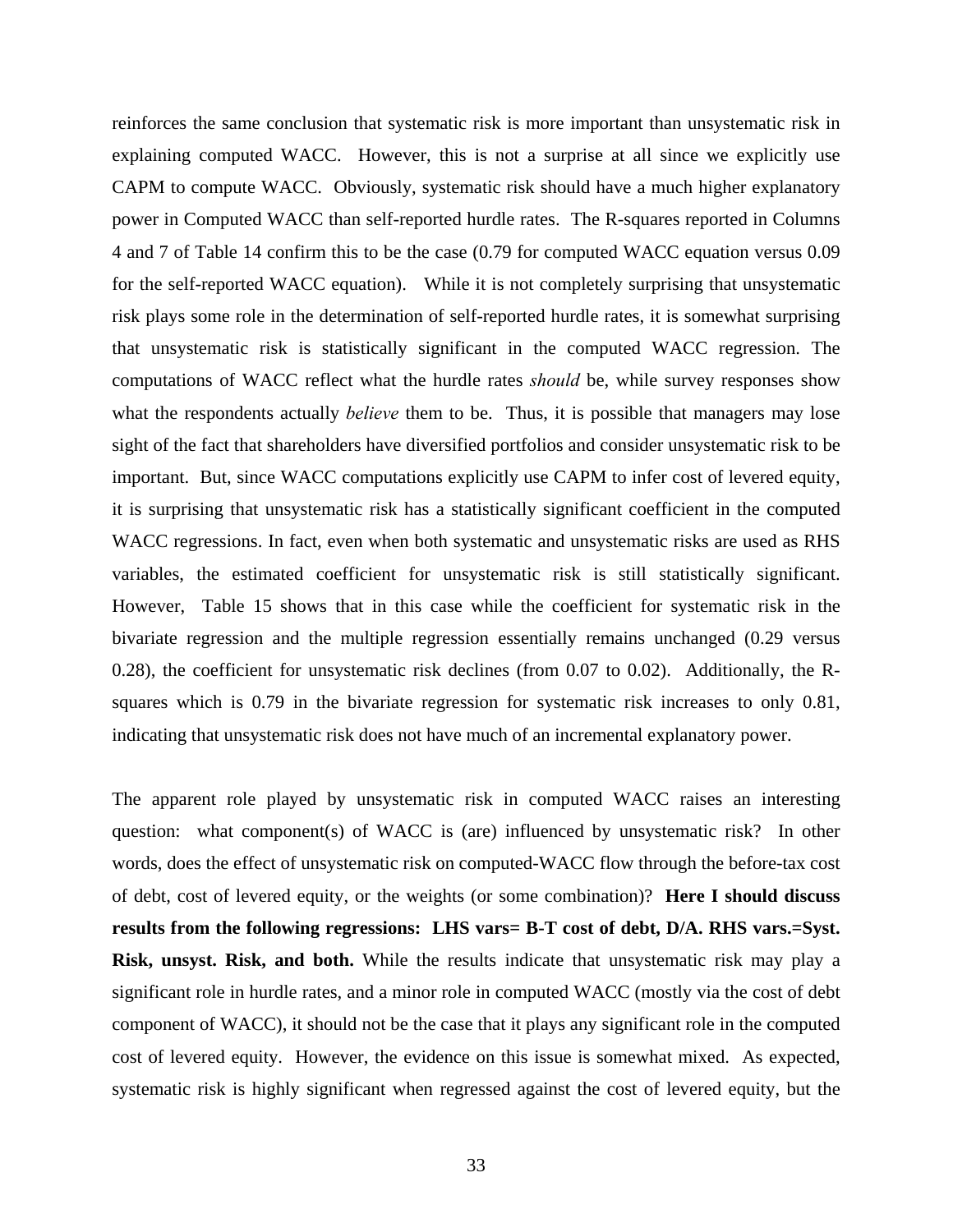estimated unsystematic risk coefficient in the bivariate cost of levered equity regression is also statistically significant **(however, it is possible unsystematic risk is positively correlated with D/E, which we know is in the cost of levered equity computation. Iwan will check whether or not this is the case)**. However, when both risk measures are used as RHS variables, the estimated coefficient of unsystematic risk becomes statistically insignificant. Thus, it can be argued that the effect of unsystematic risk on computed WACC must mostly come via its effect on cost of debt, or weights (or both) components of WACC.

We mentioned above that market-to-book ratio is positively correlated with computed WACC. Market-to-book ratio probably is the most commonly used variable for capturing the growth opportunities of firms. It appears that higher growth opportunities increase firms' computed-WACC. This result is not unreasonable since typically high growth opportunities are correlated with high levels of risk. Thus, firms with high growth opportunities are likely to have higher betas, and thus, higher cost of equity (perhaps even higher cost of debt). To explore these possibilities we regressed market-to-book ratio against cost of levered equity and against beforetax cost of debt in two separate bivariate regressions. The results showed that the growth prospects proxy in question is positively correlated with cost of levered equity with marginal level of statistical significance (*p-*value is 0.092). (**M/B ratio was also positively correlated with cost of debt (?) implying that high M/B firms have high default risks).** 

**(I stopped here. December 10, 2005).** 

#### **8.4. Determinants of Hurdle Rate Premium**

Table 14 in columns 8-10 also displays the results we obtain from estimating the hurdle premiums. In these regressions we exclude risk related variables. As we discussed above, these variables play much important roles in the determination of computed WACCs than they do in explaining self-reported hurdle rates. Given that hurdle premium is defined as self-reported hurdle rate minus computed WACC, if these risk variables are included in the hurdle premium regressions, they will have negative coefficients. However, these coefficients would have no meaningful economic interpretations. In other words, the estimated negative sign for risk variables would not imply that hurdle premium declines as risk increases, since the results in question would be generated by construction.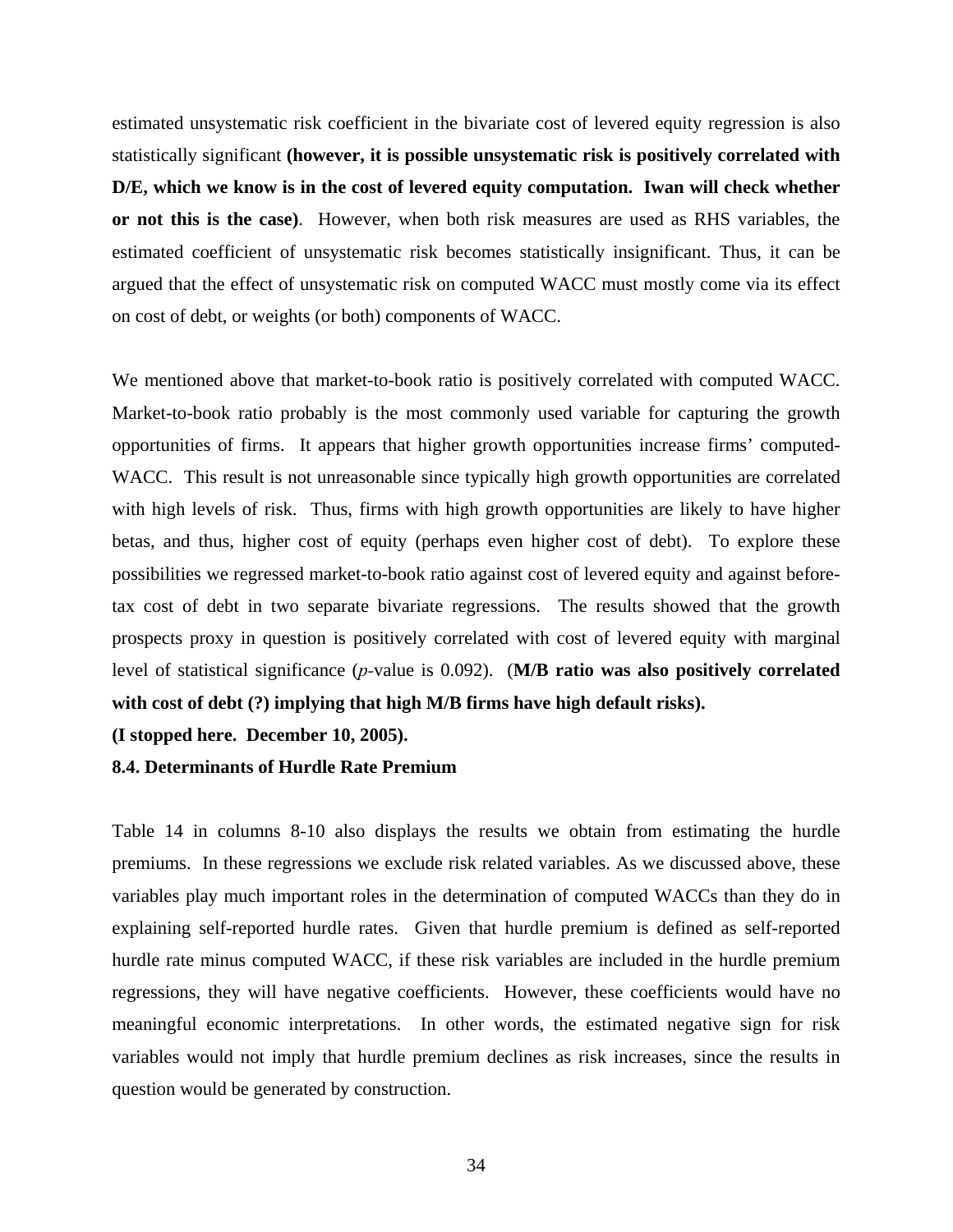The significant variables in the hurdle premium are current ratio, whether firms increase hurdle rates to account for risk, and price to EBITDA multiple. It appears that liquidity of firms as measured by their current ratio is positively correlated with hurdle premiums. Above we explained why highly liquid firms may have higher hurdle rates. Apparently, this factor is not captured fully by the computed WACCs (even though it is statistically significant), thus, the higher a firm's liquidity, the higher the additional return (above computed WACC). Price–to-EBITDA ratio is negatively correlated with hurdle rate premium. It appears that the higher the valuation that investors put on firms the lower is the hurdle rate used compared with computed WACC. Normally, higher valuations of firms will be correlated with both, high growth opportunities and high risk. Thus, the implication is that this risk is overrepresented in WACC compared with managers' assessment of the risk in question. We provided an explanation for why adjusting for risk is positively correlated with hurdle rate. Apparently, this adjustment factor is not fully reflected in WACC computations. As a result managers' subjective assessment of the risk in determining hurdle rates exceeds the objective assessment of this risk in WACC computations. Given that the adjustment is subjective, it would not be surprising that the hurdle rate premium would be correlated with the risk assessment factor either positively or negatively. In the case of our sample, apparently the managers adjust hurdle rates to higher levels than investors do.

#### **8.5. Possible Explanations of the Hurdle Premium**

A possible explanation of the hurdle premium puzzle is that it may be related to managerial or capital market access constraints as discusses in Meier and Jagannathan (2002). Firms that have a significant number of profitable projects may not undertake all positive NPV projects due to being managerially constrained. Under such a scenario, firms may use high hurdle rates as a rationing device. Even though survey respondents indicate that they do not believe their firm to be managerially constrained, they may not be able to assess this constraint accurately especially if they are not able to compare their firms with other firms in this respect.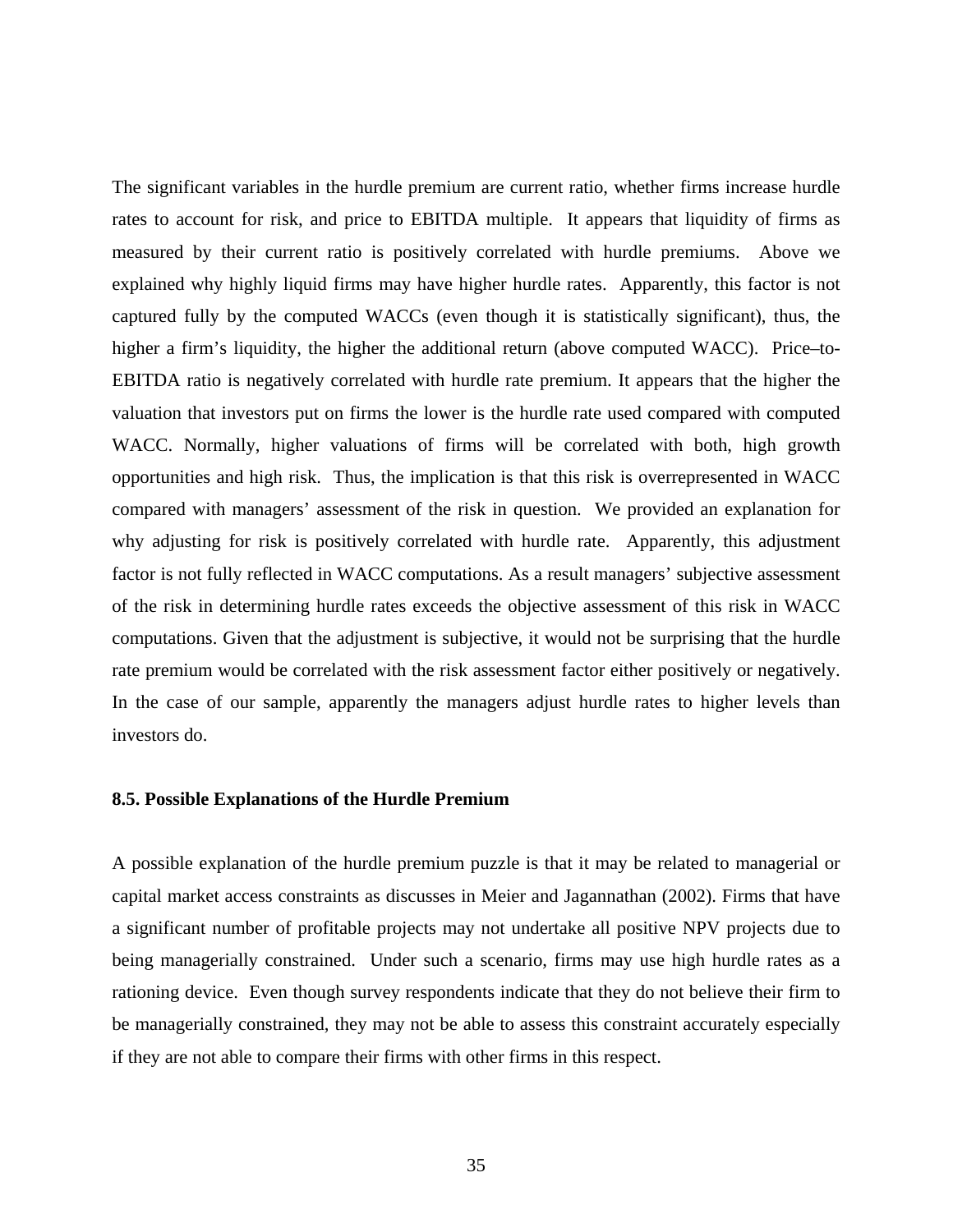Firms may also use higher hurdle rates due to having capital market constraints. However, the survey participants' response that captures capital market constraint is not statistically significant in the hurdle premium regression. While survey respondents also do not think their firm is capital constraint, we have less reason not to believe them in the case of this constraint because we have data on their Z-Scores, and this objective measure of financial health, which should be correlated with capital market access constraint, is insignificant in explaining both hurdle rates and hurdle premium.

In addition to conducting empirical tests to explain hurdle rate premium, we also asked survey participants some questions that may indicate the reasons behind the existence of hurdle premium. Table 16 exhibits the results we obtained. The statements that a significant number of participants checked as "strongly agree" refer to capital market or managerial constraints. For example, 16.8% of the respondents strongly agree with the statement that they cannot take all profitable projects due to restrictions they face in raising external capital. This perception is also confirmed by the fact that 17.6% of the firms strongly agree with the view that they would accept more projects if they had higher level of internal funds. Finally, 16% of the firms in the survey sample strongly agree that managerial constraints prevent them from accepting all positive NPV projects. In fact, while the percent of participants that make this claim is close to the proportion of respondents who argue that they face capital market access constraints, the mean value for the limits imposed by scarce managerial talent is by far the highest.

## **9. Capital Structure Decision**

We next address survey questions on issues relating to firms' capital structure decision. In particular, we are interested in what considerations play important roles in determining capital structure policy. Towards this end we ask them questions on what they consider the advantages/disadvantages relating to debt and equity are. First, we analyze the responses of the survey participants to these questions. Their answers have the potential to show to what extent the trade-off theory arguments hold in practice. Next, we test the predictions of the peckingorder model, which is the main competitor of the traditional trade-off model. We test the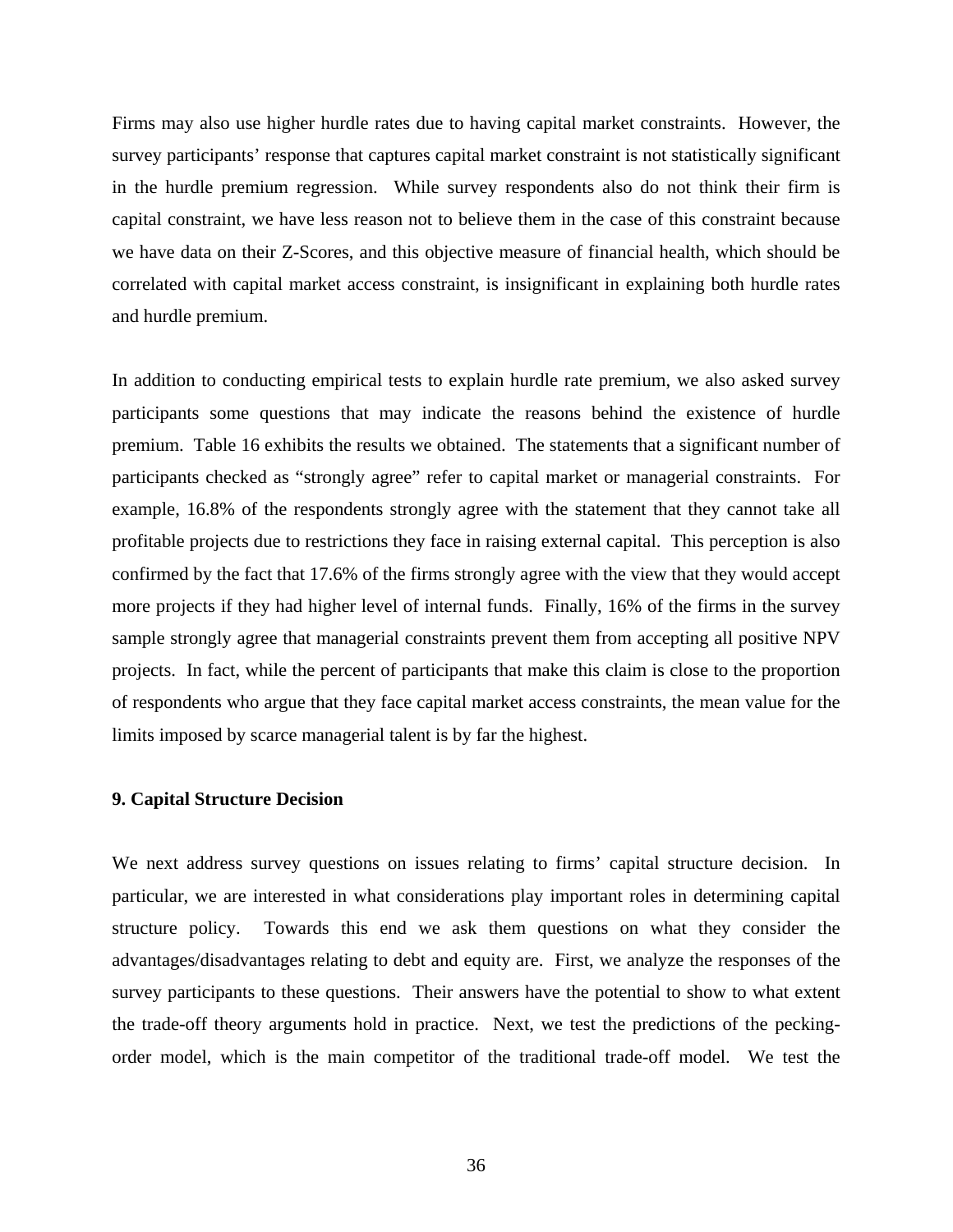predictions of pecking-order model by asking the survey participants to rank the order in which they would use various internal and external sources of financing.

#### **9.1 Are Survey Responses Related to the Trade-off Theory Arguments?**

Table 17 displays the results we obtained for the corresponding survey questions. These questions were designed primarily to probe the participants about to what extent their capital structure decisions are related to the predictions of the trade-off model. Participants were told to respond to these questions on a scale of -2 (strongly disagree) to 2 (strongly agree). The factors that generated the largest "strongly agree" responses were to the following statements: that their borrowing decision is driven by preservation of future debt capacity (29.2%), that the advantage of equity is that it provides financial flexibility (29.1%), and that it reduces costs of financial distress (18.6%), that the advantage of debt is due to interest tax shields (27.3%), supporting Modigliani and Miller (1963). Both of the first two factors, of course, represent the importance of financial flexibility in capital structure decisions.

All of the arguments mentioned above are related to the predictions of the trade-off theory. Other findings also support the trade-off model. In particular, the respondents disagree with the following statement: that they borrow to the extent of making marginal interest tax shield become zero. This is not surprising, given the costs of financial distress that may result from the level of borrowing that might be necessary for firms to be in this position. Apparently, they also strongly disagree with the statement that they do not borrow at all in order to avoid costs of financial distress (thus, agreeing with the basic premise that some borrowing enables them to have an optimal capital structure). However, the responses also generated one particularly surprising result that is difficult to explain: 21.2% of the participants strongly agree with the statement that debt would be a cheaper source of funds even if interest payments were not deductible. Another conclusion that emerges from Table 17 is not related to the trade-off model. Contrary to the arguments advanced in the late 1980s that debt is beneficial as a disciplinary device, only 7.8% of the respondents indicated that debt increases operational efficiency.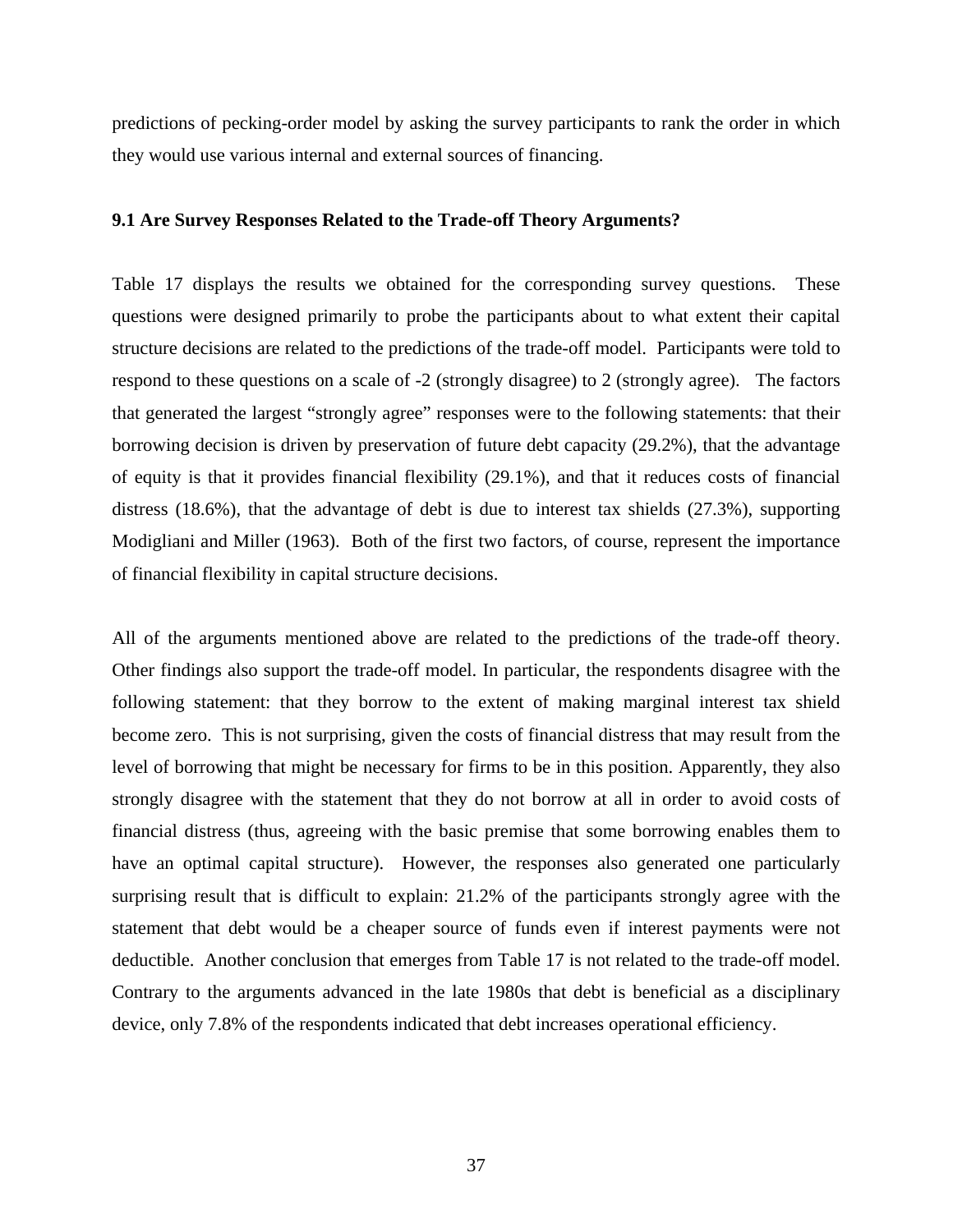Table 17 also displays some results that do not support the trade-off model that balances the interest tax shields advantages and costs of financial distress disadvantages of debt. The respondents disagree that they would borrow more if their tax bracket was higher. This counter tax shield argument is further supported by their disagreement that having higher taxable income would encourage more borrowing. While not all the answers strongly support the predictions of the trade-off model, our overall conclusion regarding the results displayed in Table 17 is that byand-large they are consistent with the arguments of the model in question. Another important observation that emerges from Table 17 is that while the traditional tradeoff theory typically does not consider optimal capital structure decision in a dynamic context, survey participants consider ramification of current borrowing and equity issuance decisions on their future ability to raise capital. This so called "financial flexibility" argument is not a well-plowed topic in academic studies. However, the concept of "building a war chest" (by either accumulating excess cash or having a cushion of future borrowing capacity or both) is mentioned frequently by managers. Thus, it is not surprising that our survey documents the importance of financial flexibility considerations in corporate decisions about their optimal capital structure.

#### **9.2 Testing the Pecking-order Theory with Survey Data**

Many studies test the pecking-order theory by conducting empirical analysis that amount to indirect and, perhaps inaccurate tests of the model in question. Typically, the empirical tests conducted are designed to explain to what extent "financing deficit" is funded with debt versus equity. However, these empirical tests have a major difficulty in testing the strong predictions of the theory regarding the order in which firms use financing alternatives that are available to them. While the size of estimated coefficients obtained from these tests may reveal what financing alternatives are used more than others (i.e., their relative importance), the coefficients in question would be unable to reveal the *order* in which the financing choices are made. The fact that a particular source of financing enables firms to raise more funds than another alternative does not necessarily imply whether the more important funding source is used *before* the alternative that raises less money. The studies that test the pecking-order hypothesis in this manner include Frank and Goyal (2003), Shyam-Sunder and Myers (1999), Chrinko and Singa (2000), and Fama and French (2002).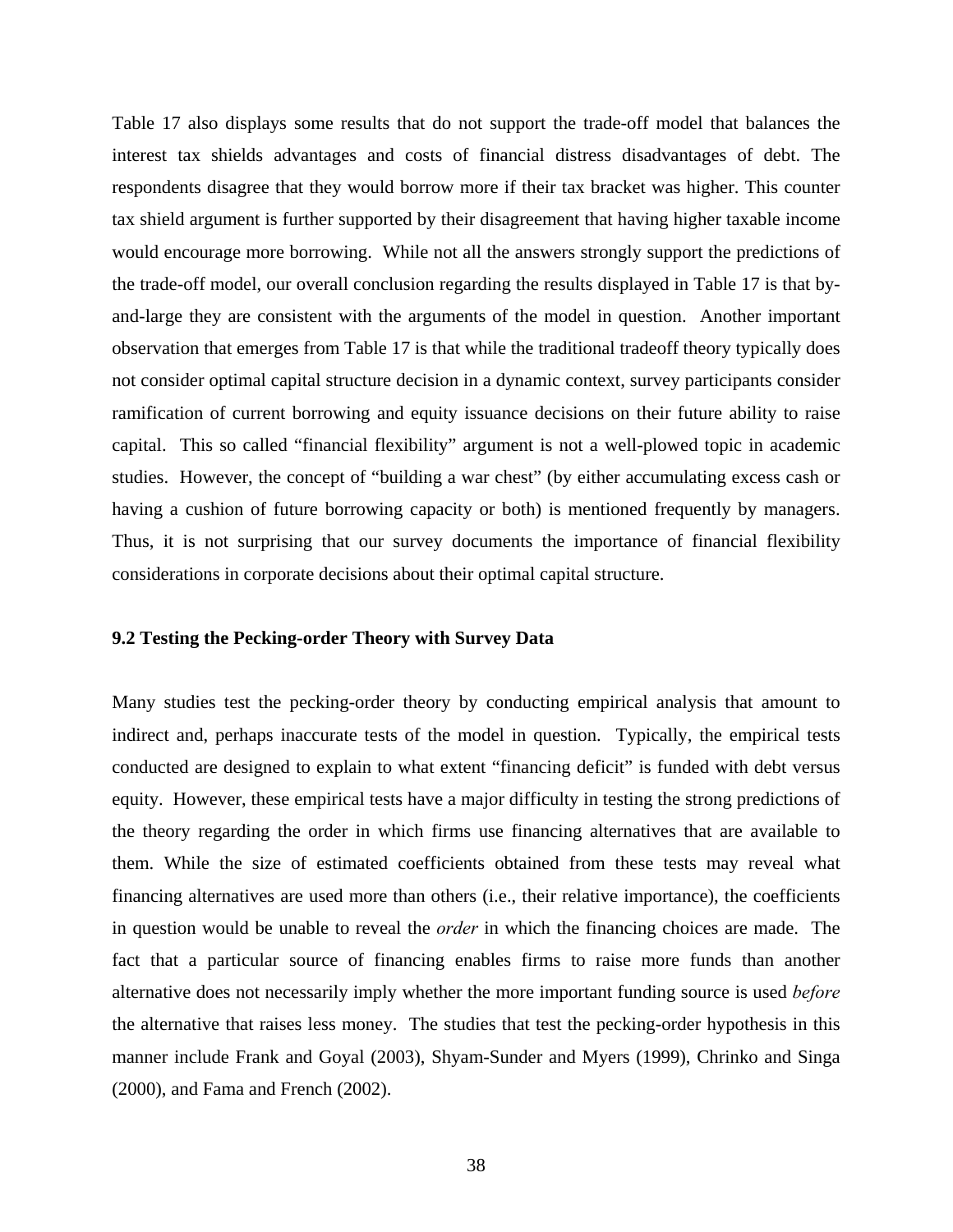Another problem with the empirical tests conducted in these studies is that they define "financing deficit" as the sum of uses of funds such as capital expenditures, net working capital investment needs, and dividends minus internally generated cashflows. The studies in question then proceed to run bivariate regressions of debt and equity against this "deficit" variable. However, there are two problems with the definition of financing that is used as the explanatory variable. First, subtracting cashflows generated by the firm from the use variables that need to be funded, amounts to assuming that firms deploy internal cashflows *first* before they access external capital markets. While this assumption may appear to be reasonable, the burden of the proof that it is indeed used first, should be on the empirical tests conducted, rather than implicitly assumed by the definition of the "deficit". Second, the empirical tests of the studies in question ignore another important internal source of financing: changes in the level of excess cash balances.

For these reasons, we believe that survey studies are best suited for determining in what order firms use funding alternatives at their disposal. In this survey we do this by providing the survey participants with the full array of internal and external financing alternatives and ask them in what order they use these financing sources. The results displayed in Figure 7 show the responses of participants. In this question participants were given 6 financing choices and asked to rank them from 1 (first choice) to 6. The financing alternatives they were asked to rank were: excess cash balances, short-term debt, long-term debt, operating profits, equity issues, and "other". Only four participants ranked "other", while excess cash balances were ranked by 114 respondents. Long-term debt, operating profits, short-term debt, and equity issues were ranked by 109, 99, 98, and 90 participants, respectively.

Excess cash balance was ranked the highest. On a scale of 1 to 6, its mean ranking score is 1.3, indicating by far that it is the first financing source that survey firms use. The second choice is operating profits which had a mean score of 2.1. Third choice was short-term debt (mean score is 3.0). Long-term debt was close behind which was ranked fourth with a mean score of 3.3. Finally, issuing equity was ranked as the fifth choice, with a mean score of 4.0. These findings provide a very strong support for the predictions of the pecking order theory.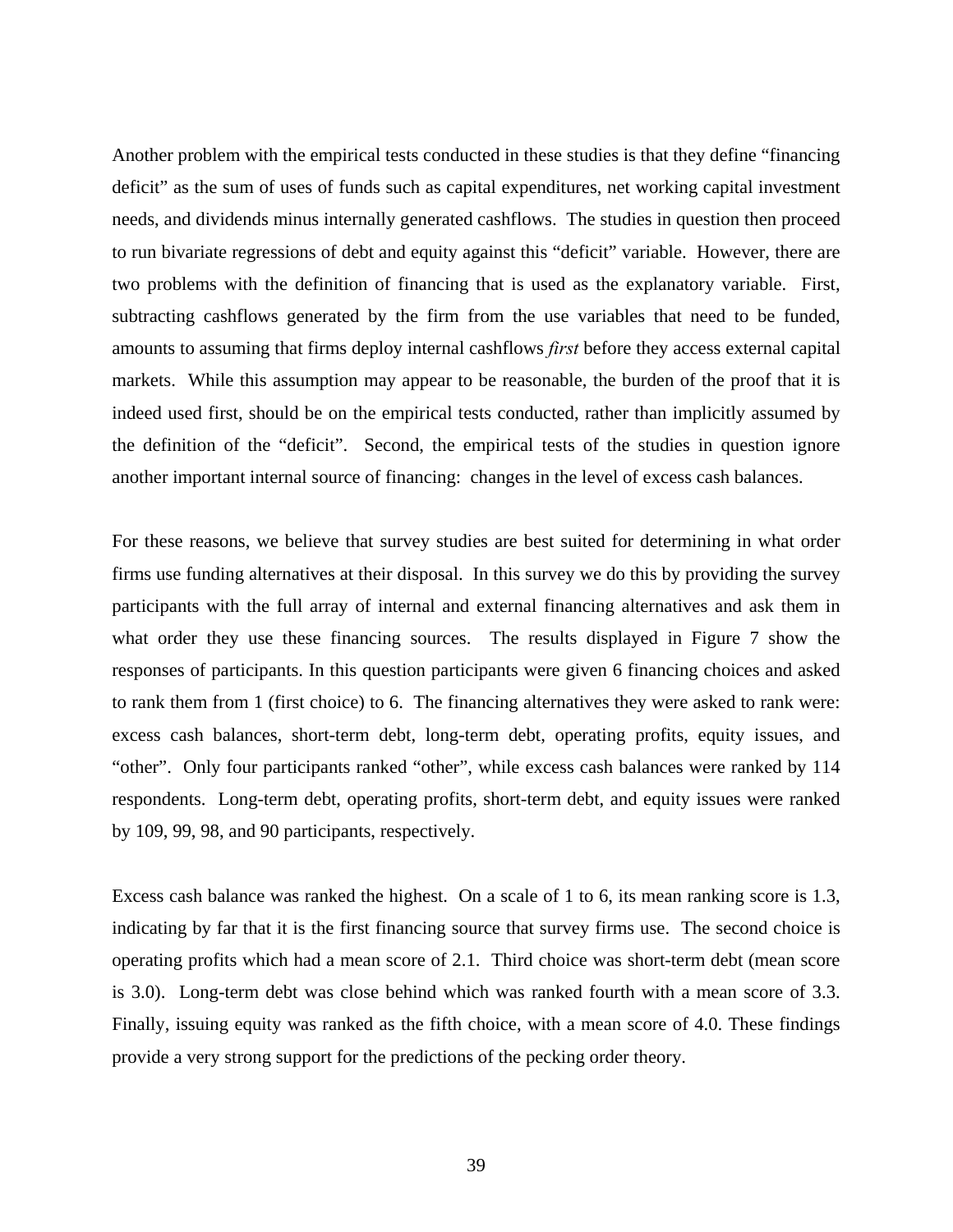In sum, our survey results, by and large, support the traditional tradeoff model that argues the borrowing decision is made by balancing the tax related advantages of debt with the disadvantages of debt in the form of costs of financial distress. Additionally, our results indicate that corporate borrowings are strongly influenced by financial flexibility considerations. Our results are also consistent with the pecking-order theory. As we stated earlier, surveys probably provide the most direct and accurate approach of testing the pecking-order model. On this account, we believe that our survey findings provide strong confirmation of the predictions of the pecking-order theory. The tradeoff model addresses the optimal capital structure issue and predicts that firms will choose the debt and equity mix such that interest tax shield related gains of debt are balanced against the costs of financial distress brought on by debt. Pecking-order, on the other hand, does not address the optimal capital structure issue explicitly, but rather due to information cost related reasons, predicts that firms will first use internal sources of financing followed by external securities, starting with securities that have low risk, and moving towards riskier securities as the less risky alternatives are exhausted. Thus, the two theories are not necessarily mutually exclusive. Given, the fact that our findings support not only the pecking order model but also the key predictions of the trade-off theory is not contradictory.

#### **10. Conclusions**

In this study we examine how firms make their investment and capital structure decisions in practice. Since we know the identity of the sample firms we can combine their survey responses with publicly available data. This enables us to explore to what extent the predictions about what the behavior of managers *should* be is consistent with what their behavior actually *is*. In fact, it is on the basis of such a comparison that we are actually able to document one of our key findings: the hurdle premium puzzle. We document that the self-reported hurdle rates that financial managers use to discount cash flows exceed, on average, computed weighted average cost of capital by about 5%.

Since the whole premise of our paper is to determine how managers behave compared with how they should behave, all of our findings are cast in these terms. Our important findings are as follows: First, in general firms are using the correct (DCF) capital budgeting methods in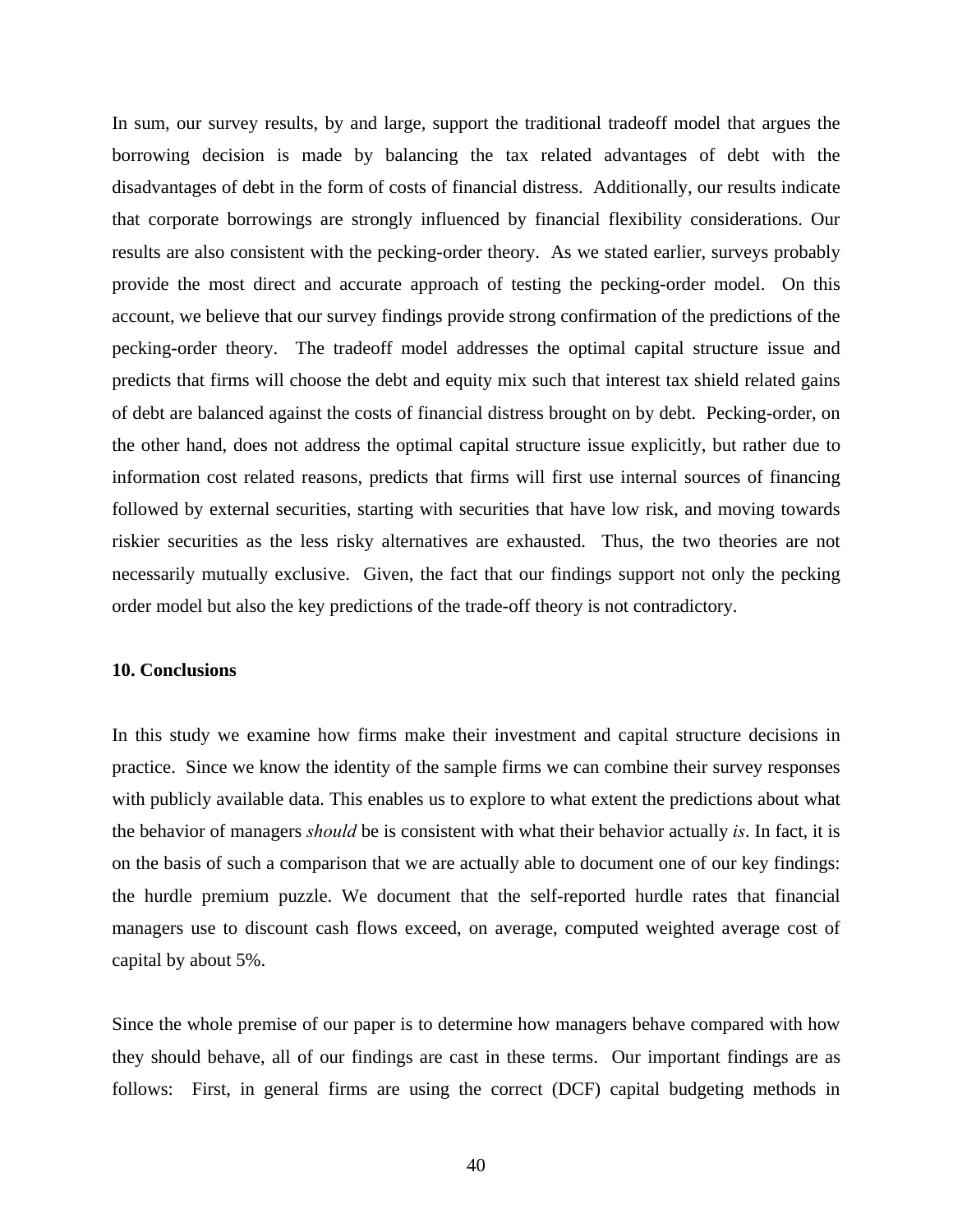evaluating projects. They display somewhat of a mixed record on the cashflow component of their investment decisions. While in general they calculate both levered and unlevered cashflows correctly, they do not always do a good job of forming appropriate cashflow-hurdle rate combinations. Moreover, they do not display a good record in accounting for some cashflow related issues, such as sunk costs and erosion in sales. However, they are very successful in incorporating inflation into their analysis, and also in dealing with the currency denomination issues of foreign investments.

By a wide margin hurdle rates they use reflect what they believe their WACC to be. Given the fact that their hurdle rate is related to systematic risk and computed WACC, implies they use CAPM and the theory of cost of capital. While we have multiple evidence that they do use CAPM, unsystematic risk also appears to play some (lesser) role in the discount rate determination. Some firms appear not to adjust their hurdle rates with sufficient frequency, and also some firms use firm-wide hurdle rates even when they have multiple divisions. Both of these hurdle rate related issues has the potential to create underinvestment/overinvestment problems.

On the topic of the capital structure decision we believe that the paper makes an important contribution. In particular, we find very strong support for the predictions of the pecking-order theory regarding the order in which firms use various internal and external financing alternatives available to them. In the paper, we argue that survey based methodology provides the best path for uncovering evidence on this issue. While our results support the major prediction of the pecking-order model, at the same time, firms' behavior regarding the capital structure decision very closely matches the important predictions of the trade-off theory. The evidence we uncover in favor of both capital structure theories is not contradictory since these two major theories of capital structure are not mutually excusive.

Finally, while we achieve some success in empirically explaining the hurdle rate premium puzzle, and in advancing some arguments that are consistent with the presence of the puzzle in question, we believe that this important finding needs to be examined further in future research. Further examination of this puzzle promises to be difficult, since it probably is the case that the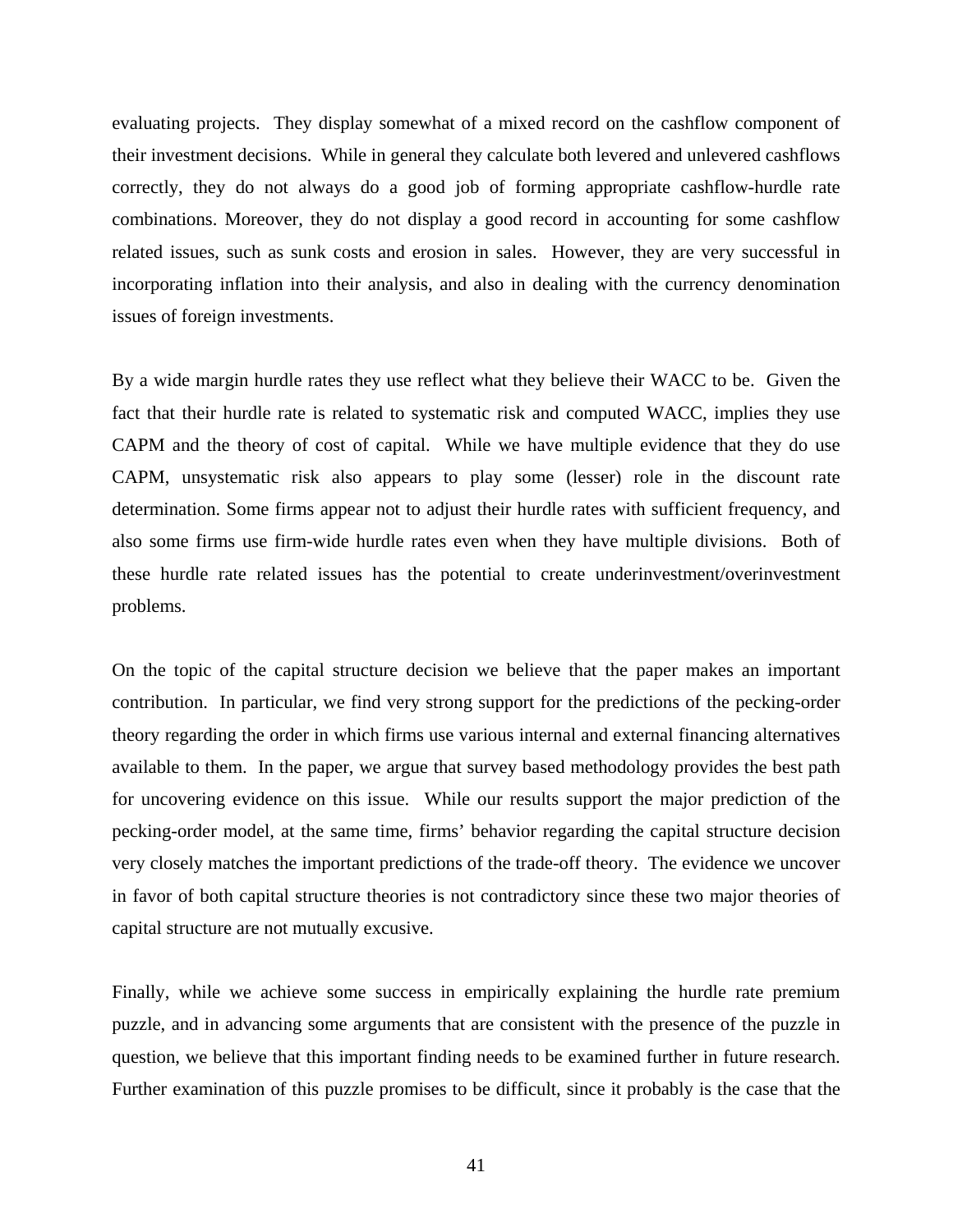discrepancy in question is determined by subjective factors. Nevertheless, given its importance it needs to be examined in great detail.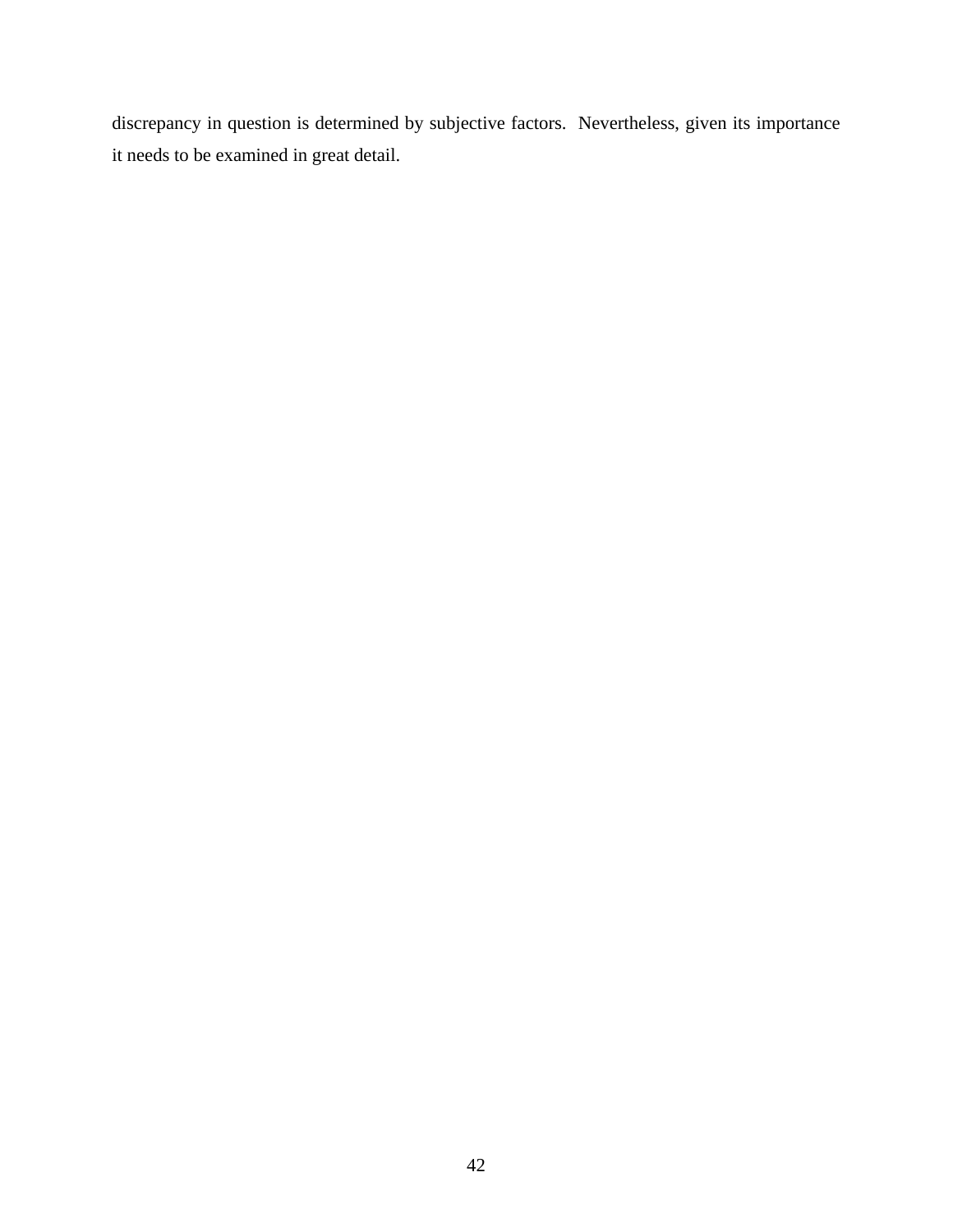## **Appendix**

1

## **A.1 Additional firm characteristics**

To compute weighted cost of capital we asked for the rate on senior long-term debt. Some of the respondents express the rate relative to the LIBOR (7 respondents), Prime Rate (3), or Treasury bond rate  $(1)$ .<sup>19</sup> We use data at the end of October 2003 for these rates to calculate the rate on long-term debt for these firms.<sup>20</sup> The rates for long term-debt range from 2.0 to 12.5% with a mean of 5.9%. Panel A of Figure A.1 shows the full distribution for the 89 respondents to this question. Out of the twenty-one firms answering "N/A" we can infer from Compustat that in seven cases they do indeed have no debt at all, another two firms less than 1%, and yet another five firms less than 10% debt. Four explicitly indicate that they have no debt and ten firms left the answer blank.

The equity stake of senior management in the firm is 5% or less for half of the respondents (53.3%), and 1% or less for 13.1% of the 107 respondents to this question. One firm is fully owned by senior management.<sup>21</sup> The distribution is illustrated in Panel C.

### **A.2 Age, experience, and education of the respondents**

Figure A.2 summarizes the characteristics of the responding CFOs. Nearly half of the CFOs (44.6%) are between 40 and 40 years old (Panel A). Seventy-eight percent fall into the age group 40-59. The experience in the job is evenly distributed across the three categories "less than 4 years", "5-9 years", and "10 years or more" (Panel B). Two-thirds of the CFOs (65.5%)

<sup>&</sup>lt;sup>19</sup> LIBOR (London Inter Bank Offer Rate) is the rate of interest at which banks offer to lend money to one another in the wholesale money markets in London. The prime rate is the rate at which banks will lend money to their mostfavored customers. The consensus prime rate published by the Wall Street Journal (WSJ) is the most widely quoted prime rate. The WSJ surveys the 30 largest banks, and when three-quarters of them (23) change, the Journal changes its consensus rate.

<sup>&</sup>lt;sup>20</sup> The 12-month LIBOR rate on October 31, 2003 was 1.48%, the Prime rate 4.00% and the 5-year Treasury bond yield at 3.27%. We choose the 5-year Treasury bond rate as the only respondent expressing the rate relative to Treasury securities reports a typical project life of 5 years.<br><sup>21</sup> The number of quantitative responses to this question is 107. The other respondents either checked "Don't know"

<sup>(16</sup> responses) or left it blank (1). Five answers to this question were either  $\langle 1\%, \langle 5\%, \text{ or } \langle 8\%, \text{ In these cases we} \rangle$ take the exact values 1%, 5%, and 8%. Similarly, the two responses 50%+ and >1% are replaced by 50% and 1%.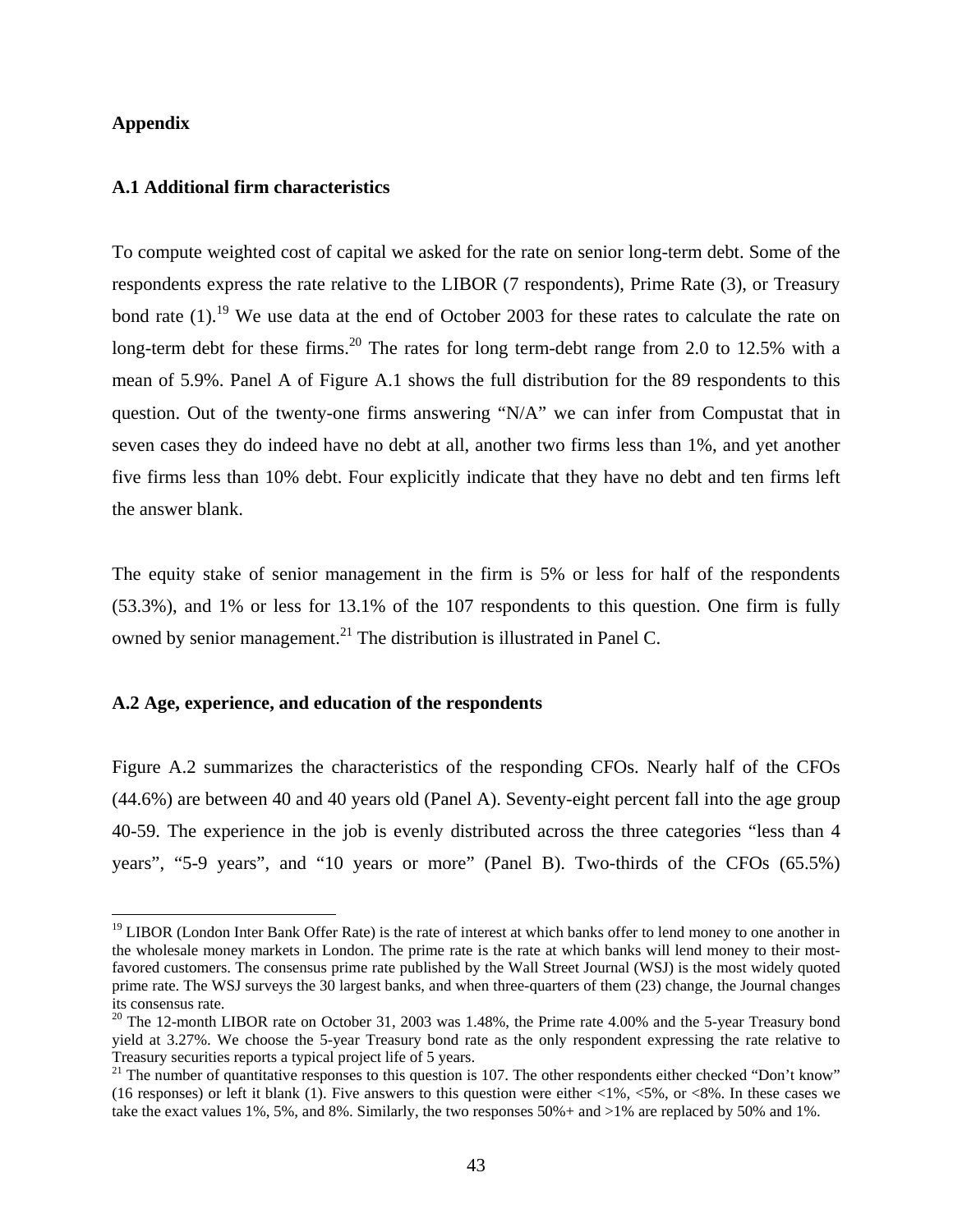graduated from an MBA program and an additional 12.9% hold a non-MBA masters degree or a higher degree (Panel C). The degree alone does not necessarily reflect the education of the CFO as the typical MBA curriculum has changed over the years and the quality of the programs differ. To control for the former effect, we asked the survey respondents for the year they graduated from their last school. On average, twenty years have passed since a CFO completed his last degree (the median is year 1982). The histogram in Panel D describes the distribution.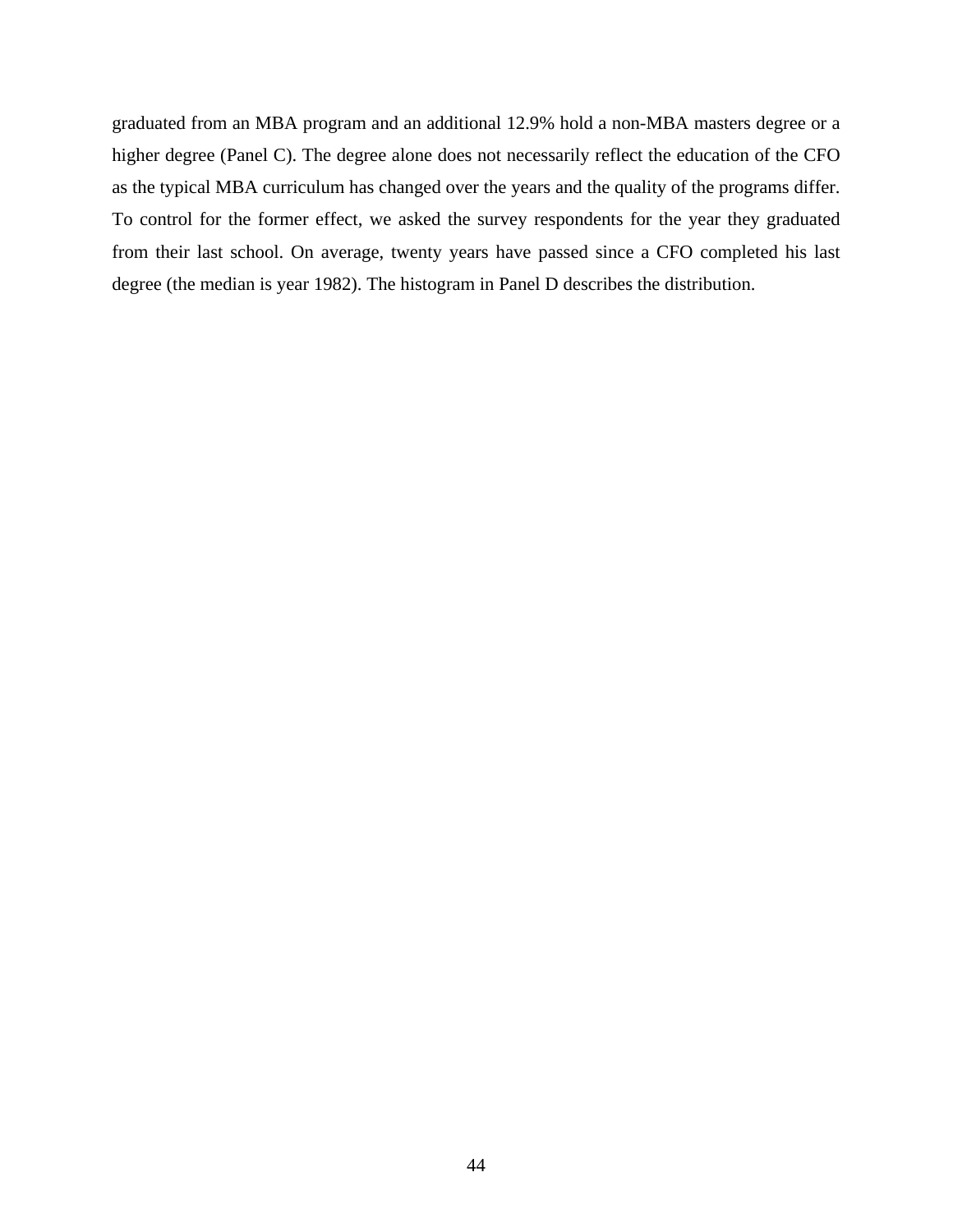#### **References**

Barberis, Nick, Huang, Ming, 2001. Mental accounting, loss aversion, and individual stock returns. Journal of Finance, August.

Blanchard, O.J. 1993. Movements in the equity premium. Brookings Papers on Economic Activity 2, 75-118.

Bierman, Harold J., 1993. Capital budgeting in 1992: A survey. Financial Management 22(3), 1- 24.

Brealey, R.A., Myers, S.C. ,2000. Principles of Corporate Finance, 6th ed. Irwin/McGraw-Hill, New York.

Brigham, E.F.,1975. Hurdle rates for screening capital expenditure proposals. Financial Management 4, 17-26.

Bruner, Robert F., Eades, Kenneth M., Harris, Robert S., Higgins, Robert C., 1998. Best practices in estimating the cost of capital: survey and synthesis. Financial Practice and Education 8, 13-28.

Chrinko, Robert S., Singha, Anuja R., 2000. Testing static tradeoff against pecking order models of capital structure: a critical comment. Journal of Financial Economics 58, 417-425.

Dimson, Elroy, 1979. Risk measurement when shares are subject to infrequent trading. Journal of Financial Economics 7, 197-226.

Fama, Eugen F., French, KennethR. 2001. The equity premium. Graduate School of Business, University of Chicago Working Paper.

Fama, Eugen F., French, KennethR. 2002. Testing trade-off and pecking order predictions about dividends and debt. Review of Financial Studies 15(1), 1-33.

Frank, Murray Z., Goyal, Vidhan K., 2003. Testing the pecking order theory of capital structure, Journal of Financial Economics 67, 217-248.

Fremgen, J. M., 1973. Capital budgeting practices: A survey. Management Accounting 54(11), 19-25.

Gitman, Lawrence J., Forrester Jr., John R., 1977. A survey of capital budgeting techniques used by major U.S. firms. Financial Management 6, 66-71.

Gitman, Lawrence J., Mercurio, Vincent A., 1982. Cost of capital techniques used by major U.S. firms: Survey and analysis of Fortune's 1000. Financial Management 11, 21-29.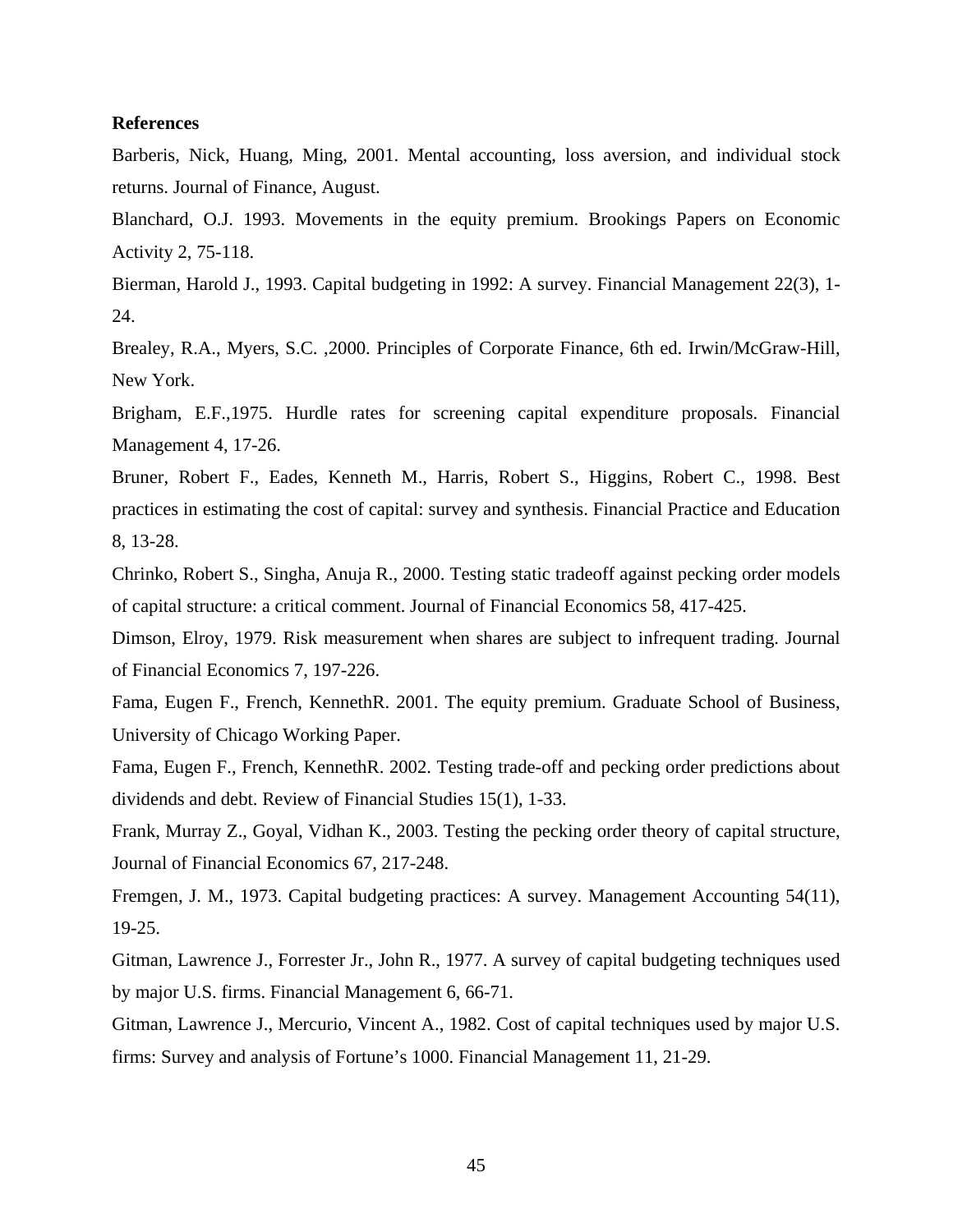Goyal, Amit K., Santa-Clara, Pedro, 2003. Idiosyncratic risk matters! Journal of Finance 58(3), 975-1007.

Graham, John R., Harvey, Campbell R., 2001. The theory and practice of corporate finance: evidence from the field. Journal of Financial Econometrics 60, 187-243.

Ibbotson, 2004. Yearbook.

Istvan, Donald F., 1961. The economic evaluation of capital expenditures. Journal of Business 36(1), 45-51.

Jagannathan, Ravi, McGratten, Ellen R., Scherbina, Anna, 2001. The declining U.S. equity premium. Quarterly Review, Federal Reserve Bank of Minneapolis.

Jagannathan, Ravi, Meier, Iwan, 2002. Do we need CAPM for capital budgeting? Financial Management 31(4), 55-77.

Kim, Suk H., Farragher, Edward J., 1981. Current capital budgeting practices. Management Accounting, June, 26-30.

Klammer, Thomas P., 1972. Empirical evidence of the adoption of sophisticated capital budgeting techniques. Journal of Business 45(3), 387-397.

Klammer, Thomas P., Walker, Michael C., 1984. The continuing increase in the use of sophisticated capital budgeting techniques. California Management Review, 27(1), 137-148.

Malkiel, Burton G., Xu, Yexiao, 2002. Idiosyncratic risk and security returns. Working Paper, SOM, The University of Texas at Dallas.

Mao, James C.T., 1970. Survey of capital budgeting: Theory and practice. Journal of Finance, 349-360.

Modigliani, Franco, Miller, Merton, 1963. Corporate income taxes and the cost of capital: a correction. American Economic Review 48, 261-297.

Moore, J.S., Reichert, A.K.,1983. An Analysis of the financial management techniques currently employed by large US corporations. Journal of Business, Finance, and Accounting 10, 623-645.

Petry, Glenn H., 1975. Effective use of capital budgeting tools. Business Horizons, October, 57- 65.

Petty, William J., Scott, David F., Bird, Monroe M. 1975. The capital expenditure decisionmaking process of large corporations. The Engineering Economist 20(3), 159-172.

Myers, Stewart C., 2001. Capital Structure. Journal of Economic Perspectives 15, 81-102.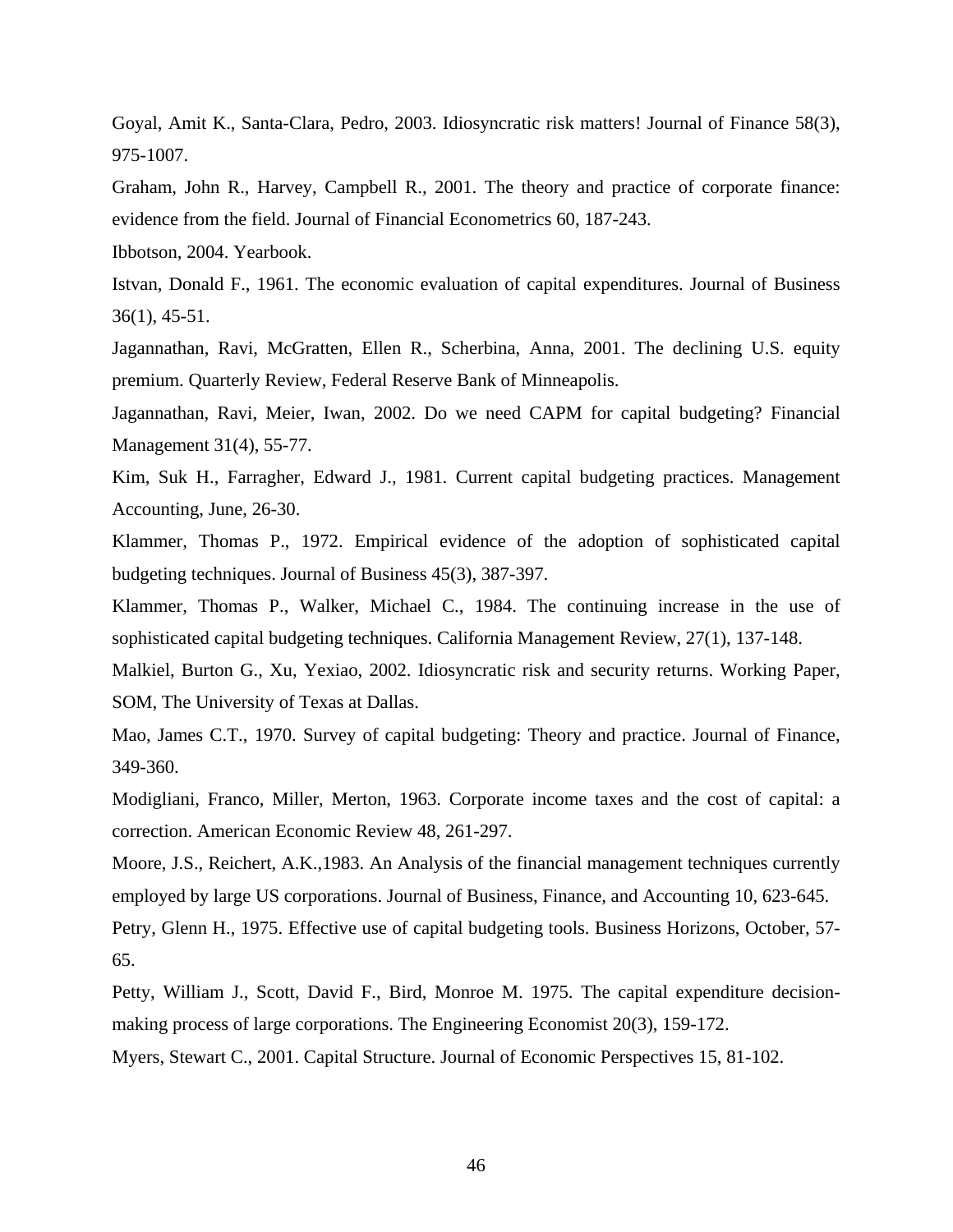Poterba, James M., Summers Lawrence H., 1995. A CEO survey of U.S. companies' time horizon and hurdle rates. Sloan Management Review, Fall, 43-53.

Rosenblatt, Meir, 1980. A survey and analysis of capital budgeting decision process in multidivision firms. Engineering Economist 25(4), 259-273.

Schall, Lawrence D., Sundem,Gary L., Geijsbeek, William R. Jr, 1978. Survey and analysis of capital budgeting methods. Journal of Finance 38(1), 281-287.

Scholes, Myron, J.T. Williams, 1977. Estimating betas from non-synchronous data, Journal of Financial Economics 5, 309-327.

Shyam-Sunder, Lakshmi, Myers, Stewart C.,1999. Testing static tradeoff against pecking order models of capital structure. Journal of Financial Economics 51, 219-244.

Singer, E., Presser, S., 1989. Survey research methods. University of Chicago Press, Chicago.

Trahan, Emery A., Gitman, Lawrence J., 1995. Bridging the theory-practice gap in corporate finance: A survey of chief financial officers. Quarterly Review of Economics and Finance 35(1), 73-87.

Wadhwani, S.B.,1999. The US stock market and the global economic crisis. National Institute Economic Review, 86-105.

Welch, I., 2000. Views of financial economists on the equity premium and on professional controversies. Journal of Business 73, 501-537.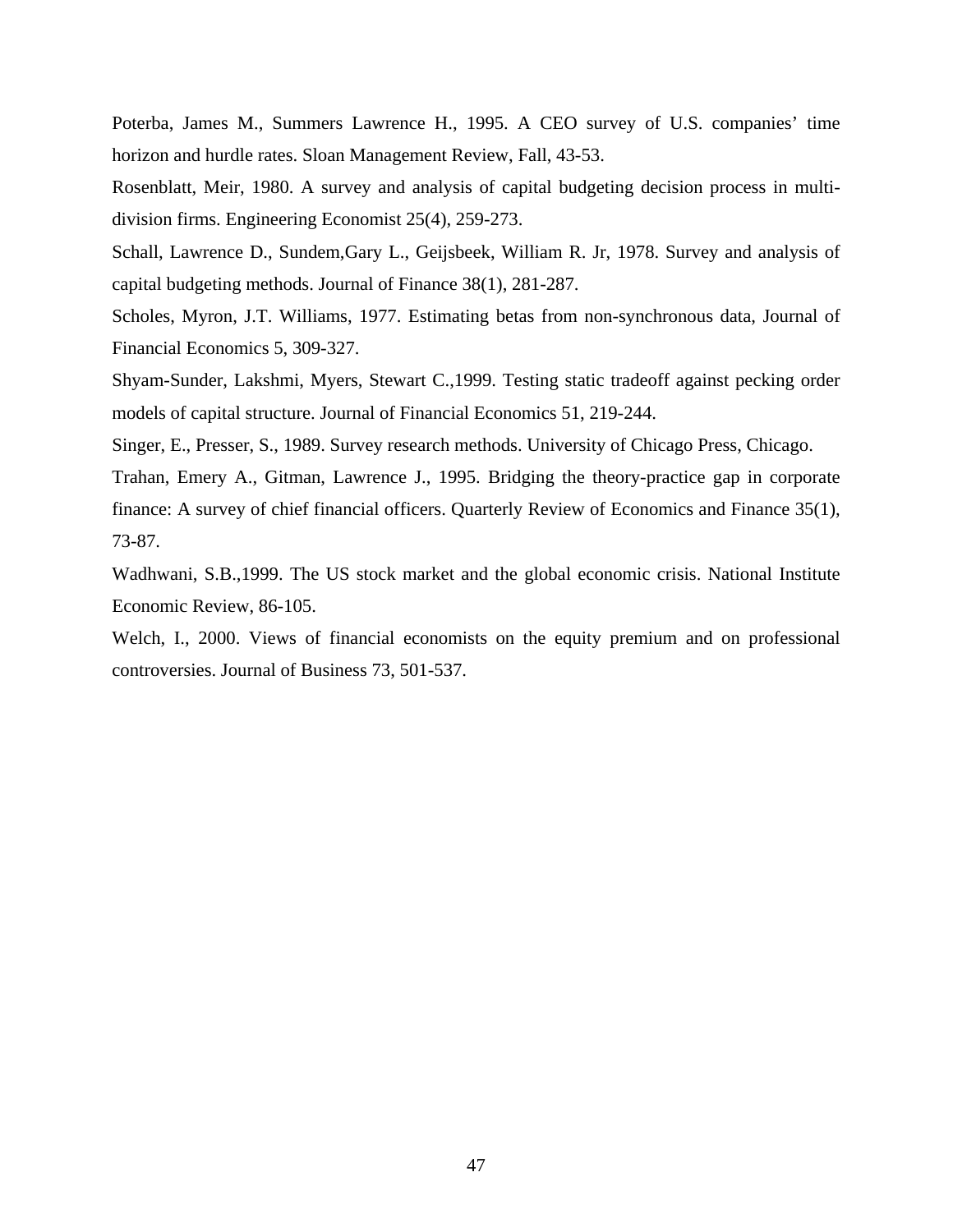# **Table 1: Fraction of firms using discounted cash flow techniques.**

The discounted cash flow techniques (DCF) include net present value, adjusted present value, internal rate of return, and the profitability index. The table shows the fraction and the corresponding absolute number of firms (in brackets) using DCF techniques with increasing firm size. Firm size is measured by selfreported sales per year. A total of 126 firms responded to this question.

| Sales             | # of respondents | DCF techniques | Payback first | Payback first or |
|-------------------|------------------|----------------|---------------|------------------|
|                   |                  | first choice   | choice        | second choice    |
| $<$ \$100 million | 43               | $62.8\%$ (27)  | 23.3% (10)    | 46.5% (20)       |
| $<$ \$500 million | 70               | 70.0% (49)     | 18.6% (13)    | $40.0\%$ (28)    |
| $>$ \$500 million | 53               | 86.8% (46)     | $17.0\%$ (9)  | 35.8% (19)       |
| $> $1$ billion    | 37               | 91.9% (34)     | $10.8\%$ (4)  | $35.1\%$ (13)    |
| $>$ \$5 billion   | 13               | 100.0% (13)    | $7.7\%$ (1)   | 15.4% (2)        |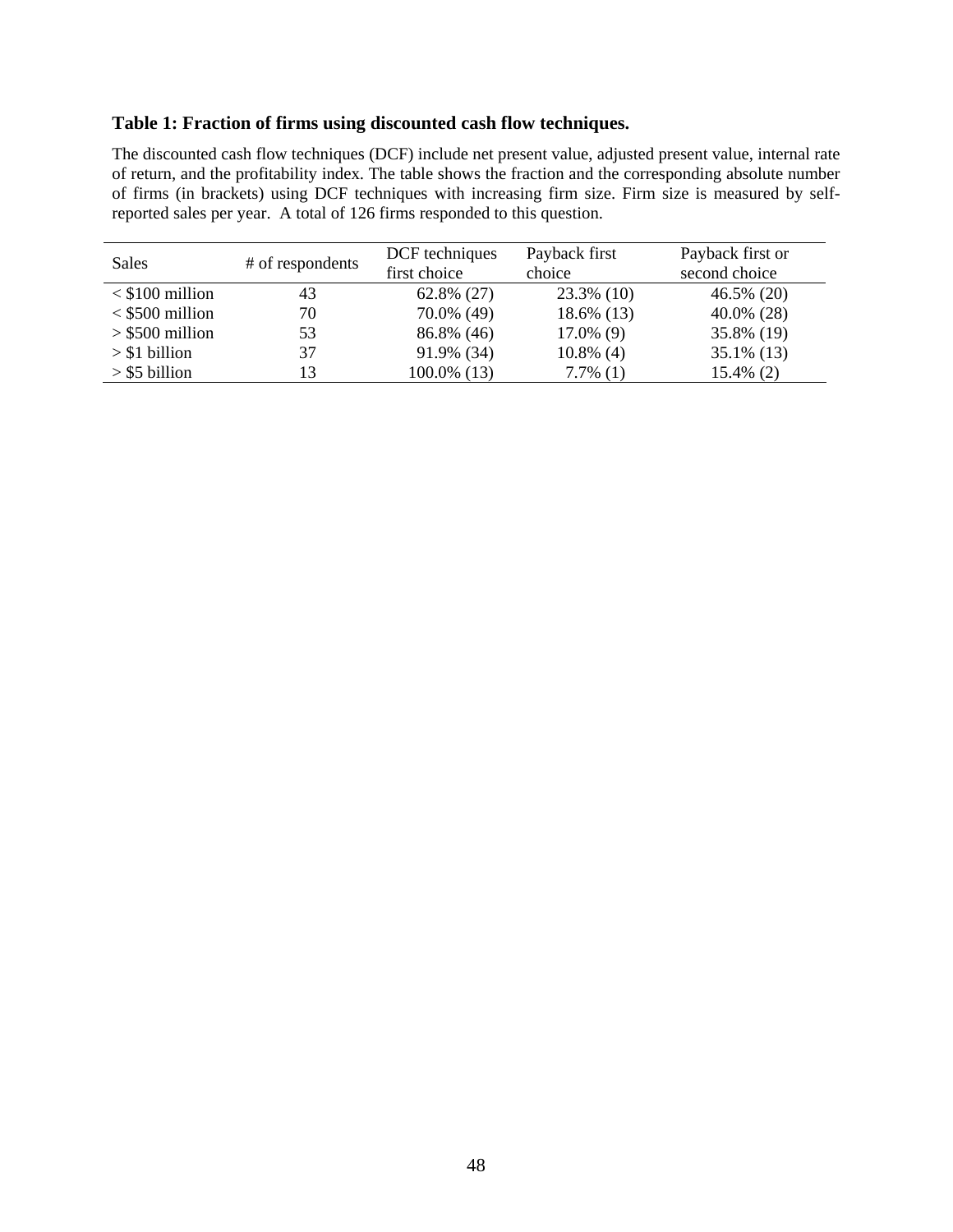## **Table 2: Calculation of cash flows.**

The table summarizes the results to the question how firms calculate cash flows when evaluation projects. The questionnaire provided the choice to check one of five alternatives, a) to e), and allowed for an open end answer under "other." Tabulated are the absolute number and the fraction of firms employing a given method. A total of 123 CFOs answered this question.

| In evaluating projects the cash flows you use are calculated as                | $#$ of firms | <b>Fraction</b> |
|--------------------------------------------------------------------------------|--------------|-----------------|
| a) earnings before interest and after taxes $(EBIAT) + depreciation$ .         | 20           | 15.8%           |
| b) earnings before interest and after taxes $(BBIAT)$ + depreciation – capital | 56           | 44.0%           |
| expenditures – net change in working capital.                                  |              |                 |
| c) earnings.                                                                   | 6            | 4.7%            |
| $d)$ earnings + depreciation.                                                  | 6            | 4.7%            |
| e) earnings + depreciation $-$ capital expenditures $-$ net change in working  | 30           | 23.6%           |
| capital.                                                                       |              |                 |
| Other.                                                                         |              | 3.9%            |
|                                                                                |              |                 |

## **Table 3: Sunk cost and cannibalization.**

The table shows the number of firms and the corresponding percentage of firms on two survey questions regarding sunk costs (124 respondents) and cannibalization (112 respondents).

| 1. In valuing projects, do you incorporate into the cash flows the money                                                                                                                        | $#$ of firms | Fraction |
|-------------------------------------------------------------------------------------------------------------------------------------------------------------------------------------------------|--------------|----------|
| you spent before the period when you make the accept/reject decision?                                                                                                                           |              |          |
| a) Yes.                                                                                                                                                                                         | 65           | 52.4%    |
| b) No                                                                                                                                                                                           | 59           | 47.6%    |
| 2. If a new product will cause a decline in the sales of an existing product<br>(erosion, cannibalization), do you subtract the erosion from the estimated<br>sales figures of the new project? |              |          |
| a) Yes.                                                                                                                                                                                         | 91           | 81.3%    |
| b) Yes, but only if competitors are likely to introduce a product similar to                                                                                                                    | 3            | 2.7%     |
| the new product.                                                                                                                                                                                |              |          |
| c) Yes, but only if the competitors are unlikely to introduce a similar<br>product.                                                                                                             |              | 1.8%     |
| $d)$ No.                                                                                                                                                                                        | 16           | 14.3%    |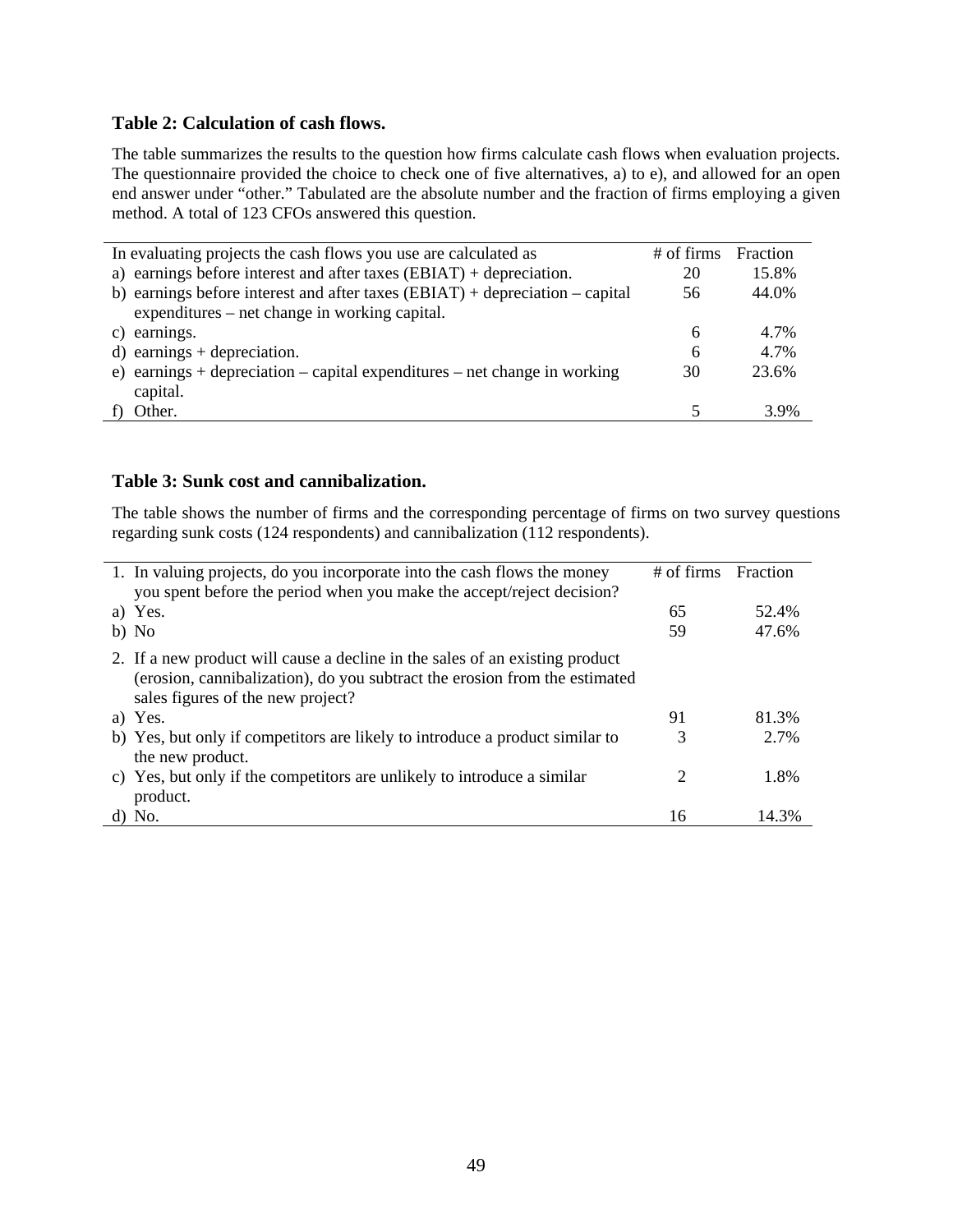## **Table 4: Summary statistics for hurdle rates.**

The table shows summary statistics of the self-reported hurdle rates. The hurdle rates represent the nominal rate that the company has used for a typical project during the previous two years. Out of the 120 respondents to this question, 103 use either WACC, cost of equity, or cost of unlevered equity. For two out of the 17 firms that use either cost of equity or unlevered cost of equity we can not match the debtequity ratio from Compustat to calculate the WACC equivalent. Therefore, we report the hurdle rates for the remaining 101 firms.

| Mean            | 14.1 |
|-----------------|------|
| Median          | 14.0 |
| Minimum         | 5.0  |
| Maximum         | 40.0 |
| Std. dev.       | 4.9  |
| 25th quartile   | 10.5 |
| 75th quartile   | 15.0 |
| <b>Skewness</b> | 1.7  |
| Kurtosis        | 9.4  |
| N               | 101  |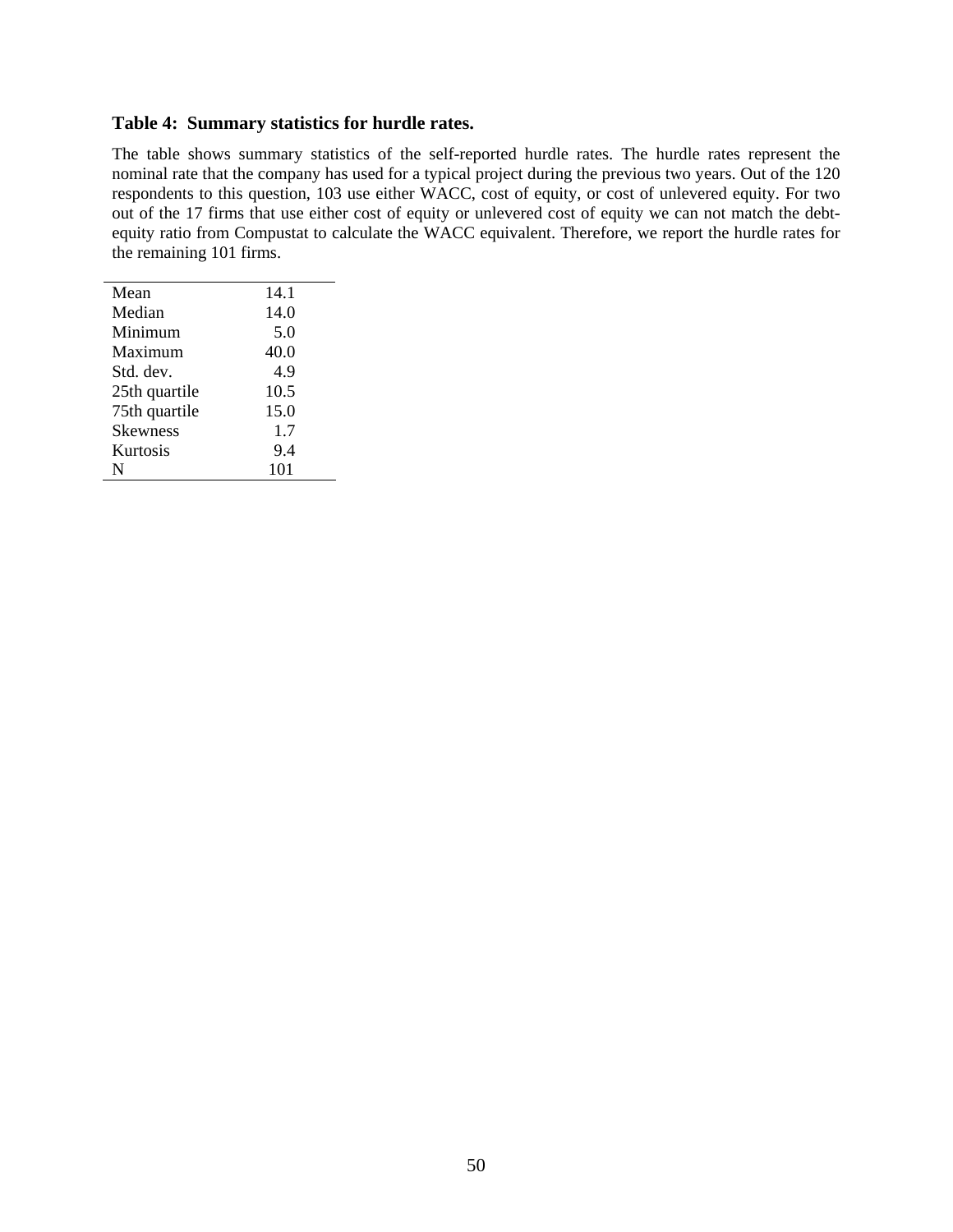## **Table 5: Reasons to change hurdle rates and important factors to assess hurdle rates.**

The table analyzes which factors are important when changing the hurdle rate(s) and when assessing the level of the hurdle rate(s). The table shows the fraction of the responding firms that consider the factor in question as very important, the mean of all answers on the scale from -2 (not important) to 2 (very important), and the number of respondents. The bar charts in the last column illustrate the means.

|                                                                                                                   | % very    |         |             | Not important Very important |     |          |  |  |
|-------------------------------------------------------------------------------------------------------------------|-----------|---------|-------------|------------------------------|-----|----------|--|--|
|                                                                                                                   | important | Mean    | $\mathbf N$ | $-2$                         | - 1 | $\Omega$ |  |  |
| 1. If you were to change your hurdle rate(s), how important would the following factors                           |           |         |             |                              |     |          |  |  |
| be?                                                                                                               |           |         |             |                              |     |          |  |  |
| a) Interest rate changes.                                                                                         | 38.8%     | 1.08    | 121         |                              |     |          |  |  |
| b) Cyclical changes in the economy.                                                                               | 8.6%      | $-0.03$ | 116         |                              |     |          |  |  |
| c) Cyclical changes in the industry (ies) you operate in.                                                         | 22.2%     | 0.36    | 117         |                              |     |          |  |  |
| d) Changes in political uncertainty.                                                                              | 5.9%      | $-0.21$ | 118         |                              |     |          |  |  |
| e) Changes in the expected risk premium.                                                                          | 33.1%     | 1.02    | 121         |                              |     |          |  |  |
| f) Changes in the corporate tax rates.                                                                            | 11.7%     | 0.10    | 120         |                              |     |          |  |  |
| 2. How important are the following factors in determining the hurdle rate you use?                                |           |         |             |                              |     |          |  |  |
| a) Whether it is a short-lived or long-lived project.                                                             | 10.8%     | 0.08    | 120         |                              |     |          |  |  |
| b) Whether it is a strategic or non-strategic project.                                                            | 26.5%     | 0.70    | 120         |                              |     |          |  |  |
| c) Whether it is a revenue expansion or a cost reduction project.                                                 | 14.9%     | 0.26    | 120         |                              |     |          |  |  |
| d) Whether it is a replacement project or a new investment.                                                       | 16.0%     | 0.30    | 119         |                              |     |          |  |  |
| e) Whether it is a domestic project or a foreign project.                                                         | 10.5%     | 0.01    | 114         |                              |     |          |  |  |
| f) Whether the project in question requires significantly more funds than the typical<br>project your firm takes. | 30.0%     | 0.68    | 120         |                              |     |          |  |  |
| 3. How important are the following risk factors in determining the hurdle rate?                                   |           |         |             |                              |     |          |  |  |
| a) Market risk of a project, defined as the sensitivity of the project returns to economic<br>conditions.         | 30.5%     | 0.86    | 118         |                              |     |          |  |  |
| b) Project risk that is unique to the firm and unrelated to the state of the economy.                             | 28.7%     | 0.68    | 115         |                              |     |          |  |  |
|                                                                                                                   |           |         |             |                              |     |          |  |  |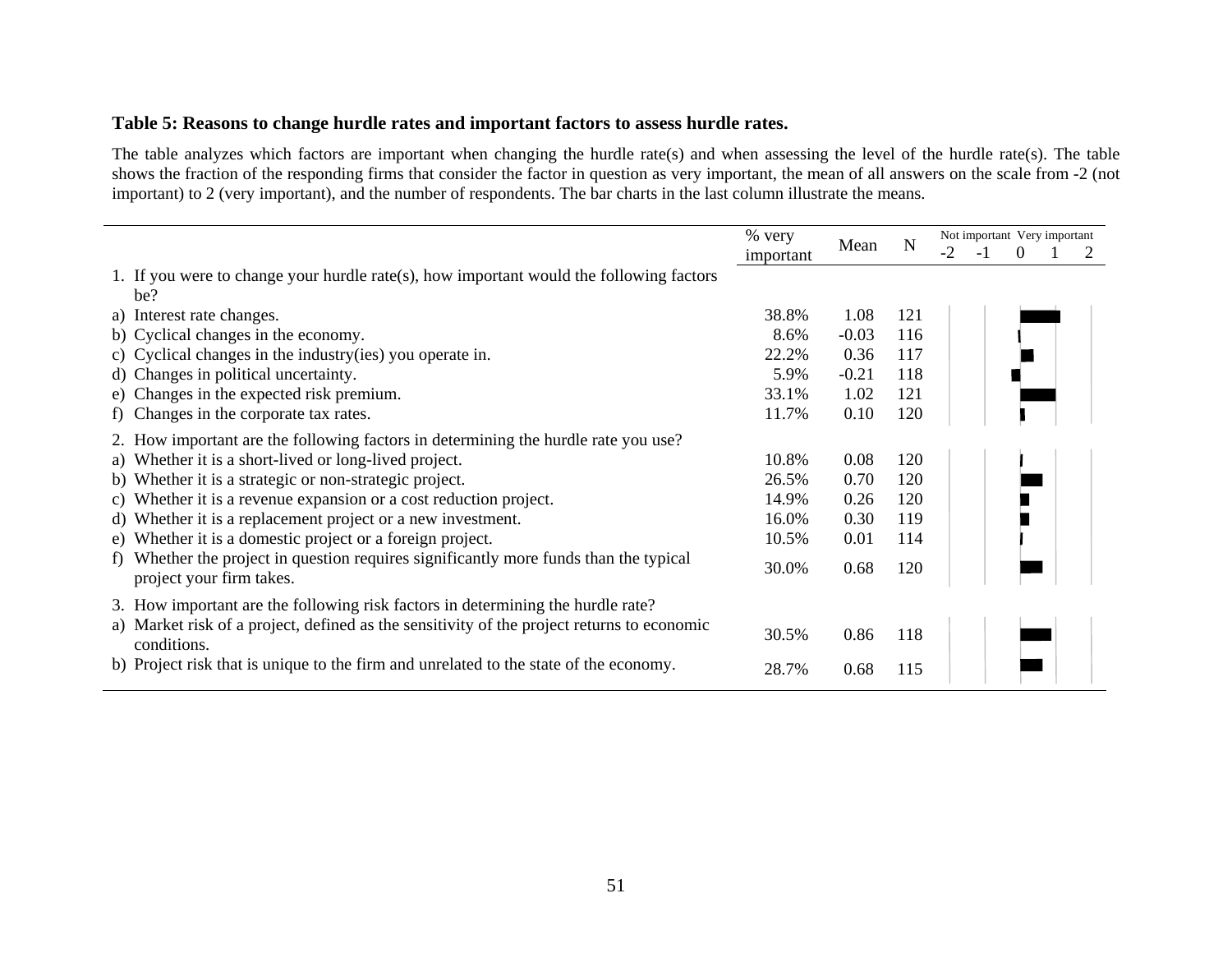## **Table 6: Divisional hurdle rates.**

The table reports how firms with multiple divisions or business segments adjust their hurdle rates. In a separate question, a total of 79 firms answered that a they actually have multiple divisions. The table shows the fraction of the responding firms that would always use the method in question, the mean of all answers on the scale from -2 (never) to 2 (always), and the number of respondents. The bars plot the means.

| If you calculate the hurdle rate for a division/business segment, do you                                                                                                                                                                                                                                        | % always               | Mean                       |           | Never |  | Always |
|-----------------------------------------------------------------------------------------------------------------------------------------------------------------------------------------------------------------------------------------------------------------------------------------------------------------|------------------------|----------------------------|-----------|-------|--|--------|
| a) use the company-wide hurdle rate.<br>b) use the hurdle rate of firms that are in the same industry as the division in question<br>(proxy firms).<br>c) adjust the industry hurdle rate of proxy firms for tax rate, cost of debt, capital structure,<br>etc., differences between your firm and proxy firms. | 53.9%<br>13.8%<br>8.3% | 1.24<br>$-0.45$<br>$-0.82$ | -58<br>60 |       |  |        |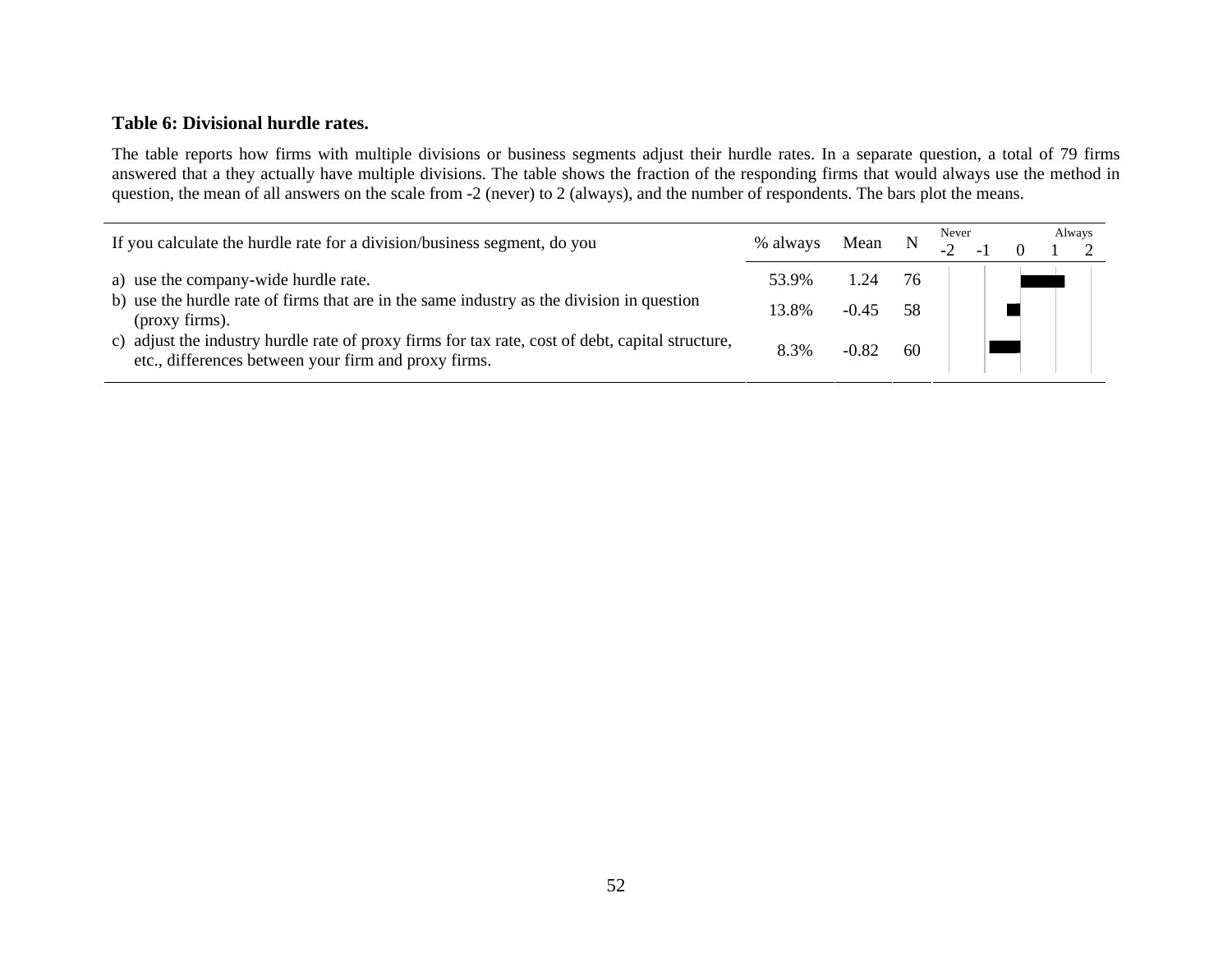## **Table 7: Consistency between hurdle rate and the calculation of cash flows.**

The rows of the cross-tabulation indicate what the self-reported hurdle rate represents and the columns denote five different ways to calculate cash flows, (i) to (v), plus the "other" category. Each cell then displays the absolute number and the fraction of all 113 respondents for a given combination of what the hurdle rate represents and how the firm calculates its cash flows when evaluating a project.

The definitions of the cash flow calculations  $(i)-(v)$  are as follows:

- (i) Earnings before interest and after taxes (EBIAT) + depreciation
- (ii) Earnings before interest and after taxes (EBIAT) + depreciation capital expenditures net change in working capital
- (iii) Earnings
- (iv) Earnings + depreciation
- (v) Earnings + depreciation capital expenditures net change in working capital

| Hurdle rate      |         | Cash flow calculation |         |             |              |         |         |  |  |
|------------------|---------|-----------------------|---------|-------------|--------------|---------|---------|--|--|
|                  |         | $^{\prime}11)$        | (111)   | $_{\rm 1V}$ | $\mathbf{V}$ | Other   | Total   |  |  |
| <b>WACC</b>      | 11.3%   | 34.8%                 | 1.7%    | 3.5%        | 18.3%        | 1.7%    | 71.3%   |  |  |
| Equity levered   | $0.0\%$ | 2.6%                  | $0.9\%$ | $0.0\%$     | $0.9\%$      | $0.9\%$ | $6.1\%$ |  |  |
| Equity unlevered | $.7\%$  | 1.7%                  | $0.9\%$ | $0.9\%$     | 1.7%         | $0.9\%$ | 7.8%    |  |  |
| Other            | 2.6%    | 5.2%                  | 1.7%    | 0.9%        | 3.5%         | $0.9\%$ | 14.8%   |  |  |
| Total            | 16.5%   | 44.4%                 | 5.2%    | 5.2%        | 24.4%        | 4.4%    | 100.0%  |  |  |

## **Table 8: Consistency of nominal/real hurdle rates and cash flows.**

The rows in this cross-tabulation show whether the firm uses a nominal or real hurdle rate, the columns indicate whether cash flows are calculated in nominal or real terms. The fractions denote the number of firms for each combination relative to the total of 123 respondents that responded to both separate survey questions.

| Hurdle rate | Cash flows | Total |        |
|-------------|------------|-------|--------|
|             | Nominal    | Real  |        |
| Nominal     | 29.8%      | 11.6% | 41.3%  |
| Real        | 19.8%      | 38.4% | 58.7%  |
| Total       | 49.6%      | 50.4% | 100.0% |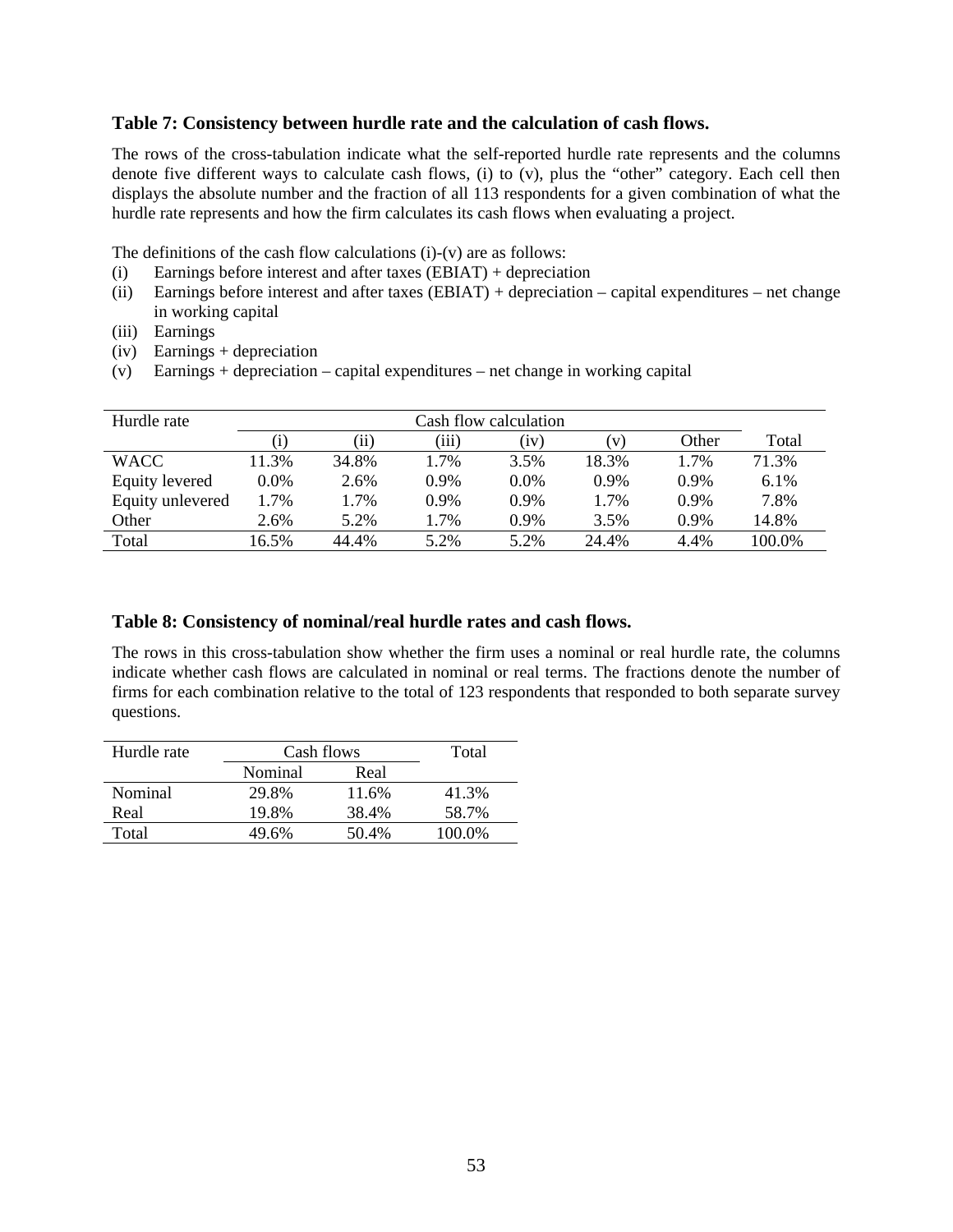#### **Table 9: Summary statistics for beta estimates.**

The table contains summary statistics for seven beta estimates from historical market data, and the results when for each individual firm the maximum of all beta estimates is taken. The historical beta coefficients are calculated from regressions of dividend-adjusted stock returns,  $r_{i,t}$ , on

S&P 500 index returns,  $r_{S\&P,t}$ , using various frequencies, time windows, and shrinkage procedures.

- (i) Historical beta using five years of monthly data:  $r_{i,t} = \alpha_i^{(1)} + \beta_i^{(1)} r_{S\&P,t} + \varepsilon_{i,t}^{(1)}$ .
- (ii) The beta coefficient  $\beta_i^{(1)}$  adjusted towards the overall market value of one:  $\beta_i^{(2)} = 0.66 \times \beta_i^{(1)} + 0.33 \times 1$ .
- (iii) Same regression as in (1) using two years of weekly data.
- (iv) Same regression as in (1) using two years of daily data.
- (v) Regression of two years of daily returns on the concurrent and four lags of the S&P 500 index;  $r_{i,t} = \alpha_i^{(5)} + \sum_{j=0}^{4} \beta_{i,j}^{(5)} r_{S\&P,t-j} + \varepsilon_{i,t}^{(5)}$ . The sum

beta then equals  $\beta_i^{(5)} = \sum_{i=0}^4$  $\beta_i^{(5)} = \sum_{j=0}^{\infty} \beta_{i,j}^{(5)}$ .

- (vi) The industry beta computed as the mean of the beta coefficients from regressions as in (1) for all peer firms within the same two-digit SIC category. The individual regressions are based on five years of monthly data.
- (vii) A weighted average of the individual firm beta from (1) and the industry beta in (6). The R-square from the regression in (1) for the individual firm *i* and the average R-squares across the same regressions for all peer firms within the same two-digit SIC category define the

weights: 
$$
\beta_i^{(7)} = \frac{R_i^2}{R_i^2 + \overline{R}_{industry}^2} \beta_i^{(1)} + \frac{\overline{R}_{industry}^2}{R_i^2 + \overline{R}_{industry}^2} \beta_i^{(6)}.
$$

(viii) For each firm *i* the maximum of the seven beta coefficients (1) to (7) is taken.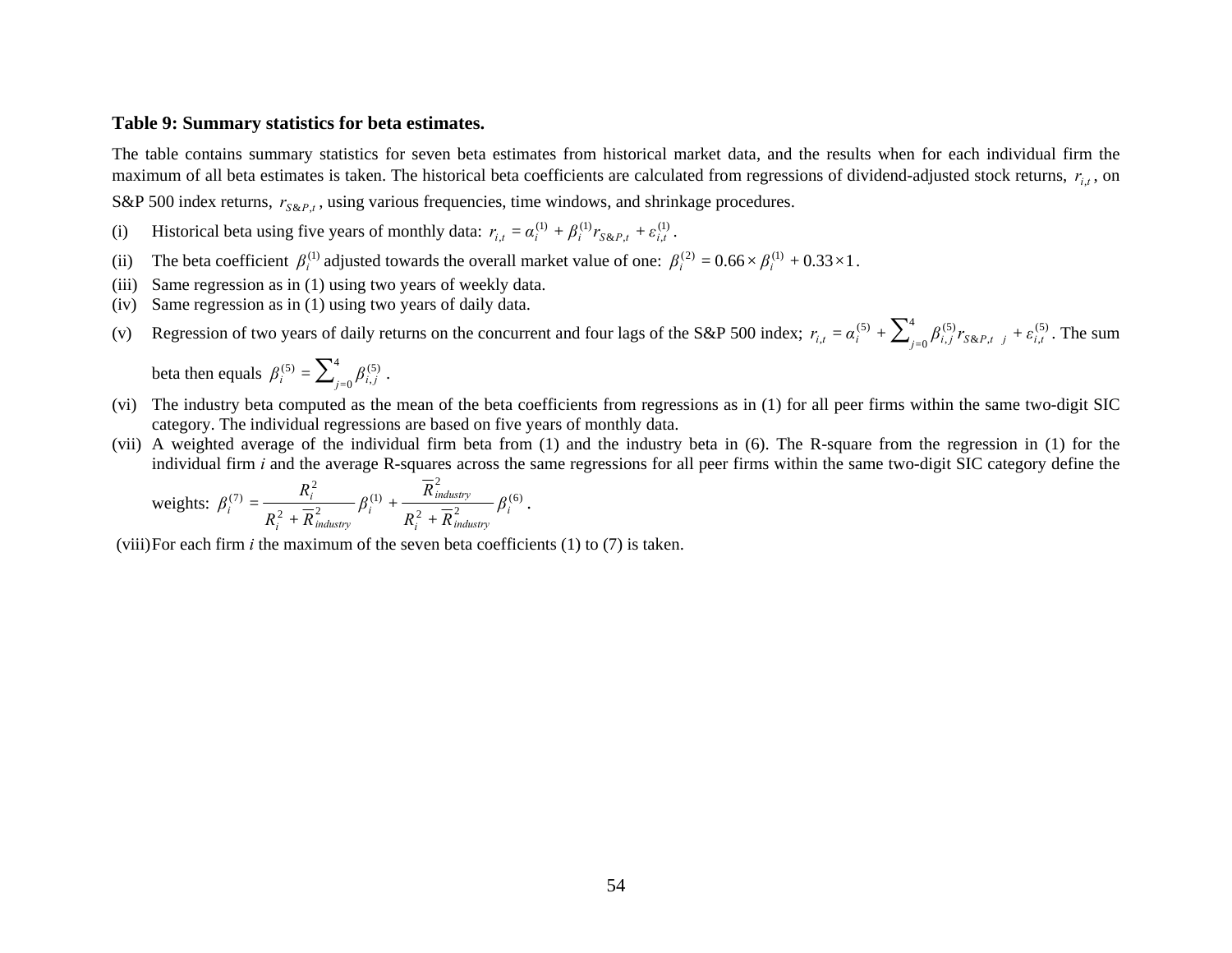| Period          | 5 years | 5 years                    | 2 years | 2 years | 2 years  | 5 years             | 5 years                                   | Various                      |
|-----------------|---------|----------------------------|---------|---------|----------|---------------------|-------------------------------------------|------------------------------|
| Frequency       | Monthly | Monthly                    | Weekly  | Daily   | Daily    | Monthly             | Monthly                                   | Various                      |
| Details         |         | Adjusted<br>towards<br>one |         |         | Sum beta | Industry<br>average | Weighted<br>average of<br>$(1)$ and $(6)$ | Maximum<br>of $(1)$ to $(7)$ |
| #               | (1)     | (2)                        | (3)     | (4)     | (5)      | (6)                 | (7)                                       | (8)                          |
| Mean            | 0.93    | 0.94                       | 0.73    | 0.69    | 0.94     | 0.94                | 1.01                                      | 1.27                         |
| Median          | 0.83    | 0.88                       | 0.62    | 0.64    | 0.87     | 0.91                | 0.91                                      | 1.14                         |
| Minimum         | $-0.27$ | 0.16                       | $-0.32$ | $-0.09$ | $-0.00$  | 0.34                | 0.38                                      | 0.41                         |
| Maximum         | 3.12    | 2.39                       | 2.14    | 2.16    | 3.14     | 1.79                | 2.17                                      | 3.14                         |
| Std. dev.       | 0.72    | 0.47                       | 0.50    | 0.47    | 0.56     | 0.35                | 0.40                                      | 0.59                         |
| 25th quantile   | 0.42    | 0.61                       | 0.45    | 0.34    | 0.63     | 0.68                | 0.72                                      | 0.87                         |
| 75th quantile   | 1.18    | 1.11                       | 1.01    | 0.95    | 1.19     | 1.12                | 1.26                                      | 1.59                         |
| <b>Skewness</b> | 1.15    | 1.15                       | 0.73    | 0.81    | 1.03     | 0.63                | 0.74                                      | 1.17                         |
| Kurtosis        | 4.30    | 4.30                       | 3.57    | 3.45    | 4.96     | 2.58                | 2.90                                      | 4.22                         |
| N               | 92      | 92                         | 93      | 93      | 93       | 94                  | 92                                        | 94                           |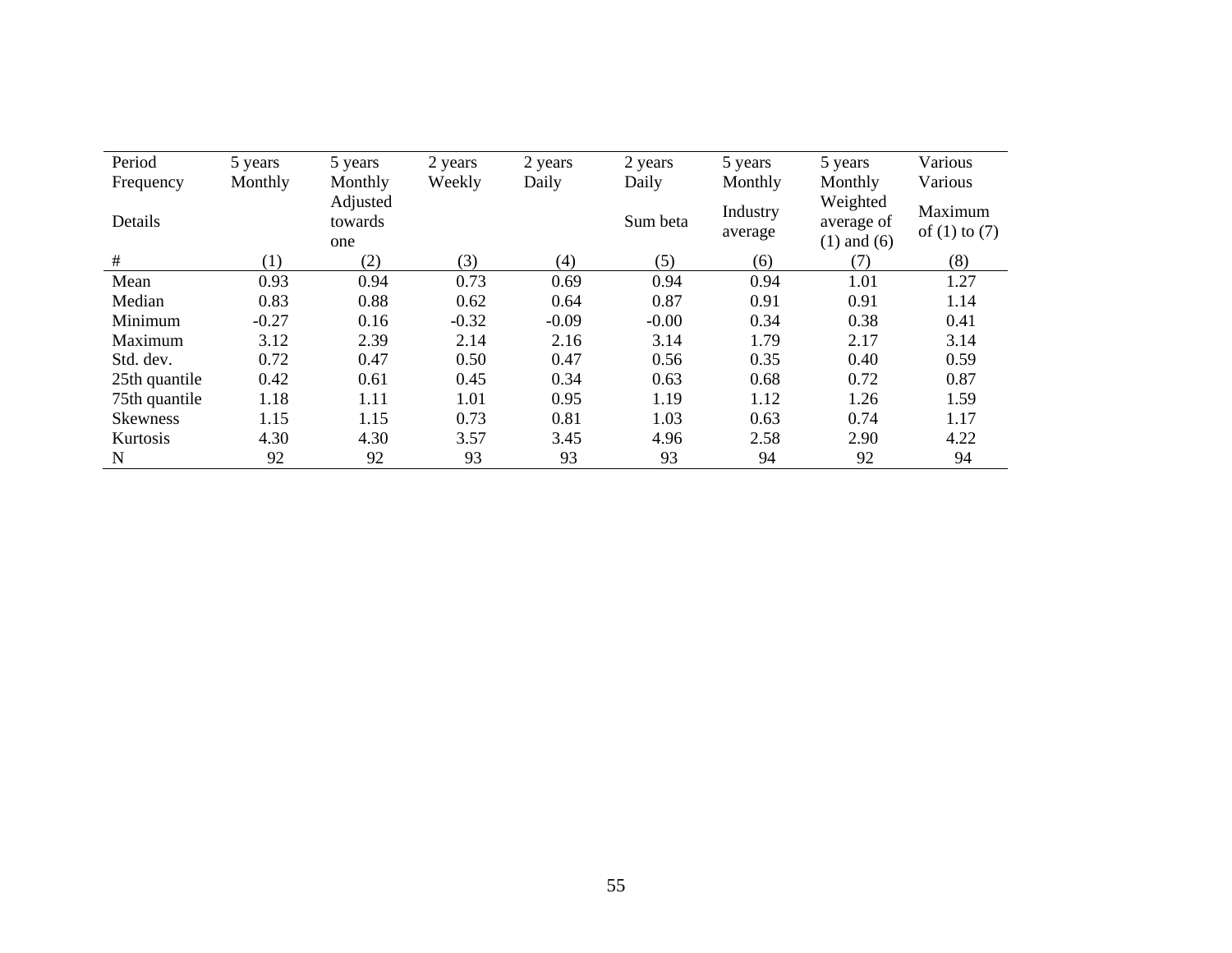#### **Table 10: Pairwise correlations between different beta estimates.**

The correlation matrix shows the pairwise correlation coefficients for beta estimates using historical market data (1)-(7), and the maximum of all methods for each firm (8). The details of the beta estimations are described in the caption of Table 9. The number of observations varies from 92 to 94, depending on whether estimates using monthly data (92), weekly data, daily data (93), or industry averages (94) are used.

| Method     | Monthly | Adjusted | Weekly | Daily | Sum<br>beta | Industry | Weighted | Max. |
|------------|---------|----------|--------|-------|-------------|----------|----------|------|
| #          | (1)     | (2)      | 3)     | (4)   | (5)         | (6)      | (7)      | (8)  |
| Monthly    | 1.00    |          |        |       |             |          |          |      |
| Adjusted   | 1.00    | 1.00     |        |       |             |          |          |      |
| Weekly     | 0.60    | 0.60     | 1.00   |       |             |          |          |      |
| Daily      | 0.62    | 0.62     | 0.90   | 1.00  |             |          |          |      |
| Sum        | 0.72    | 0.72     | 0.82   | 0.81  | 1.00        |          |          |      |
| <b>SIC</b> | 0.36    | 0.36     | 0.25   | 0.30  | 0.33        | 1.00     |          |      |
| Weighted   | 0.72    | 0.72     | 0.48   | 0.52  | 0.57        | 0.85     | 1.00     |      |
| Max.       | 0.89    | 0.89     | 0.64   | 0.64  | 0.75        | 0.61     | 0.88     | 1.00 |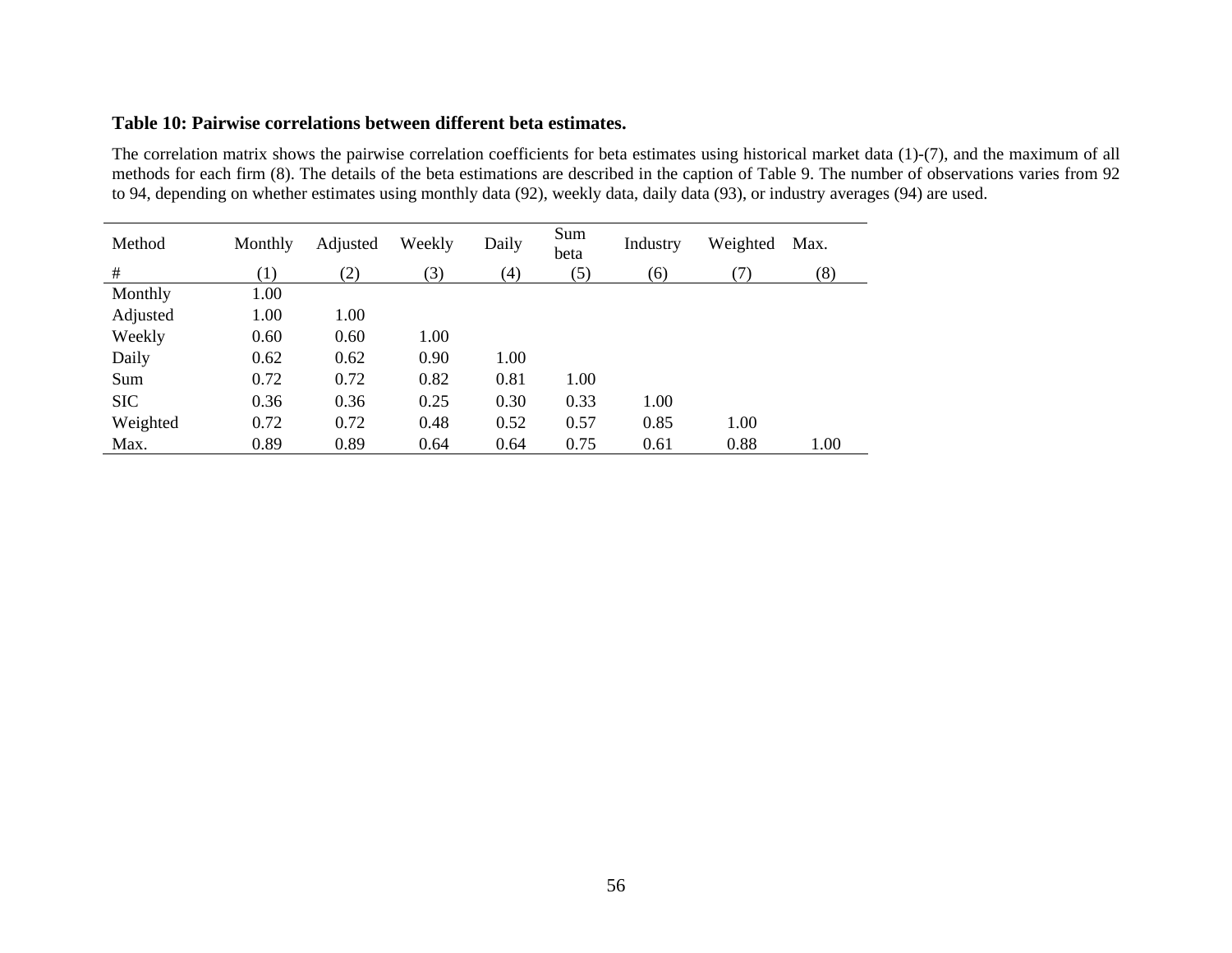#### **Table 11: Summary statistics for rates on senior, long-term debt and tax rates.**

We report summary statistics for the 88 self-reported rates on senior long-term debt together with the 9 firms for which we infer the rate using the Z-score. For Z-scores of three and above we use the 10-year Treasury rate of 4.3% in October 2003 plus 1%; for Z-scores between 1.81 and 3, we assign a rate of Tbond rate plus 2.5%; and for firms with a Z-score below 1.81 the long-term bond rate is set to T-bond rate plus 4%. Self-reported rates below the 10-year Treasury rate of 4.3% are corrected to 4.8%. Tax rates are computed as total income taxes divided by income before taxes. In case on of the input variables is negative we assign a tax rate of zero. Tax rates are also capped at 34%.

|               | Long-term debt | Tax rate |
|---------------|----------------|----------|
| Mean          | 6.30           | 0.19     |
| Median        | 6.00           | 0.27     |
| Minimum       | 4.80           | 0.00     |
| Maximum       | 12.50          | 0.34     |
| Std. dev.     | 1.65           | 0.16     |
| 25th quantile | 5.00           | 0.00     |
| 75th quantile | 7.00           | 0.34     |
| N             | 97             |          |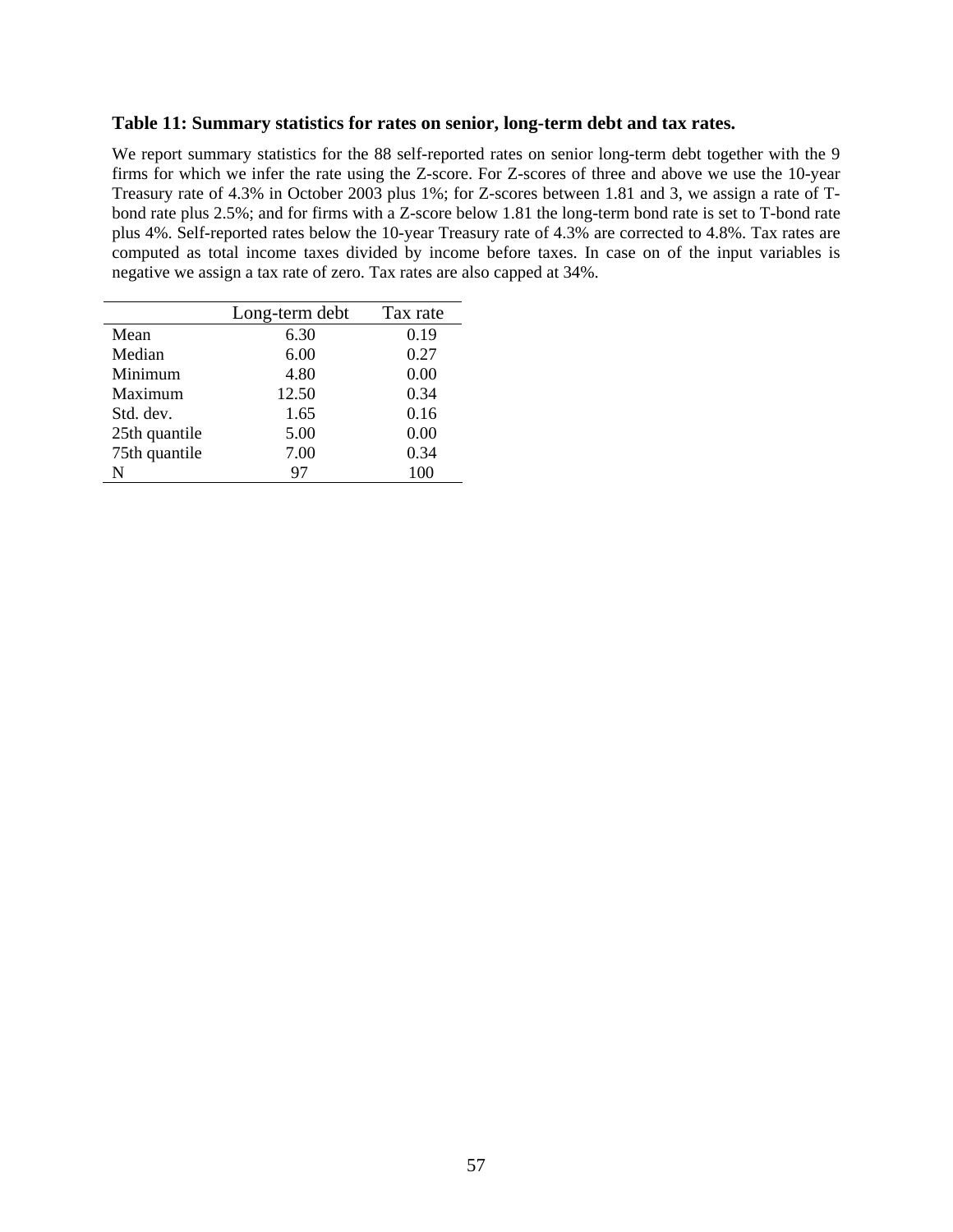| Table 12: Summary statistics for weighted average cost of capital (WACC). |  |  |  |  |  |
|---------------------------------------------------------------------------|--|--|--|--|--|
|---------------------------------------------------------------------------|--|--|--|--|--|

The table shows summary statistics for the weighted average cost of capital (WACC) for the sample firms where we can match with Compustat data. In calculating cost of equity from the Capital Asset Pricing Model (CAPM) we compare the results when using seven different methods to estimate beta coefficients. The specific regressions we run are detailed in the caption of Table 9. The last column, method (8) provides the results when we use for each individual firm the maximum beta from methods (1) to (7).

| Period        | 5 years | 5 years                    | 2 years | 2 years | 2 years  | 5 years             | 5 years                                   | Various                      |
|---------------|---------|----------------------------|---------|---------|----------|---------------------|-------------------------------------------|------------------------------|
| Frequency     | Monthly | Monthly                    | Weekly  | Daily   | Daily    | Monthly             | Monthly                                   | Various                      |
| Details       |         | Adjusted<br>towards<br>one |         |         | Sum beta | Industry<br>average | Weighted<br>average of<br>$(1)$ and $(6)$ | Maximum<br>of $(1)$ to $(7)$ |
| #             | (1)     | (2)                        | (3)     | (4)     | (5)      | (6)                 | (7)                                       | (8)                          |
| Mean          | 9.32    | 9.44                       | 8.66    | 8.42    | 9.57     | 9.54                | 9.87                                      | 11.25                        |
| Median        | 8.16    | 8.51                       | 8.23    | 8.33    | 8.87     | 9.15                | 9.22                                      | 10.04                        |
| Minimum       | 2.68    | 5.09                       | 4.10    | 4.56    | 4.26     | 5.23                | 5.67                                      | 5.69                         |
| Maximum       | 21.98   | 17.99                      | 16.67   | 16.46   | 19.97    | 15.56               | 15.55                                     | 21.98                        |
| Std. dev.     | 4.08    | 2.82                       | 2.65    | 2.63    | 3.07     | 2.38                | 2.52                                      | 3.59                         |
| 25th quantile | 6.78    | 7.52                       | 6.88    | 6.42    | 7.69     | 7.86                | 7.84                                      | 8.57                         |
| 75th quantile | 10.82   | 10.48                      | 9.76    | 9.48    | 11.74    | 10.61               | 11.80                                     | 13.21                        |
| Skewness      | 1.22    | 1.21                       | 1.01    | 0.86    | 0.84     | 0.71                | 0.67                                      | 1.09                         |
| Kurtosis      | 4.33    | 4.14                       | 3.98    | 3.47    | 3.74     | 2.77                | 2.54                                      | 3.63                         |
| Mean          | 83      | 83                         | 84      | 84      | 84       | 85                  | 83                                        | 85                           |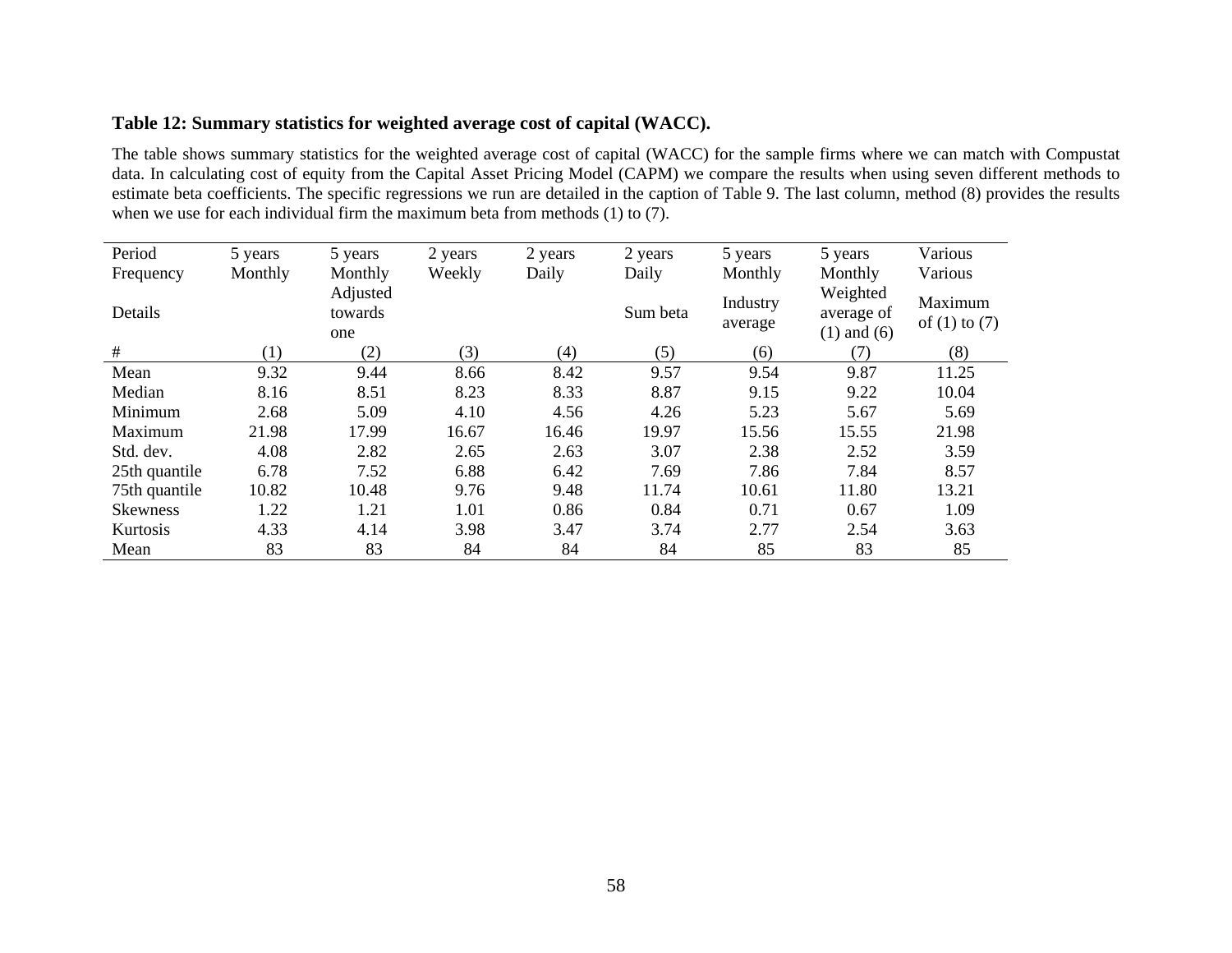## **Table 13: Summary statistics for hurdle premium = hurdle rate – weighted average cost of capital (WACC).**

We define the hurdle premium as the difference between the self-reported hurdle rate and the weighted average cost of capital (WACC). The table reports summary statistics for the cross-section of firms that revealed their identity and are publicly traded such that we can match the corresponding returns on equity from CRSP and calculate WACC. Knowing the identity of these firms we infer the WACC using the Capital Asset Pricing Model (CAPM) to estimate the cost of equity. For details on these beta coefficients see the caption of Table 9. The parameters used for the CAPM are 4.3% for the risk-free rate (the rate for 10-year Treasury bonds at the time of the survey at the end of October 2003) and a historical equity premium of 6.6% (the average excess return of the large stocks over long-term bonds from January 1926 to December 2003). The table shows the results for different approaches to estimate the beta coefficient. The last column tabulates the statistics when for each individual firm the maximum beta estimates from the methods (1) to (7) is taken.

| Period          | 5 years | 5 years                    | 2 years | 2 years | 2 years  | 5 years             | 5 years                                   | Various                      |
|-----------------|---------|----------------------------|---------|---------|----------|---------------------|-------------------------------------------|------------------------------|
| Frequency       | Monthly | Monthly                    | Weekly  | Daily   | Daily    | Monthly             | Monthly                                   | Various                      |
| Details         |         | Adjusted<br>towards<br>one |         |         | Sum beta | Industry<br>average | Weighted<br>average of<br>$(1)$ and $(6)$ | Maximum<br>of $(1)$ to $(7)$ |
| #               | (1)     | (2)                        | (3)     | (4)     | (5)      | (6)                 | (7)                                       | (8)                          |
| Mean            | 5.24    | 5.15                       | 5.94    | 6.03    | 5.09     | 4.99                | 4.68                                      | 3.30                         |
| Median          | 5.23    | 5.21                       | 5.26    | 5.64    | 4.48     | 4.50                | 4.90                                      | 3.62                         |
| Minimum         | $-6.98$ | $-2.99$                    | $-2.40$ | $-0.85$ | $-1.96$  | $-5.56$             | $-5.48$                                   | $-6.98$                      |
| Maximum         | 21.06   | 23.89                      | 29.76   | 29.52   | 26.26    | 29.34               | 26.92                                     | 21.06                        |
| Std. dev.       | 4.89    | 4.48                       | 4.94    | 4.86    | 4.66     | 5.22                | 4.95                                      | 4.70                         |
| 25th quantile   | 2.46    | 2.05                       | 3.01    | 3.07    | 1.71     | 2.01                | 1.21                                      | 0.62                         |
| 75th quantile   | 8.04    | 7.32                       | 7.87    | 7.55    | 6.76     | 7.43                | 7.17                                      | 5.37                         |
| <b>Skewness</b> | 0.27    | 1.09                       | 1.88    | 1.87    | 1.66     | 1.39                | 1.19                                      | 0.50                         |
| Kurtosis        | 4.29    | 6.22                       | 9.36    | 9.41    | 7.77     | 8.21                | 7.37                                      | 4.90                         |
| N               | 70      | 70                         | 71      | 71      | 71       | 72                  | 70                                        | 72                           |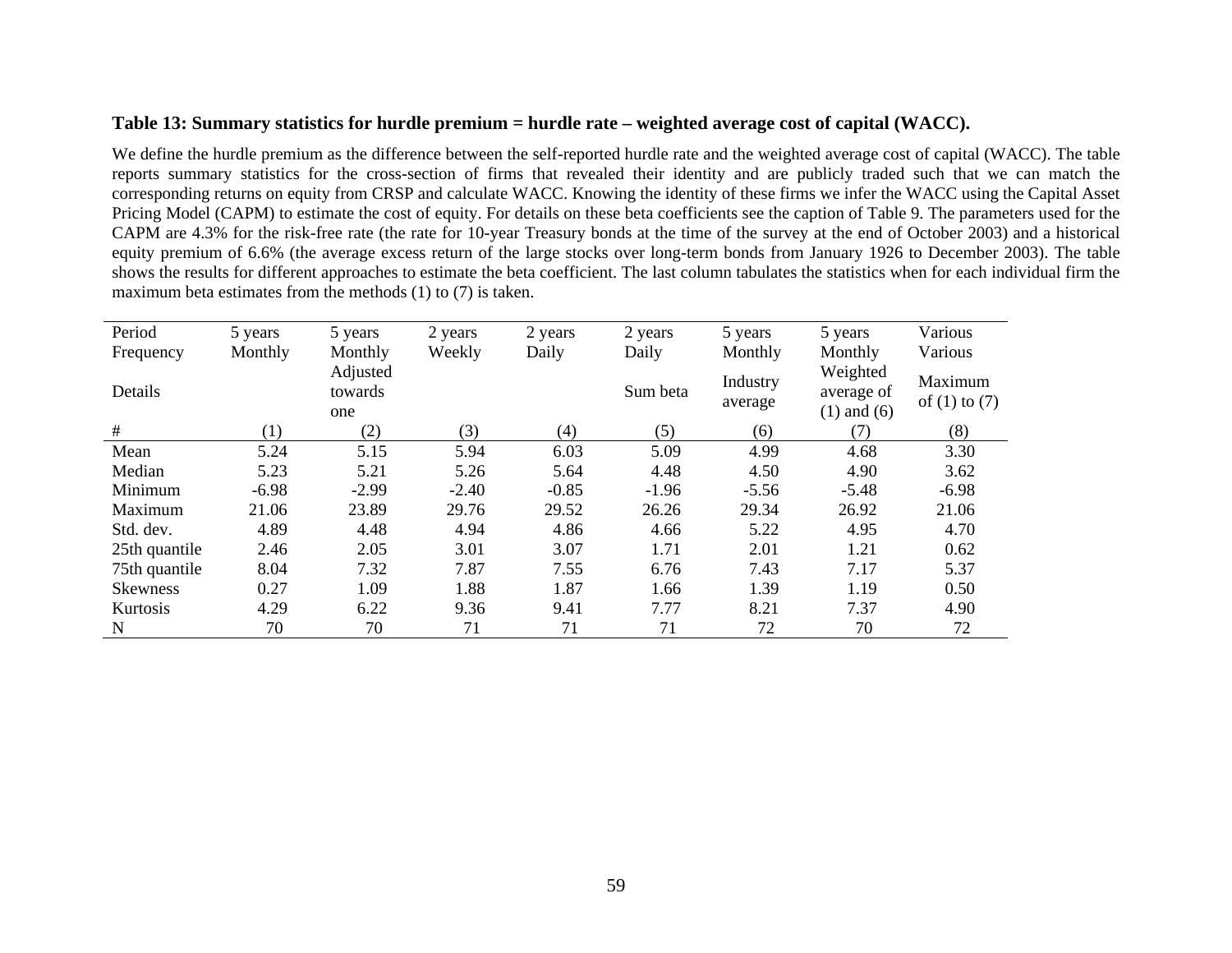## **Table 14: Bivariate regressions of hurdle rate, WACC, and hurdle premium on selected financial variables.**

We run the following regression with the self-reported hurdle rate (columns 2-4), WACC (columns 5-7), or the hurdle premium (columns 8-10) as the dependent variable  $y_i$ . The hurdle premium is defined as the self-reported hurdle rate minus WACC.

 $y_i = a + b_i$  (Financial Variable)<sub>i</sub> +  $e_i$ 

Thus, the first column shows the set of explanatory variables we use for these bivariate regressions. The table shows the resulting estimated coefficients  $a$  and  $b_1$  along with the  $t$ -statistics in brackets, and the R-squares.

| Financial variable          |          | Hurdle rate |           |          | <b>WACC</b> |           |          | Hurdle premium |             |
|-----------------------------|----------|-------------|-----------|----------|-------------|-----------|----------|----------------|-------------|
|                             | Constant | Coeff.      | $R^2$     | Constant | Coeff.      | $R^2$     | Constant | Coeff.         | $R^2$       |
| <b>WACC</b>                 | 9.81     | 0.52        | 0.18      |          |             |           |          |                |             |
|                             | (7.03)   | (3.81)      |           |          |             |           |          |                |             |
| Beta                        | 12.75    | 2.14        | 0.09      | 4.76     | 4.99        | 0.79      |          |                |             |
|                             | (13.85)  | (2.66)      |           | (14.50)  | (18.01)     |           |          |                |             |
| Standard deviation          | 11.34    | 0.06        | 0.13      | 4.29     | 0.09        | 0.49      |          |                |             |
|                             | (10.13)  | (3.38)      |           | (6.63)   | (9.10)      |           |          |                |             |
| Systematic risk             | 12.73    | 0.13        | 0.09      | 4.73     | 0.29        | 0.79      |          |                |             |
|                             | (13.83)  | (2.69)      | $\bullet$ | (14.52)  | (18.24)     | $\bullet$ |          |                |             |
| Unsystematic risk           | 12.36    | 0.06        | 0.09      | 6.50     | 0.07        | 0.19      | 5.87     | $-0.02$        | 0.01        |
|                             | (11.64)  | (2.59)      |           | (8.59)   | (4.55)      |           | (5.22)   | $(-0.65)$      | $\bullet$ . |
| Ln(total assets)            | 14.53    | $-0.03$     | 0.00      | 11.26    | $-0.28$     | 0.02      | 5.49     | $-0.04$        | 0.00        |
|                             | (8.48)   | $(-0.13)$   |           | (8.32)   | $(-1.42)$   |           | (2.91)   | $(-0.14)$      |             |
| Ln(sales)                   | 16.04    | $-0.28$     | 0.02      | 12.12    | $-0.45$     | 0.06      | 6.46     | $-0.20$        | 0.01        |
|                             | (11.78)  | $(-1.29)$   |           | (9.83)   | $(-2.31)$   |           | (3.72)   | $(-0.74)$      |             |
| Debt/assets                 | 15.42    | $-5.02$     | 0.06      | 9.99     | $-2.62$     | 0.02      | 5.95     | $-3.33$        | 0.03        |
|                             | (21.11)  | $(-2.25)$   |           | (16.85)  | $(-1.35)$   |           | (7.59)   | $(-1.34)$      |             |
| Current ratio               | 10.76    | 1.42        | 0.27      | 7.81     | 0.74        | 0.10      | 2.99     | 0.83           | 0.10        |
|                             | (13.84)  | (5.30)      |           | (10.90)  | (2.96)      |           | (3.33)   | (2.74)         |             |
| Market/book ratio           | 14.45    | $-0.06$     | 0.00      | 7.84     | 0.95        | 0.09      | 5.22     | 0.01           | 0.00        |
|                             | (22.23)  | $(-0.42)$   |           | (11.23)  | (2.88)      |           | (5.51)   | (0.03)         |             |
| Firm changed its WACC       | 14.98    | $-1.68$     | 0.03      | 9.67     | $-0.53$     | 0.00      | 5.29     | $-0.05$        | 0.00        |
|                             | (20.61)  | $(-1.69)$   |           | (15.63)  | $(-0.59)$   |           | (6.02)   | $(-0.04)$      |             |
| Coefficient of variation of | 14.85    | $-0.13$     | 0.01      | 11.25    | $-0.49$     | 0.19      | 4.57     | 0.18           | 0.02        |
| <b>EBITDA</b>               | (19.24)  | $(-0.87)$   |           | (19.83)  | $(-4.43)$   |           | (5.37)   | (1.09)         |             |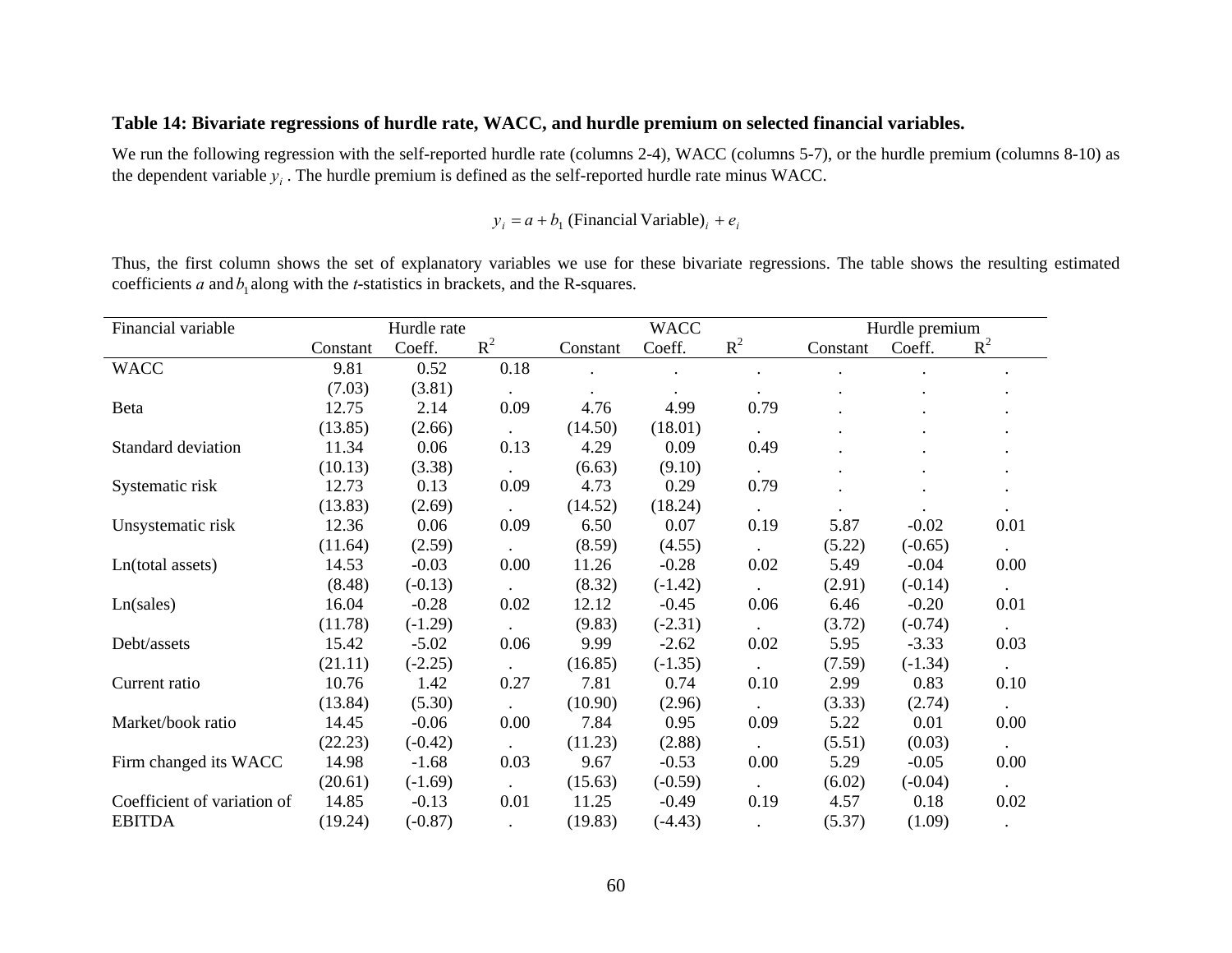| Capital constrained      | 14.12   | $-0.00$   | 0.00 | 9.54    | 0.51      | 0.03 | 5.26   | $-0.03$   | 0.00 |
|--------------------------|---------|-----------|------|---------|-----------|------|--------|-----------|------|
|                          | (28.28) | $(-0.01)$ |      | (21.76) | (1.70)    |      | (8.69) | $(-0.08)$ |      |
| Z-score                  | 13.19   | 0.27      | 0.03 | 10.04   | $-0.18$   | 0.02 | 3.91   | 0.28      | 0.03 |
|                          | (17.47) | (1.51)    |      | (16.51) | $(-1.30)$ |      | (4.33) | (1.31)    |      |
| Managerially constrained | 14.10   | 0.03      | 0.00 | 9.30    | 0.39      | 0.01 | 5.21   | 0.20      | 0.00 |
|                          | (26.49) | (0.07)    |      | (20.04) | (1.08)    |      | (8.44) | (0.40)    |      |
| Adjusts for risk in      | 13.66   | 3.15      | 0.09 | 9.74    | $-0.69$   | 0.01 | 3.93   | 3.57      | 0.11 |
| hurdle rates             | (14.03) | (2.21)    |      | (12.00) | $(-0.61)$ |      | (3.42) | (2.20)    |      |
| Adjust for optimistic    | 14.41   | $-0.58$   | 0.00 | 10.00   | $-1.40$   | 0.03 | 5.11   | 0.39      | 0.00 |
| cash flows               | (22.62) | $(-0.56)$ |      | (17.68) | $(-1.52)$ |      | (6.64) | (0.32)    |      |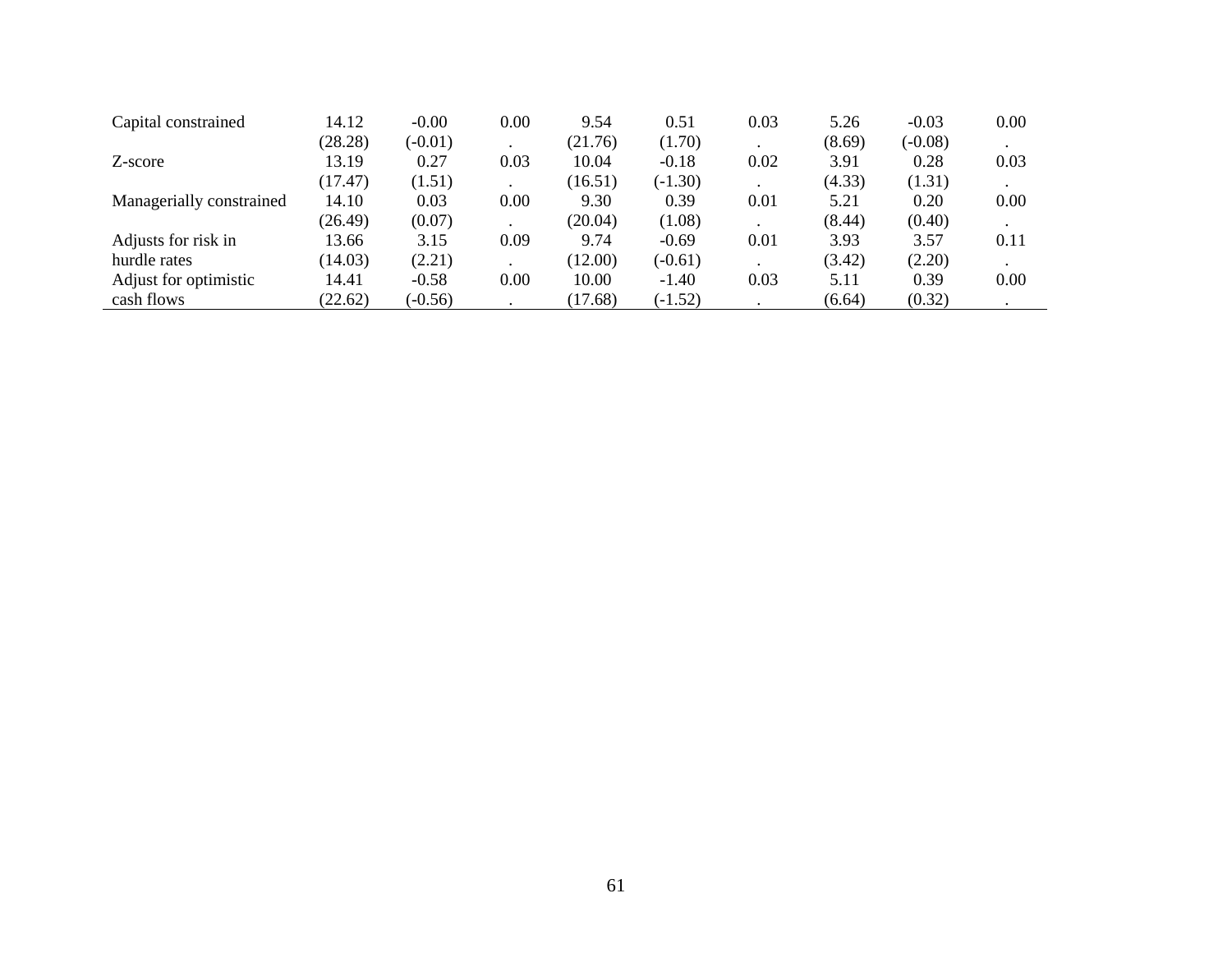## **Table 15: Relationship Between Systematic Risk, Unsystematic Risk and Hurdle Rates**

The table summarizes the results from regressions of the hurdle rate, the weighted average cost of capital (WACC), cost of equity levered and the hurdle premium (defined as the difference between hurdle rate and WACC) against systematic risk, unsystematic risk, and both. Thus for each dependent variable we tabulate the results from three regressions. The cells contain the estimated coefficients with the *t*-statistics below, and the R-squares of the regressions. In this table the explanatory variables are arranged in the columns.

|                        | $\mathfrak a$ | $b_1$      | b <sub>2</sub> | $R^2$     |
|------------------------|---------------|------------|----------------|-----------|
|                        | constant      | systematic | unsystematic   |           |
|                        |               | risk       | risk           |           |
| Hurdle rate            | 12.73         | 0.13       |                | 0.09      |
|                        | (13.83)       | (2.69)     |                |           |
| Hurdle rate            | 12.36         |            | 0.06           | 0.09      |
|                        | (11.64)       |            | (2.59)         |           |
| Hurdle rate            | 11.40         | 0.10       | 0.04           | 0.13      |
|                        | (9.97)        | (2.02)     | (1.89)         |           |
| <b>WACC</b>            | 4.73          | 0.29       |                | 0.79      |
|                        | (14.52)       | (18.24)    |                |           |
| <b>WACC</b>            | 6.50          |            | 0.07           | 0.19      |
|                        | (8.59)        |            | (4.55)         |           |
| <b>WACC</b>            | 4.05          | 0.28       | 0.02           | 0.81      |
|                        | (10.24)       | (16.73)    | (2.82)         |           |
| Levered cost of equity | 4.28          | 0.39       |                | 1.00      |
|                        | (239.93)      | (433.75)   |                |           |
| Levered cost of equity | 7.66          |            | 0.07           | 0.12      |
|                        | (8.49)        |            | (3.56)         |           |
| Levered cost of equity | 4.29          | 0.39       | $-0.00$        | 1.00      |
|                        | (188.96)      | (405.39)   | $(-0.83)$      | $\bullet$ |
| Hurdle premium         | 7.98          | $-0.17$    |                | 0.17      |
|                        | (8.83)        | $(-3.76)$  |                |           |
| Hurdle premium         | 5.87          |            | $-0.02$        | 0.01      |
|                        | (5.22)        |            | $(-0.65)$      |           |
| Hurdle premium         | 7.65          | $-0.18$    | 0.01           | 0.18      |
|                        | (6.72)        | $(-3.70)$  | (0.48)         | $\bullet$ |

$$
y_i = a + b_1(\beta_i \sigma_m) + b_2(\sigma_i - \beta_i \sigma_m) + \varepsilon_i
$$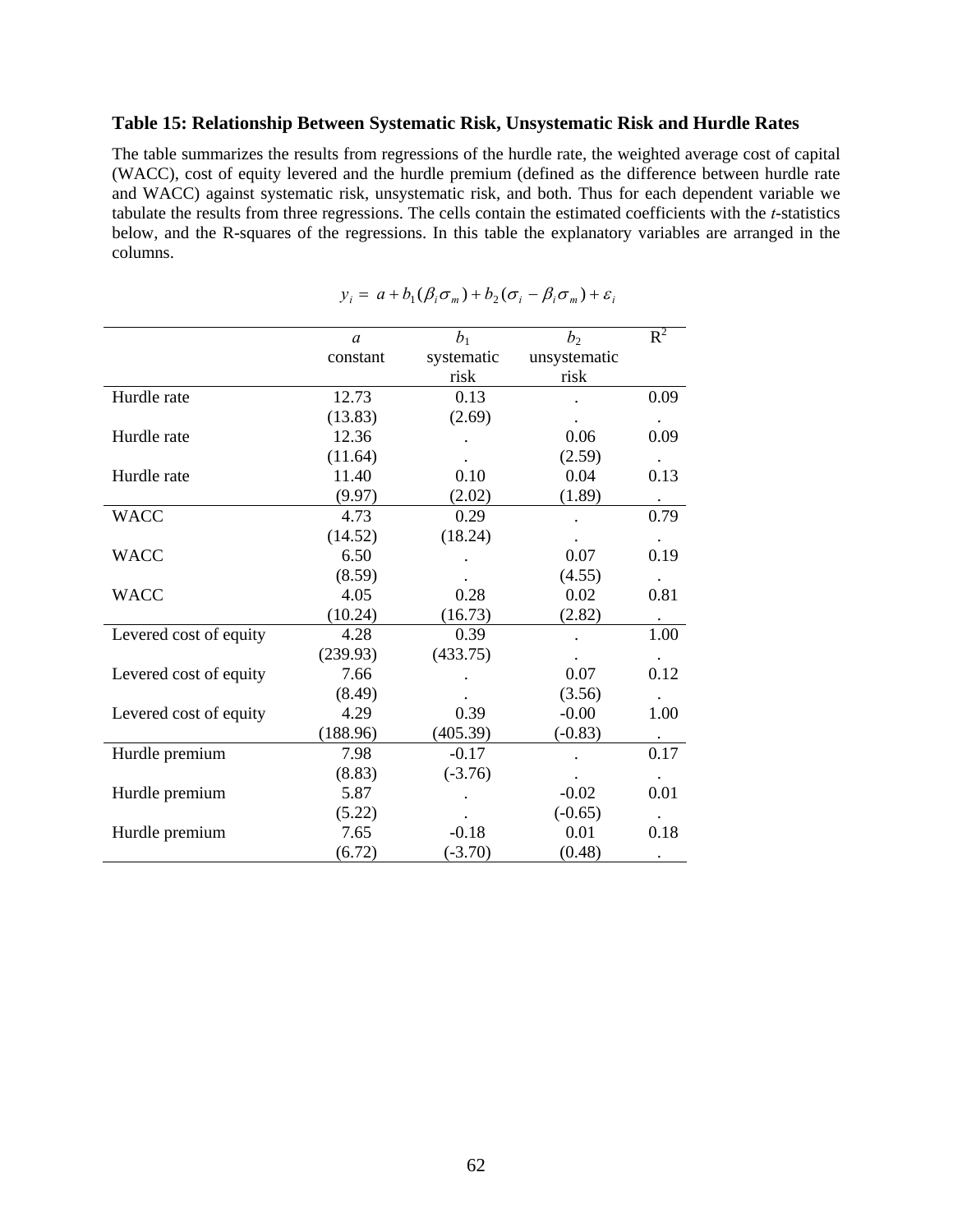# **Table 16: Potential explanations for the hurdle premium.**

| To what extent do these statements agree with your company's views?                                                                                                                                                                                                                                                                                                                                   | % strongly<br>agree             | Mean                            |                          | Strongly<br>disagree |  | Strongly<br>agree |
|-------------------------------------------------------------------------------------------------------------------------------------------------------------------------------------------------------------------------------------------------------------------------------------------------------------------------------------------------------------------------------------------------------|---------------------------------|---------------------------------|--------------------------|----------------------|--|-------------------|
| a) We need a higher hurdle rate to account for optimism in cash flow forecasts.<br>b) There are some good projects we cannot take due to limited access to capital markets.<br>c) We cannot take all profitable projects due to limited resources in the form of limited<br>qualified management and manpower.<br>d) We invest more in projects in years when the firm has more operating cash flows. | 9.0%<br>16.8%<br>16.0%<br>17.6% | 0.03<br>$-0.04$<br>0.47<br>0.30 | 122<br>125<br>125<br>125 |                      |  |                   |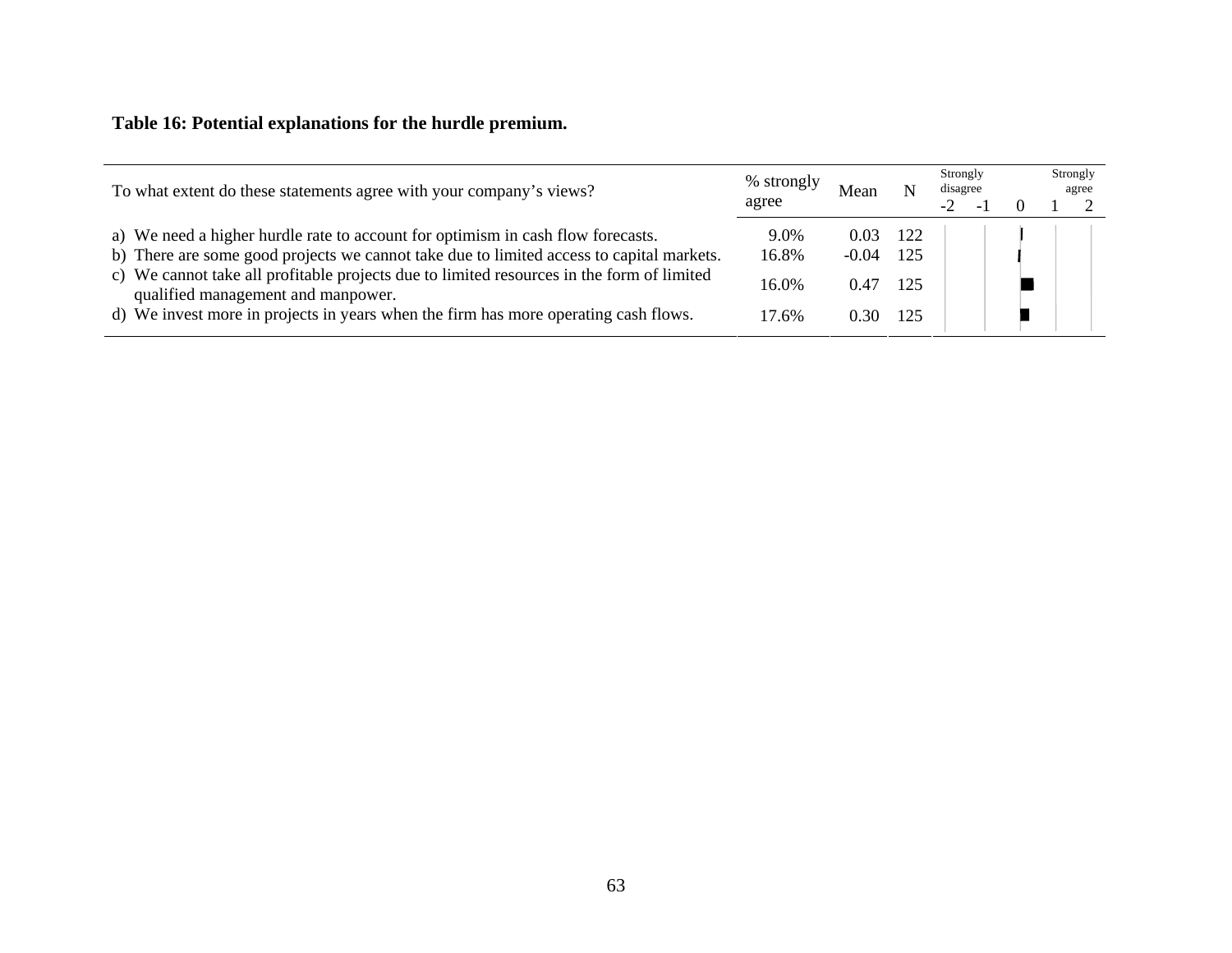# **Table 17: Advantages of debt and equity, and the choice of the optimal debt/equity mix.**

|                                                                                                                                               | % strongly<br>agree | Mean    | N   | Strongly<br>disagree<br>$-2$<br>- 1 | $\Omega$ | Strongly<br>agree<br>2 |
|-----------------------------------------------------------------------------------------------------------------------------------------------|---------------------|---------|-----|-------------------------------------|----------|------------------------|
| 1. The advantage of debt for your firm is that                                                                                                |                     |         |     |                                     |          |                        |
| a) interest payments are tax-deductible.                                                                                                      | 27.3%               | 0.69    | 121 |                                     |          |                        |
| b) it forces the firm to be more efficient.                                                                                                   | 7.8%                | $-0.23$ | 115 |                                     |          |                        |
| c) it is a cheaper source of funds even if the interest payments were not tax-deductible.                                                     | 21.2%               | 0.54    | 118 |                                     |          |                        |
| d) it provides substantial flexibility.                                                                                                       | 15.3%               | 0.30    | 118 |                                     |          |                        |
| 2. The advantage of equity is that                                                                                                            |                     |         |     |                                     |          |                        |
| a) it increases the firm's flexibility.                                                                                                       | 29.1%               | 0.68    | 117 |                                     |          |                        |
| b) it reduces costs of financial distress.                                                                                                    | 18.6%               | 0.61    | 118 |                                     |          |                        |
| c) it does not obligate the firm to make payments to shareholders.                                                                            | 15.4%               | 0.12    | 117 |                                     |          |                        |
| 3. What factors determine the optimal debt/equity mix of your firm?                                                                           |                     |         |     |                                     |          |                        |
| a) We borrow to the extent that the marginal interest tax shield becomes zero.                                                                | 0.1%                | $-0.89$ | 118 |                                     |          |                        |
| b) We do not borrow at all so the firm will not operate in financially distressed situations.                                                 | 6.7%                | $-0.92$ | 119 |                                     |          |                        |
| c) We borrow until the tax advantage becomes equal to the financial distress<br>disadvantages of debt                                         | 5.9%                | $-0.36$ | 118 |                                     |          |                        |
| d) We borrow below our debt capacity so that if we run into very valuable projects in the<br>future we can tap into the unused debt capacity. | 29.2%               | 0.83    | 120 |                                     |          |                        |
| 4. We would borrow more if                                                                                                                    |                     |         |     |                                     |          |                        |
| a) we had more taxable income.                                                                                                                | 14.4%               | $-0.16$ | 118 |                                     |          |                        |
| b) we had more tangible assets.                                                                                                               | 9.1%                | $-0.48$ | 121 |                                     |          |                        |
| c) we were in a higher tax bracket.                                                                                                           | 1.8%                | $-0.87$ | 116 |                                     |          |                        |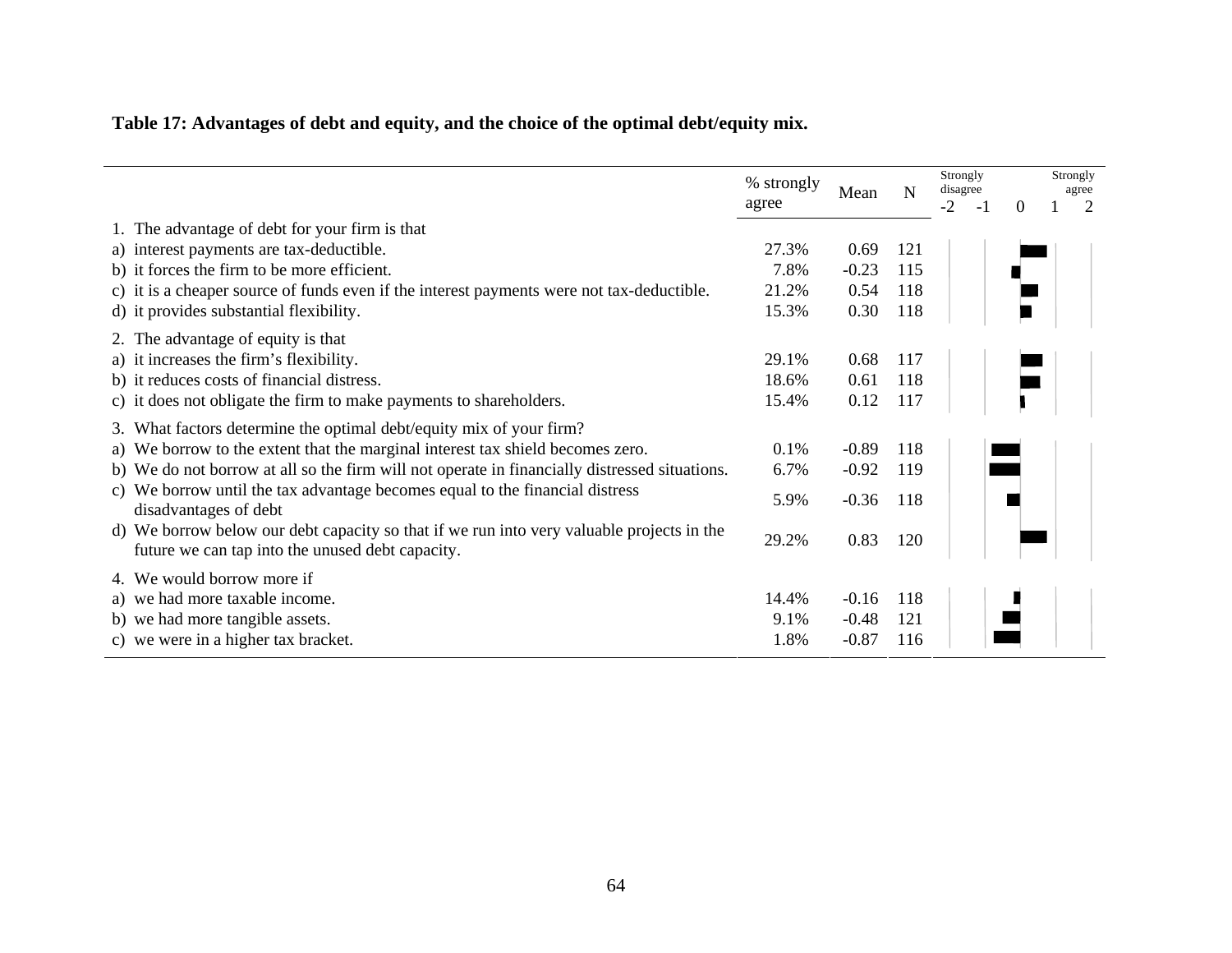## **Figure 1: Company characteristics.**

The two panels summarize the self-reported industry and sales figures and show the number of firms within each category.



## **Figure 2: Capital budgeting methods.**

The bar chart illustrates the ranking of the two preferred capital budgeting methods. For the eleven respondents that do not provide a ranking, a rank of one is assigned to all methods checked. Therefore, the total of first choices, 141, exceeds the number of 121 respondents to this question. The number of second choices is substantially lower as some firms mainly rely on a single technique.

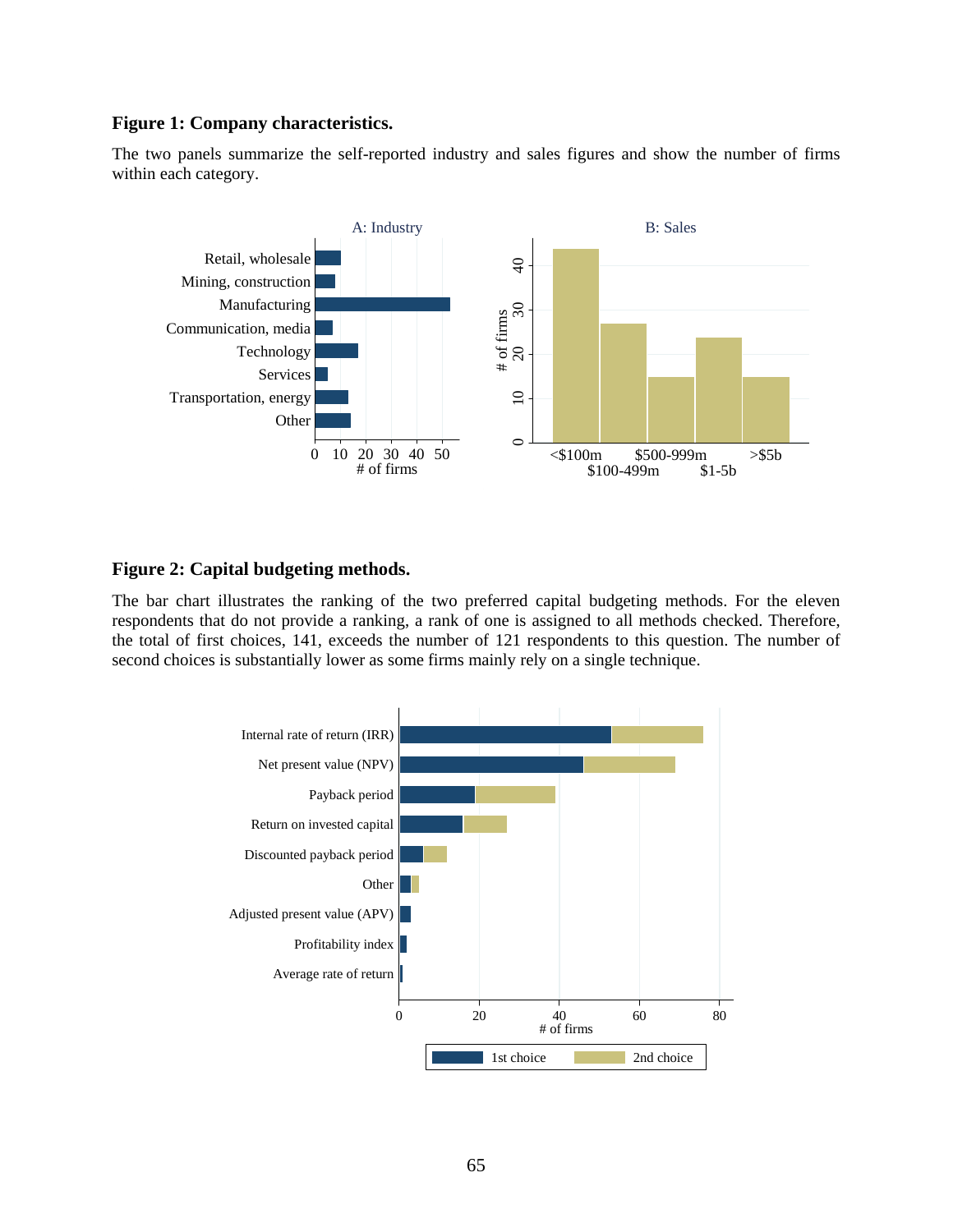#### **Figure 3: Adoption of DCF methods, WACC, CAPM, and company-wide hurdle rates.**

The figure provides an overview of the survey literature on capital budgeting decisions in practice. The studies are listed in chronological order below the horizontal axis. The graph summarizes their findings regarding the percentage of firms that

- (i) use discounted cash flow (DCF) methods, that includes net present value (NPV), adjusted present value (APV), internal rate of return (IRR), and the profitability index (PI).
- (ii) use the weighted average cost of capital (WACC) to discount cash flows
- (iii) employ the Capital Asset Pricing Model (CAPM) to compute cost of equity, and
- (iv) use a company-wide hurdle rate when making capital budgeting decisions.



 $\circ$  DCF methods  $\blacksquare$  WACC  $\lnot$  CAPM  $+$  Company-wide hurdle rate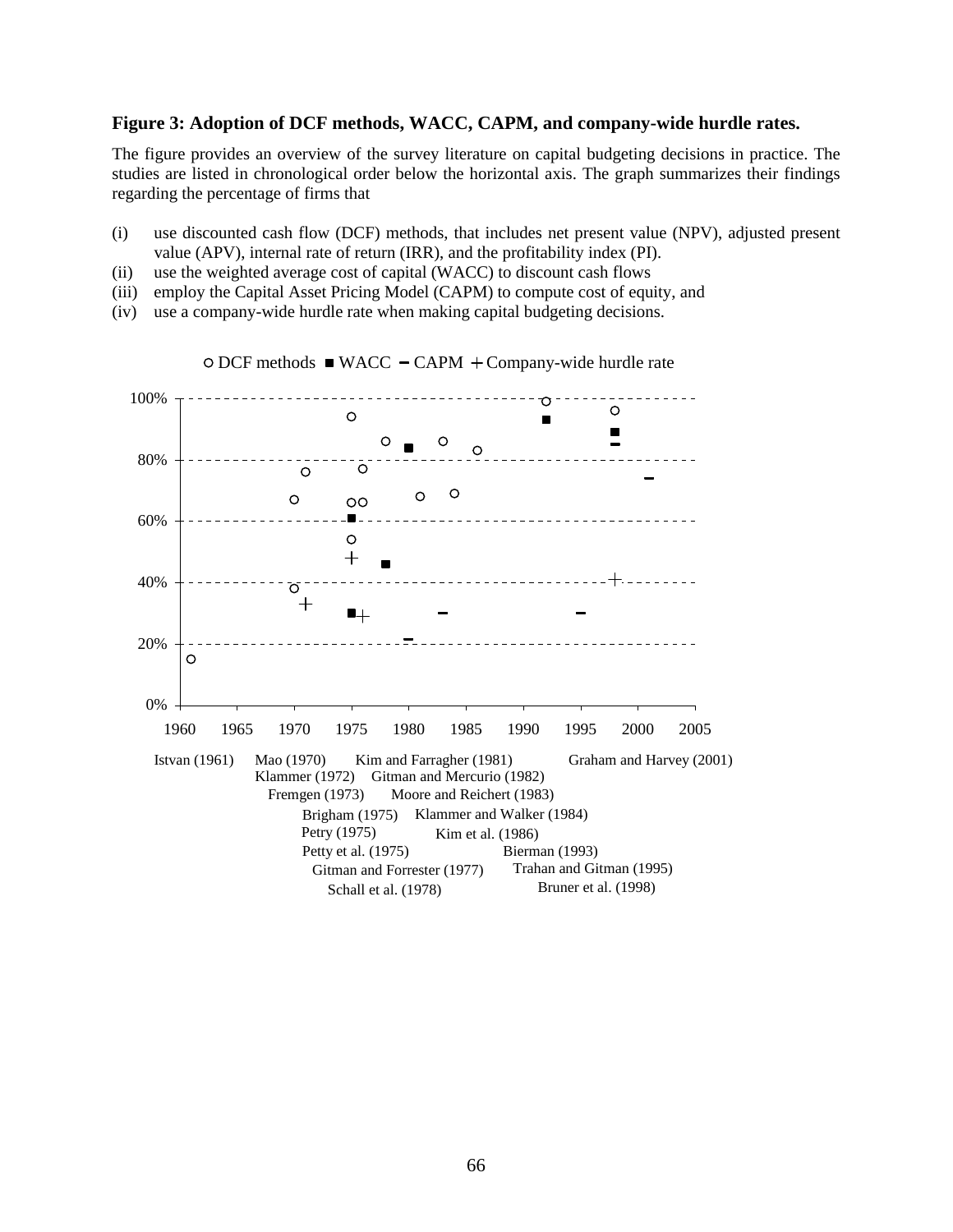# **Figure 4: What the hurdle rate represents.**

A total of 117 firms responded to this question. The eleven firms that indicate that they add a premium to weighted average cost of capital (WACC) as their hurdle rate are included in the category WACC.

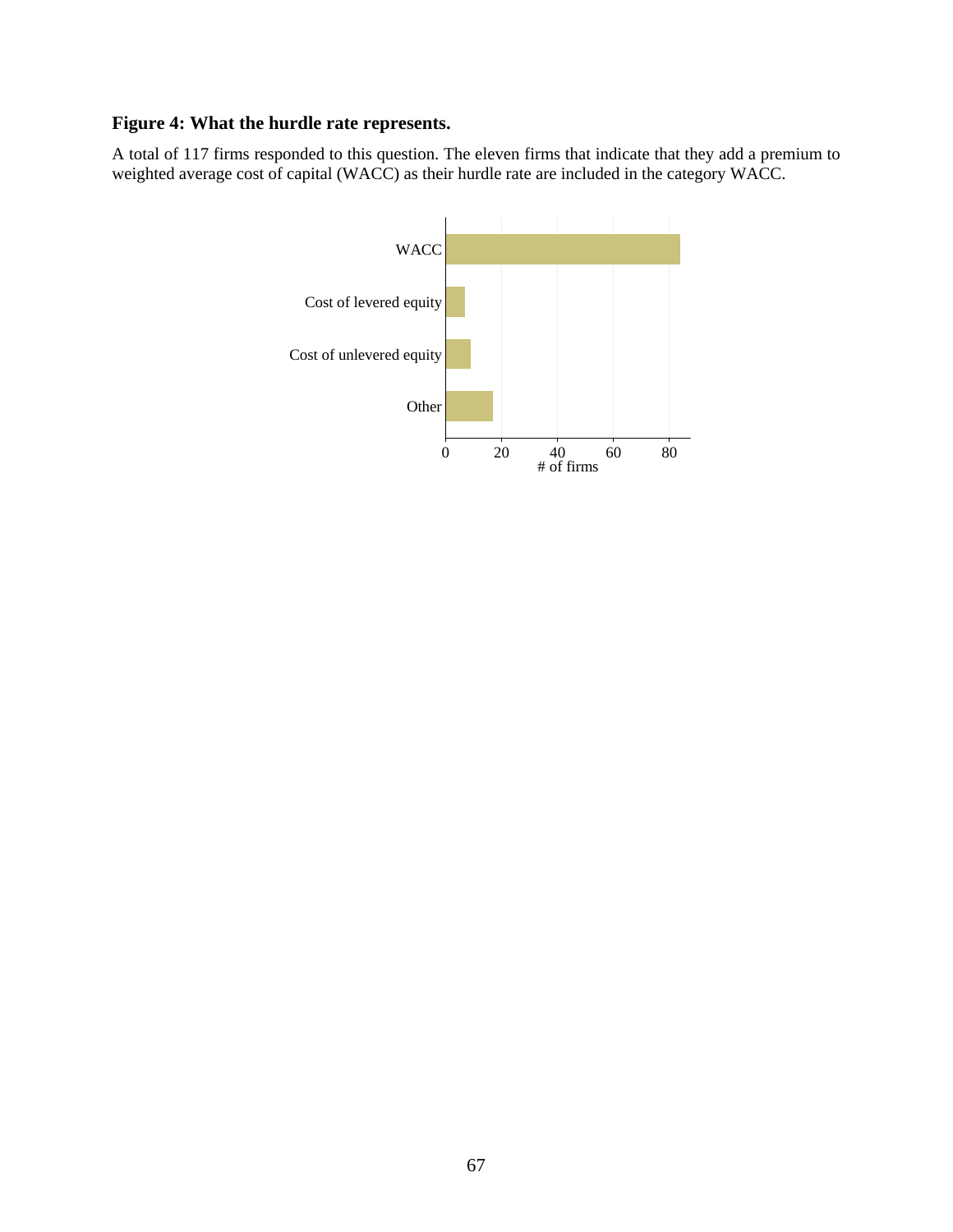## **Figure 5: Hurdle rates.**

The histogram plots the nominal hurdle rates that the firms have used for a typical project during the last two years.



## **Figure 6: Hurdle premium using beta from 5-year monthly data.**

The hurdle premium is defined as the difference between the self-reported hurdle rate and the weighted average cost of capital (WACC) we compute from CRSP and Compustat. We use the Capital Asset Pricing Model (CAPM) to infer the cost of equity. The parameters we use are 4.3% for the risk-free rate (10-year Treasury bond rate in October 2003) and an equity premium of 6.6% (return on large stocks minus the return on long-term government bonds from 1926-2003). Beta coefficients are inferred from a regression of monthly returns for the firm on returns on the S&P 500.

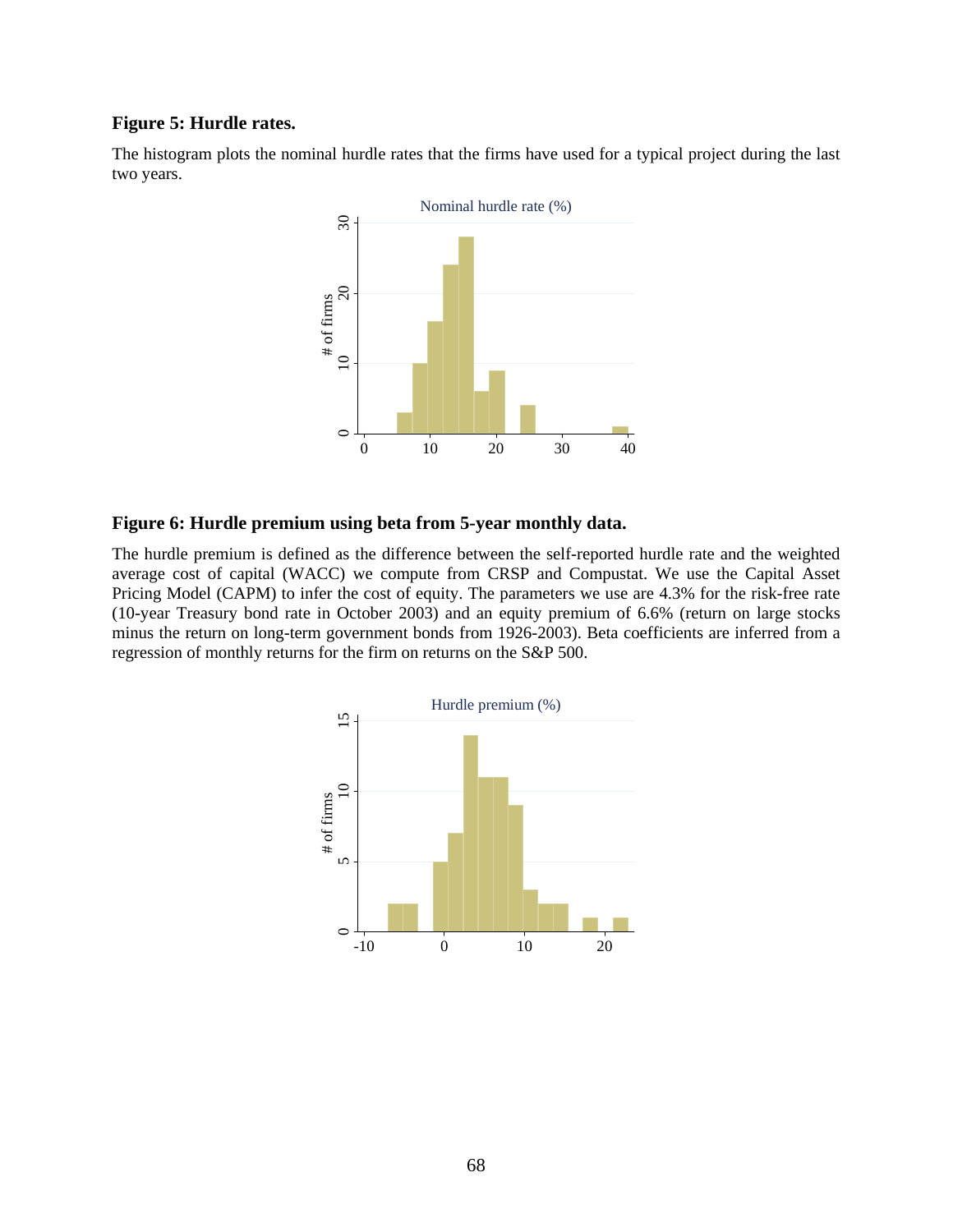# **Figure 7: Pecking order.**

The bar chart illustrates the responses of 114 CFOs to the question: "In deciding how to finance projects in your firm, in what order would you use the following sources of capital to fund profitable projects? (1 for firs choice, 2 if the first choice does not raise sufficient amount of capital, 3 if the first two choices do not meet the project's total financing needs, 4,5, etc.)" The bars display the mean of the ranks that the respondents assigned to the different financing sources.

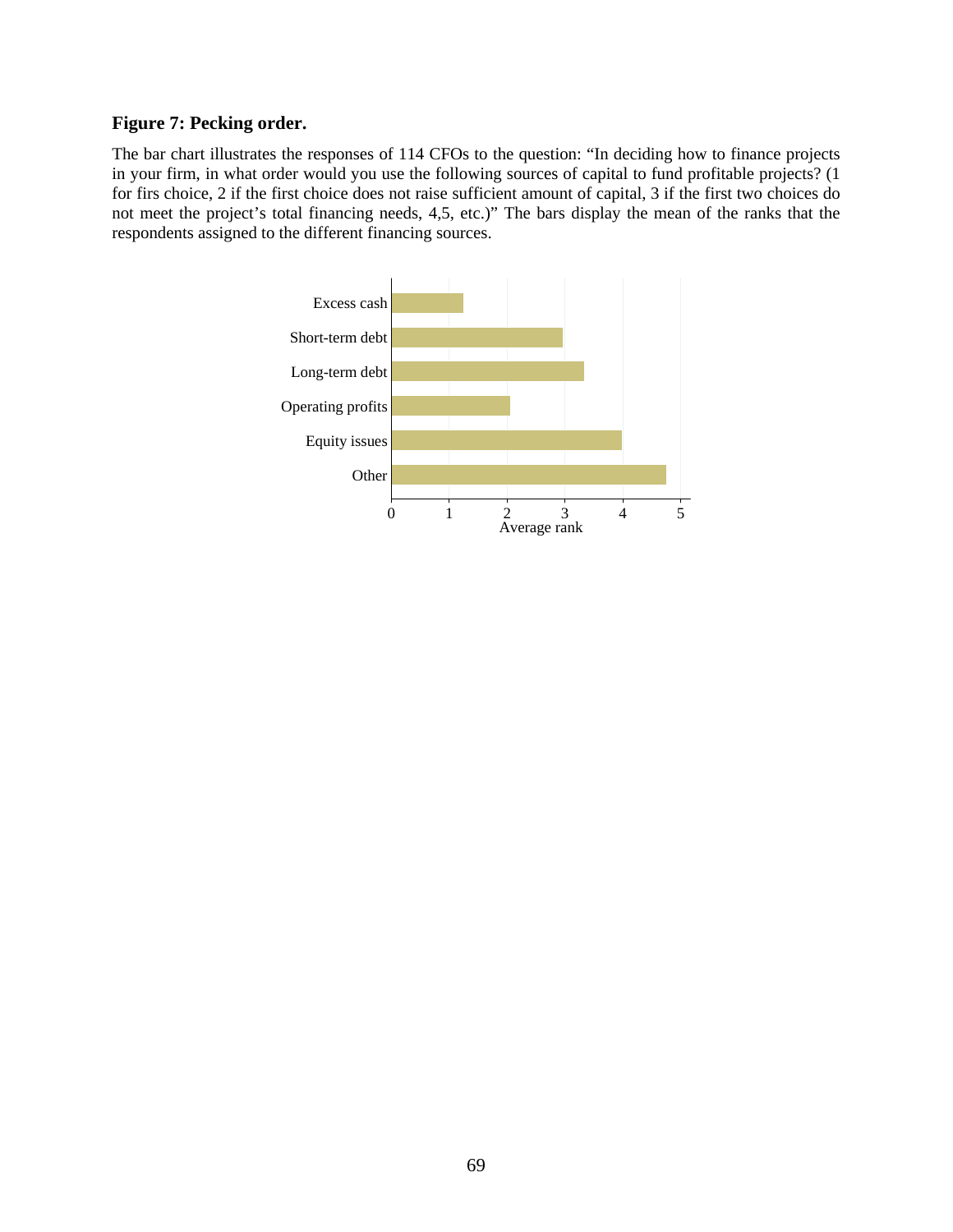